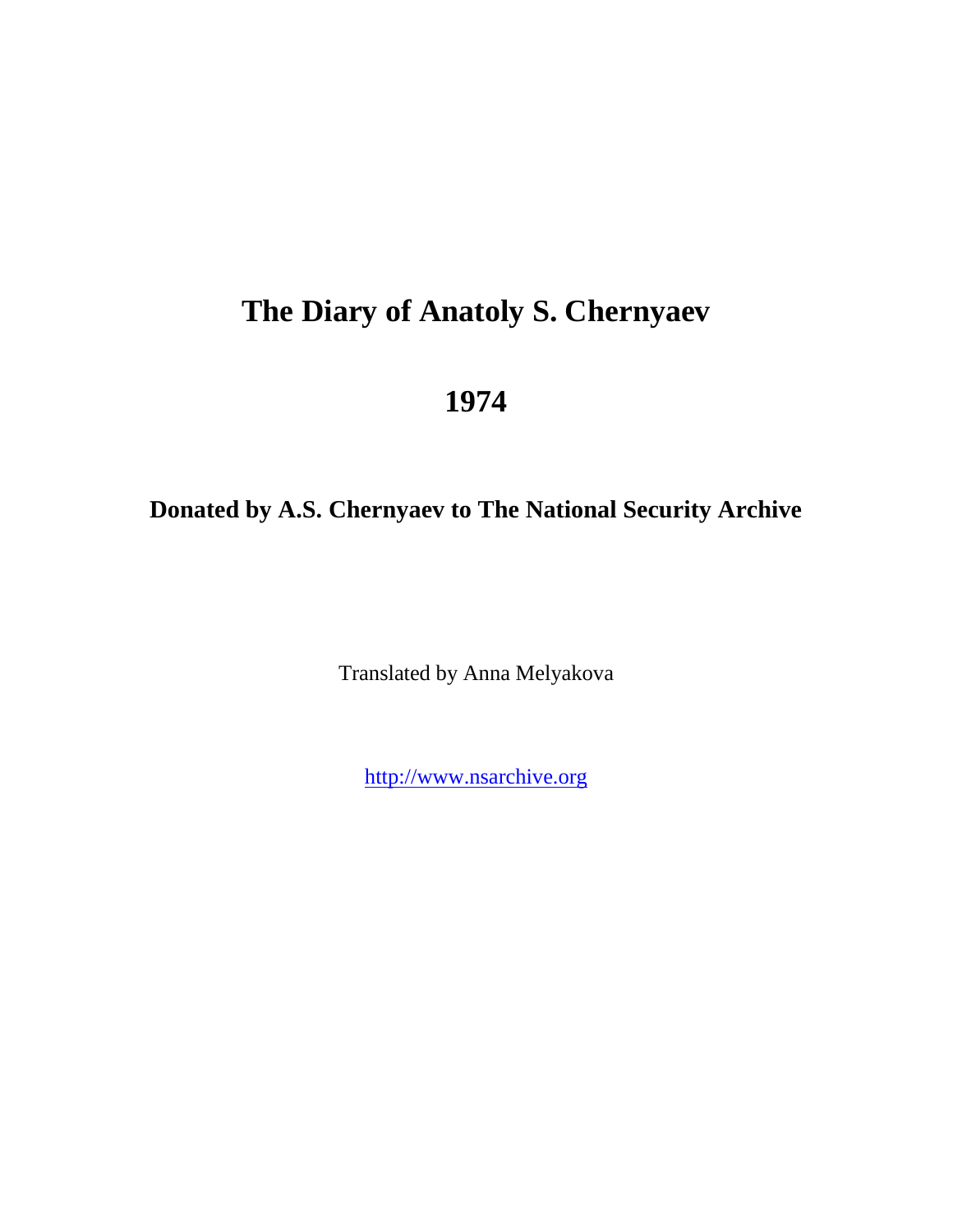## January 3, 1974

Trukhanovsky (editor of *Questions of History*) stopped by. We talked about Khavinson (editor-in-chief of the journal *World Economy and International Relations*) and his deputy Kuzmin, who was assigned to write on anti-Zionism and pursued the subject with quite an anti-Semitic spirit. A certain Bolshakov from *Pravda* (deputy head) – an avid unmasker of Zionism – came to Khavinson with an article and was rejected. He then took it to *Questions of History*, where it was accepted despite the editorial board's opinion and Trukhanovsky's position, which was recorded in the minutes. Kuzmin took advantage of Trukhanovsky's absence and criticized Khavinson's journal in the article "for mistakes in the struggle against Zionism."

"I thought," Trukhanovsky said, "that it was just a simple case of lack of discipline or editorial mistakes. I certainly did not suspect that Kuzmin and Bolshakov are bosom buddies on very 'ideological' grounds. But Bolshakov's New Year's greeting card to Kuzmin explained everything. The secretary opened the card, which is standard procedure for almost all such greeting cards sent to the journal. It read: 'Dear (Kuzmin's first name)! I wish you new victories. All this scum is nothing against our Rus'!"" (Kuzmin works on Russian antiquity).

#### There you go!

Trukhanovsky proposed that we tell Ponomarev about this and ask him to suggest to Fedoseyev to find some "higher" position for Kuzmin, to transfer him to an institute or something like that.

#### January 5, 1974

Yurka Karyakin (my friend, we worked together in Prague, in the journal *Problems of Peace and Socialism*) with his intrinsic intellectual honesty continues to delve deeper and deeper into Chile (by inertia after my assignment). He already had three meetings with [Volodia] Teitelboim (one the leaders of the Chilean Communist Party). He found out the following: ten days after Allende's victory, Kissinger said at the National Security Council: "The main danger from Chile is in Western Europe. If it proves the possibility of a peaceful path to socialism, then our (i.e. U.S.) cause is lost for the future! Therefore, the task is to disrupt the Chilean experiment. That way, we will show that the peaceful way is impossible. And the average Westerner (including the so-called working class) will never want to take the armed revolutionary path! That will do the trick."

Right away, an operations center to eliminate the "Chilean case" was created in the U.S.

Yurka made the following conclusions and already gave them to Teitelboim:

- 1. To argue the correctness of the strategy of the peaceful way at every possible opportunity. Its failure is the result of a combination of accidental circumstances, not a defectiveness at the core. We need to make as much noise about this as possible.
- 2. We should not become apathetic, beat our chest, or look for shortcomings in the CPC's [Communist Party of Chile] course. Instead, we should argue that its strategic line was correct. We should not engage in intellectual drivel with allies in Unidad Popular (with socialists, and especially with MIR [Revolutionary Left Movement]) – although "your" general concept was not acceptable, in many ways you were right tactically. Keep in mind that this is an irresponsible public who will say anything, forgetting that those who want to remain grounded in real politics cannot afford to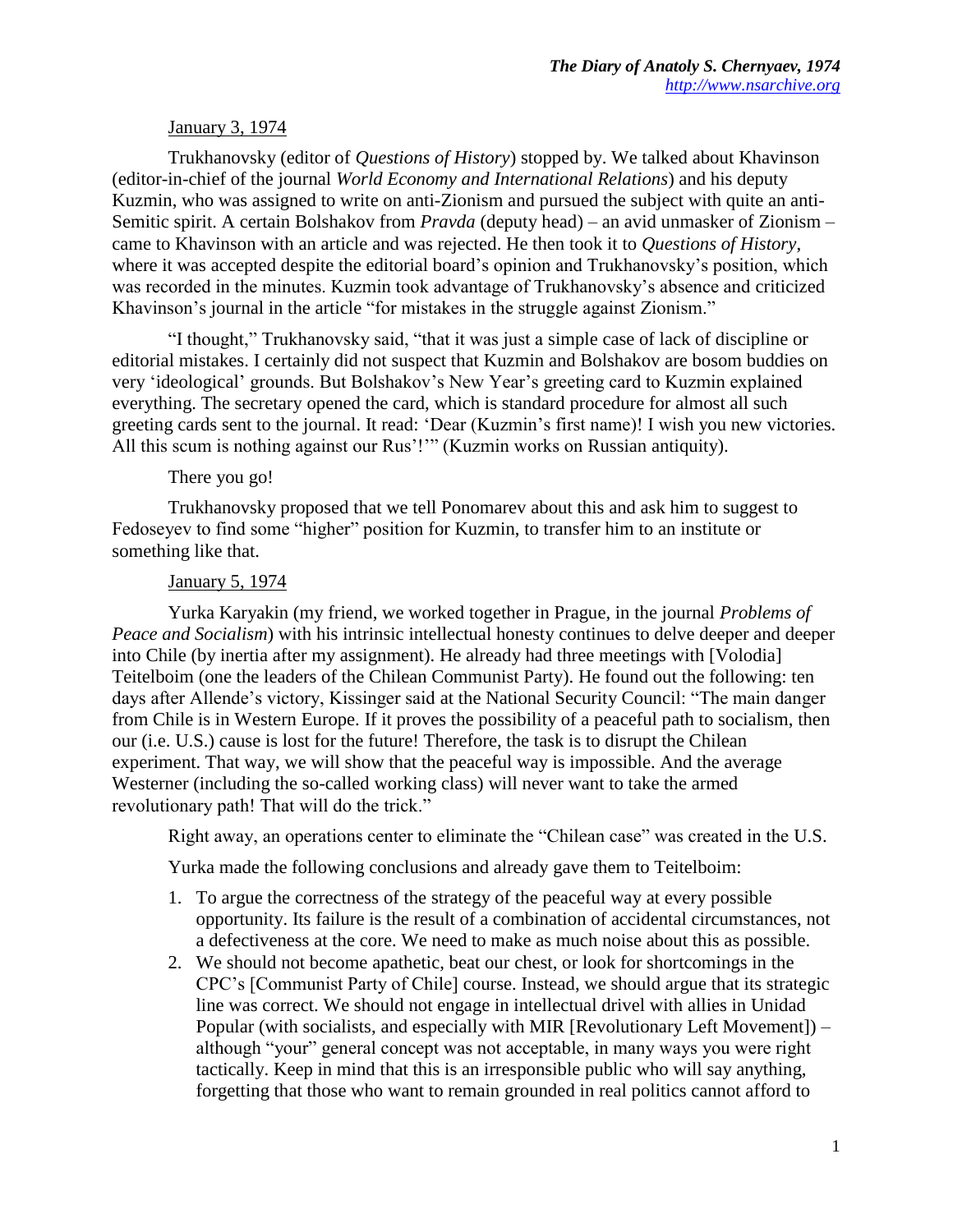open up their chest and publicly poke around their wounds. Remember that even when Marx and Lenin faced defeat, even if they were in the extreme minority, they always vehemently argued that their way was right. The only and exact way they showed before the events, during the events, and after the defeat! This revolutionary conviction is the secret of political success. Even if it appears thick-headed, there is no other way to do politics, which is itself a very rough thing. But internally, for yourself, you have to be very thorough and analyze everything very carefully, with no excuses or mercy to one's own ego. Consider every wrong move, every mistake, every oversight, and all stupidities. And make mental notes!

Solzhenitsyn's *The Gulag Archipelago* was released in the West. It's making a lot of noise. Looking at Solzhenitsyn, you really feel what class hatred is, and what could happen again (like in 1919-21 and 1929-31) if it was allowed to spread among the masses. He went so far as to declare the Vlasov Army – truly one of the most disgusting and ugly phenomena of the war, and not just the war – as ideological heroes. He celebrates their service to Nazism, admires their "heroic acts," etc. He attributes the "idea" of concentration camps to Marx and Engels, and suggests that Lenin embodied it in politics, while Stalin was only an imitator who perfected it. The "Gulag" is presented as the norm of Soviet society, as the source of all of socialism's material achievements for the last half a century.

Many people "over there" tastelessly took the bait. They are afraid of us, afraid of themselves (no alternative), afraid of their own, especially right now amidst the energy, economic, and currency crisis. We appear as an organized society, i.e. the only kind of society that can in principle deal with the problems of the modern age, the kind of problems that are insurmountable even for the "state-monopoly democracy."

And one more idea. Chile has not yet found its own Marx and Lenin…

The Paris Commune (just three months) was the first defeat of an armed path of proletarian revolution. But what a colossal amount of experience and lessons were taken from this defeat by the Marxists (Lenin first and foremost)! How fundamentally this defeat served the future revolution!

Chile (34 months) was the first defeat of the peaceful path of socialist revolution. And if we take the same kind of lessons and experience from this defeat as the Marxists were able to take from the Paris Commune – then Chile will join (in our lifetimes) the ranks of great events, such as the Commune.

So far, we have been underestimating the significance of this experience and this defeat.

Marx said (though in a slightly different sense): revolutions win, even when they fail.

This is why it is dangerous to doubt the strategy of the peaceful path based on Chile's experience. The history of the Paris Commune cries out against such an approach.

#### January 21, 1974

From the  $6<sup>th</sup>$  through the 11<sup>th</sup> I was in Prague. Ponomarev, Rakhmanin, Tolkunov, and I. Plus Larisa, who was working with me in the editorial commission.

Teitelboim's sour reaction to "Ponomarev's teachings on the lessons of Chile."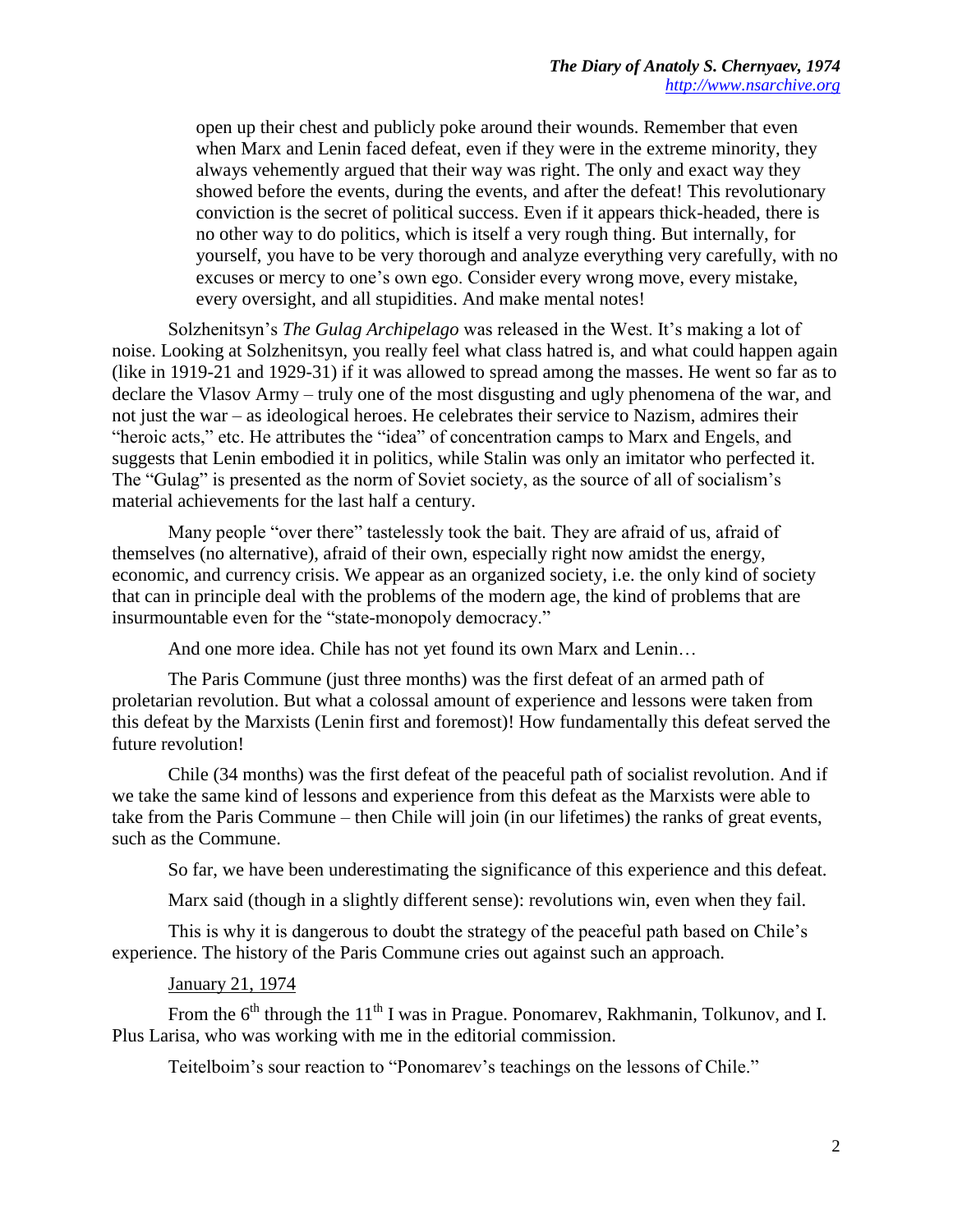Jean Kanapa – member of the French CP's Politburo. His outburst about the proposal for a "Karlovy Vary-2" and a European Conference of Communist Parties. The initiative is from PUWP [Polish United Workers Party].

[Hermann] Axen (SED Politburo member) – the chairman of the editorial commission. The "battle" in the editorial commission on the resolution and communiqué. Two confrontations (which took up about 18 hours) along the following lines: Romanian [representative]-Japanese-Italian-Spanish-me-Axen. Sometimes the Bulgarians. I made around 20 speeches. In the end, we achieved a "single communiqué" (Kanapa effectively supported it). This is a "victory of unity" as Kanapa assured me. The Bulgarian representative complained to his delegation head that the CPSU – Chernyaev – "made too many compromises."

Reception in the Spanish Hall in Hradčany.

Prague. The streets, the shop windows. Well-fed Czech men, and gorgeous Czech women.

The Czechs' jokes about themselves at the lunch with Ponomarev.

Overall, it was the first rehearsal for the new international conference.

Problems concerning the Brussels meeting of the Western European communist parties. The Italians, French, and especially the Spaniards are against mentioning that the "material base of communism is being built in the Soviet Union" in the document.

Return from Prague. Routine again: B.N.'s report on the occasion of the  $50<sup>th</sup>$  anniversary of Lenin's death. It took place on Friday, the 18<sup>th</sup>, at the Hall of Columns. We are getting congratulatory messages from everywhere. In general, based on the norms of our ideological work, maybe it really is pretty good. I'm exhausted again.

### January 25, 1974

We finished two reports for Ponomarev: he is going to Nalchik to present the Order of Friendship to the people of Kabardino-Balkaria.

Zagladin is at the Congress of the Communist Party of Austria. His telegrams: the party has completely returned to the fold of the CPSU. Confessions of Party Chairman [Franz] Muhri (how he wavered during the events in Czechoslovakia, how he "reformed"!).

Reconciliation between Egypt and Israel on the basis of Kissinger. We were fooled. And no wonder: you cannot build a policy based on the expectation that Sadat et al. are representing a "national liberation" movement (or rather, that he will take into consideration the fact that we view him as a representative of this movement. In reality, he only speculates on our "obligation"). They represent nationalism, which under certain circumstances can easily turn into fascism. However, maybe it is a good thing that it did not work out: we will gradually get used to the fact that new categories are operating in the world, which can no longer be measured with the yardstick of Stalinist foreign policy. Because in this region we have been operating precisely like that: an imperialist strategy under the guise of ideology.

I had a conversation with B.N. He told me about an exchange of opinions at the Politburo. Brezhnev started by saying that it's bad that there are almost no Jews left in leadership positions. There is only Dymshits (Deputy Chairman of the USSR Council of Ministers), whom we parade everywhere for this. We need to change this. Why create an impression that we have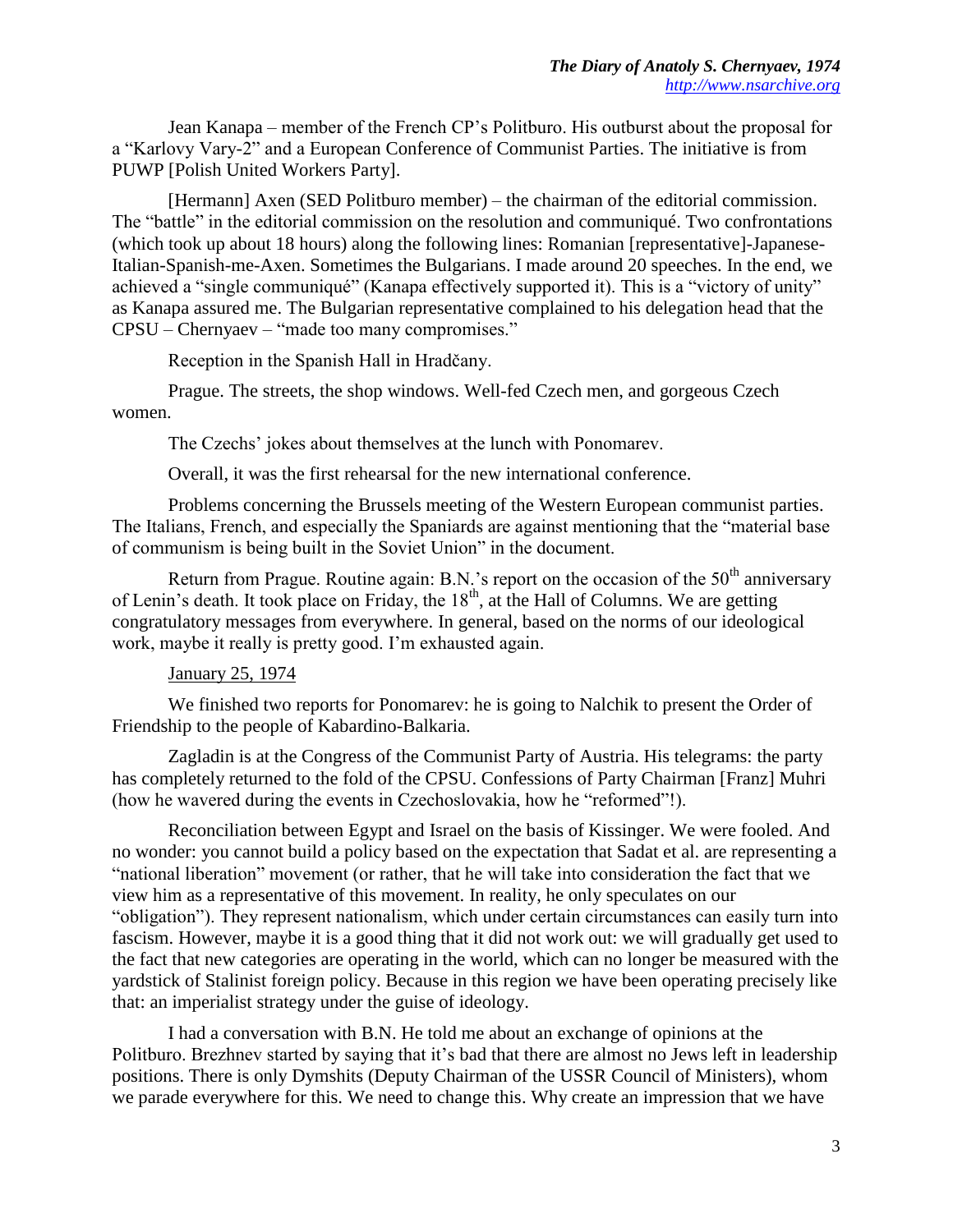some kind of anti-Semitic views in these matters… Others supported him. B.N. thinks that this conversation was prepared in advance, probably not without Andropov's involvement in particular.

B.N. himself supposedly said during the "exchange" that he agreed, though of course at one time (!) we had the opposite extreme, when Kaganovich came to the International Department and the apparatus in general… He started putting Jews everywhere, and expelling Russians. That's why *uglanovshchina* was created, to accuse people of Trotskyism. While in reality, they were revolutionaries, real workers and Leninists…

I am reading Andre Maurois in *Inostrannaya Literatura* [Foreign Literature], his *To an Unknown Lady*. The concentration of the French style – from Pascal, through Anatole France, to Valerie. Delicious to read, and instructive, too.

#### January 29, 1974

Yesterday I arrived in Uspenka to spend my ten days of vacation that Ponomarev took from me last year.

In the morning I had a wonderful time skiing: three and a half hours at a very good speed. I could have kept going for at least two more hours. While I was skiing, I thought to myself that I couldn't ski as well 20 years ago, and I wasn't in such good physical shape, either. Right now I feel young, aired out by the fresh wind and doused with some kind of life-giving water.

I brought a heap of books and other "information," if only I had time to get into it. I am reading, once again, Lenin's "Reply to Kievsky" and "On Caricature of Marxism." When you think deeply about the text of these two wonderful works, Lenin's famous thoughts appear differently than they do in our customary ideological interpretation. The amazing diversity of Lenin. His phrases and images create such a polarity, like a magnetic field, which creates a multitude of associations and reflections built upon one's own political experience.

I am reading Herzen again. This time, "Russian Germans, and German Russians." It's amazing how many roots of our modern times you find in Herzen. Is it the nature of genius, or the nature of life, which does not really change at the core? The same with Andre Maurois: the basic laws of relations between a man and a woman do not change.

#### February 8, 1974

I'm back at work. Read the telegrams. Sadat threw out [Mohamed Hassanein] Heikal, apparently because he got in the way of leaning in the American direction. Heikal was a supporter of Nasser, and this is becoming a problem for Sadat. In a word, our "game" in Egypt is lost.

Sokolov (a consultant at the Department) returned from the U.S., from the Pugwash Conference. His Pugwash "colleagues" became tougher. They are positive that we are lying to them about everything (in trade, in military affairs, and in the Middle East). These intellectuals are practically demanding that an aircraft carrier to be sent to the shores of the oil sheiks. The average American motorist is tired of getting up at 6 a.m. to stand in line for gasoline.

The Presidium of the Academy of Sciences removed Volobuyev from the directorship of the Institute of History, without waiting for his resignation letter. I know how it happened. He called me twice, but lied about the main things. He should have left a long time ago, but he was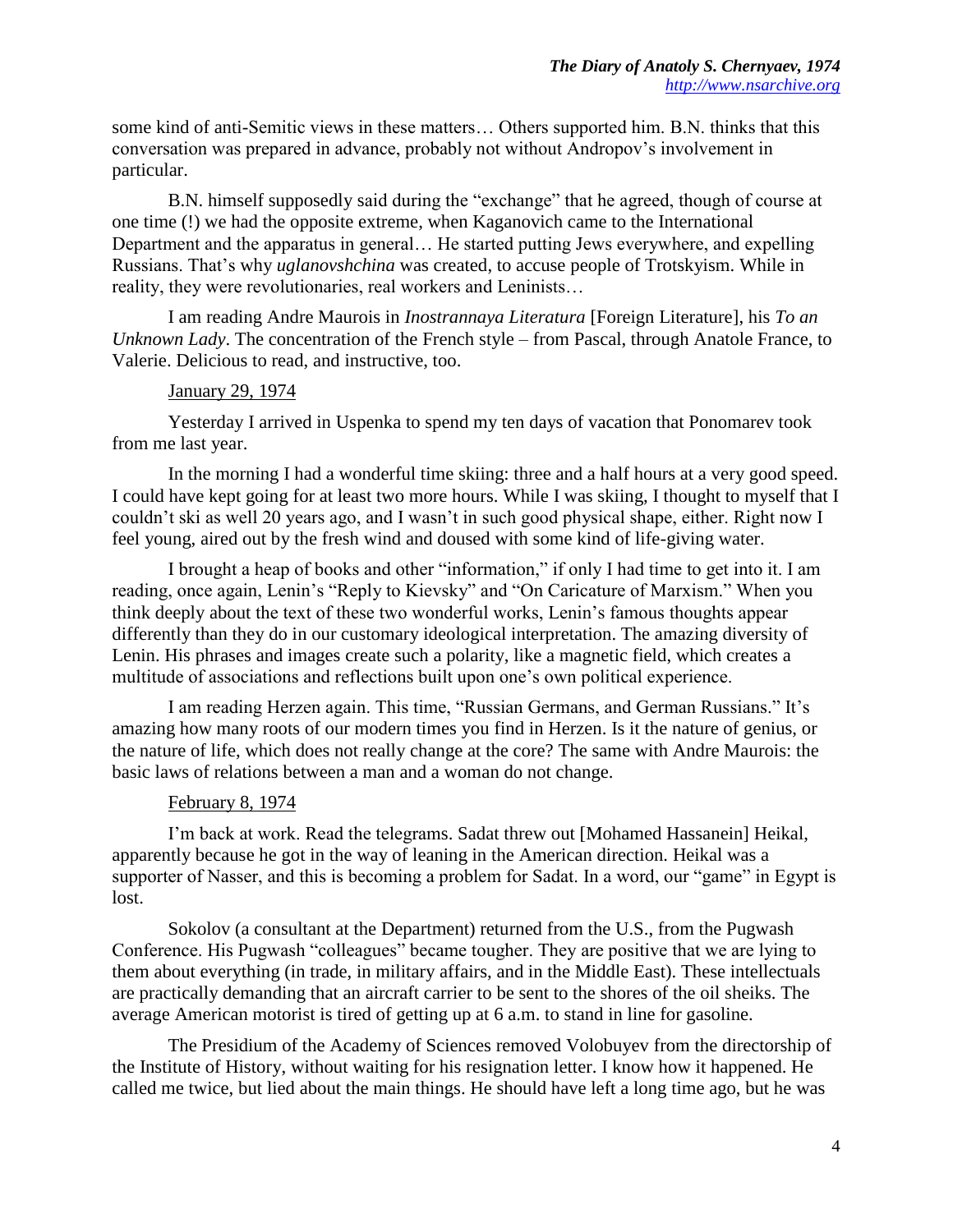brought up in "the corridors of party committees and party bureaus." He knows neither pride nor contempt, he is shallow and vain. He was removed for "revisionism," but he will write a complaint to Suslov, saying that he was fighting against revisionism 15 years ago in the journal *Voprosy Istorii (Questions of History)*. Although back then he was kicked out of the CC for "dogmatism," because he did not understand the spirit of the XX Congress. At the time, he complained to the CC about Rumyantsev (Head of the Department at the time), who supposedly was not acting on principle.

It's unpleasant for me to associate with Volobuyev, but of course not because of his downfall. He couldn't have won, because as a small and unscrupulous man he ended up fighting for a just cause – against Trapeznikov  $& Co.$ 

B.N. told me that we have to prepare a report for V.I. Lenin's 104<sup>th</sup> anniversary!

Mochulsky died. For a second this was a *memento mori*, but I did not feel upset. In a way, he is also a "son of our time."

I am reading [Natan] Eidelman, *The Secret Political History of Russia in XVIII-XIX Centuries and the Free Press*. The book is designed for the reader to draw parallels. But the material and execution are wonderful. By the way, it is one of the signs that our "historical science" is gradually going back to its original purpose, which is to tell about the past, as opposed to only extracting the "general laws" from every fact (which Soviet historical science has been doing for decades). Facts were losing their independent meaning; they were serving only as symbols of sociology, its shell.

## February 10, 1974

In the morning I started working on the multi-volume set *The International Labor Movement*, the introduction to it, which will be B.N.'s.

Played tennis. Right now I'm leafing through *Vospominaniya o Gertzene* [Memories of Herzen].

In the afternoon I went to the Pushkin Museum, which held a memorial for 137 years since the poet's death. Dez'ka (Samoilov) made a speech about Pushkin. The small hall was extremely overcrowded. Later, the museum director, who is by the way a cousin of our consultant Kozlov, said that the hall's capacity is 200 people, but there were 300 people there, plus 150 more in the other rooms, listening through speakers. The public ranged from intelligentsia grannies to little kids, there were some famous people from the cultural sphere. About 50 percent of the people were Jewish. The most superficial reason for this is that they like all kinds of intellectual events. In the meantime, Dez'ka's speech could have gone down in the history of social thought. He spoke for no more than 10 minutes. He had three powerful and clearly articulated ideas:

- 1. The image of a modern civilized person in our country is based on Pushkin. We do not notice it because Pushkin permeates the entirety of the cultural tradition in which we are raised.
- 2. Pushkin found and gave to us a measure of the relationship between our country and the rest of the world; he determined the place of the Russian people in the intellectual history of this multicultural world.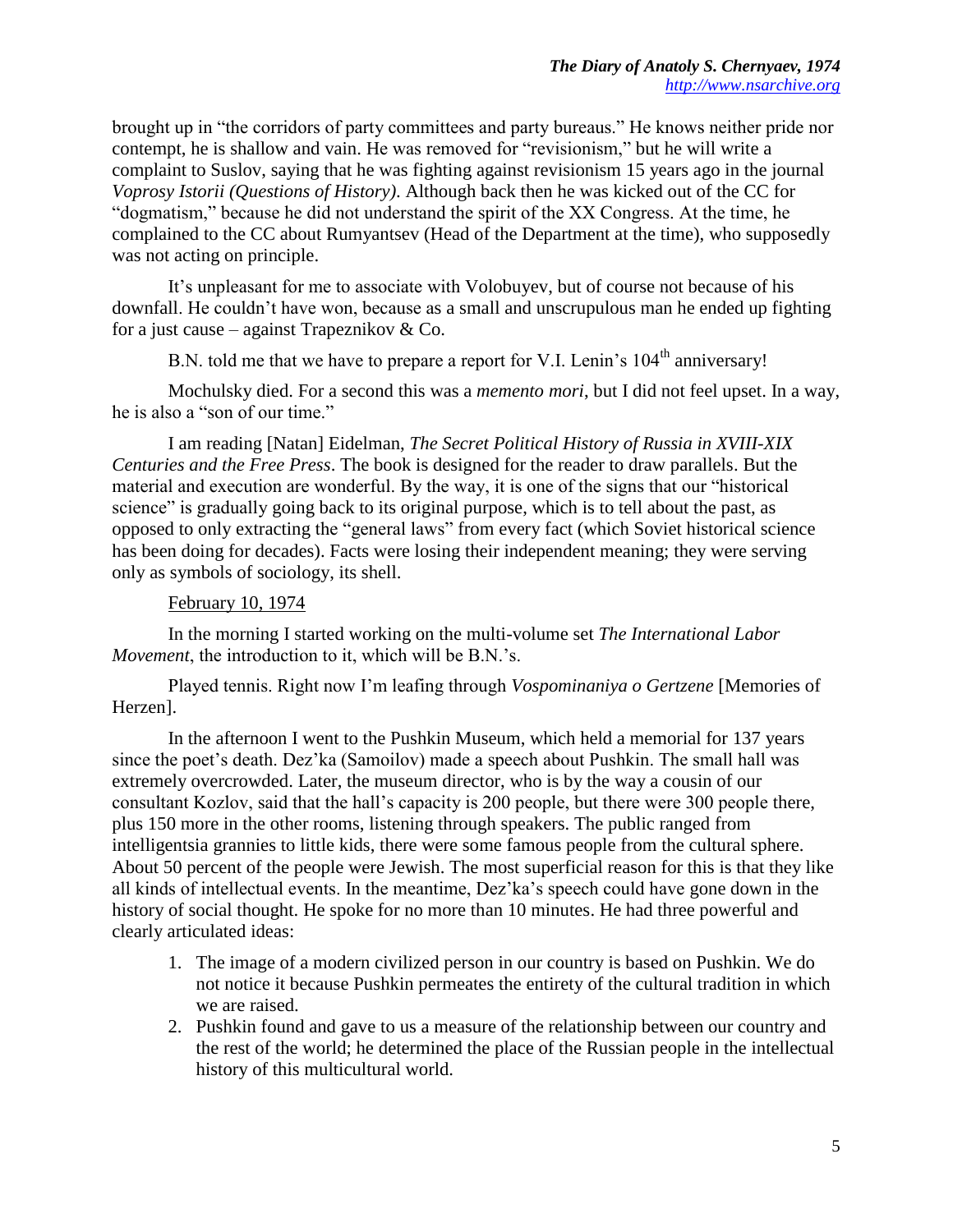3. Pushkin is closer (must be closer) to us than the people of the XIX and the first half of the XX century. We inherited Russian literature – our spiritual tradition – from him. He is a man of honor, not conscience. Remember Lermontov, "…he's bound by honor." Dostoyevsky and others wrote about conscience, Pushkin never wrote about it. Conscience is when a person does something against his own rules, and then repents and often believes that he redeems himself through repentance.

Being bound by honor does not mean being a slave to honor. Honor is when you voluntarily adhere (not serve) to noble rules. A modern person should be guided precisely by that.

The director of the Pushkin Museum very delicately accompanied Dez'ka to his place on the stage, so those who don't know that he is practically blind would not have noticed. He was wearing glasses, but took them off before he started speaking. He was calm and confident from the start. He spoke sincerely, clearly, without a hint that the speech was memorized, even though he did not misspeak or say a single filler word during this conceptually complex speech.

Then there were musical arias, flute, harp, reading of letters and diaries of people who were near the dying Pushkin. Not particularly professionally done (one actress sticks in my mind, a woman with a long nose and big, Esenin-style eyes. She sang terribly… it was embarrassing). In the middle of this program, Dez'ka's guide made a scandalous amount of noise and pulled me out of the crowd, I had been stuck in the mass of people in hallways. The guide, Rafka, performs Dez'ka poems and is a former actor from Taganka Theater. He dragged me backstage, where Dez'ka and I kissed each other and embraced. Right off the bat, Dez'ka told me the hospital anecdotes of his own creation (I had heard them from him before). He told me that he is writing a book about rhyme (actually a brief history/theory of Russian poetry). He said he was given an apartment, 50 square meters with a 9 square meter kitchen in the Kolomensky district. He invited me over, "I will read my prose to you." He's hugely talented. I promised to visit him in Opalikha next Sunday.

#### February 15, 1974

Events of the week. I tried attending Mochulsky's memorial service, but the body was delayed for two hours on the way from the morgue, and I had to leave. This was at the old Moscow State University club on Herzen Street. It was wretched and poorly attended, mostly by people from the university. I saw all the same people who looked senile even 25 years ago. They have changed somewhat. Zastenker immediately rushed to reproach and lecture me about social democrats. The others – the people who were still graduate students when I was beginning to teach: Ado, Yazykov. Masha Orlova was there too, she is now a professor. Everything about them – their conversations, their looks, their boring, mundane attitude toward "the event" – reeks of such stale, intellectual provinciality, such oppressive melancholy, that all I could think when I was interacting with them was "Thank god that life pushed me out of this environment in time!"

They said that Mochulsky was sick all the time. He was all twisted from sciatica, then he got polyarthritis. Mashka commented: "You probably heard that his wife left him. And he needed to be on a special diet. He wouldn't eat anything for days because he couldn't have normal food, and there was nobody to make him special meals. His son would bring some beet salad from the cafeteria, and that would be his meal for the day." "He concealed his illness," Drobyshev continued, "even when he was hospitalized, he asked me not to mention it at the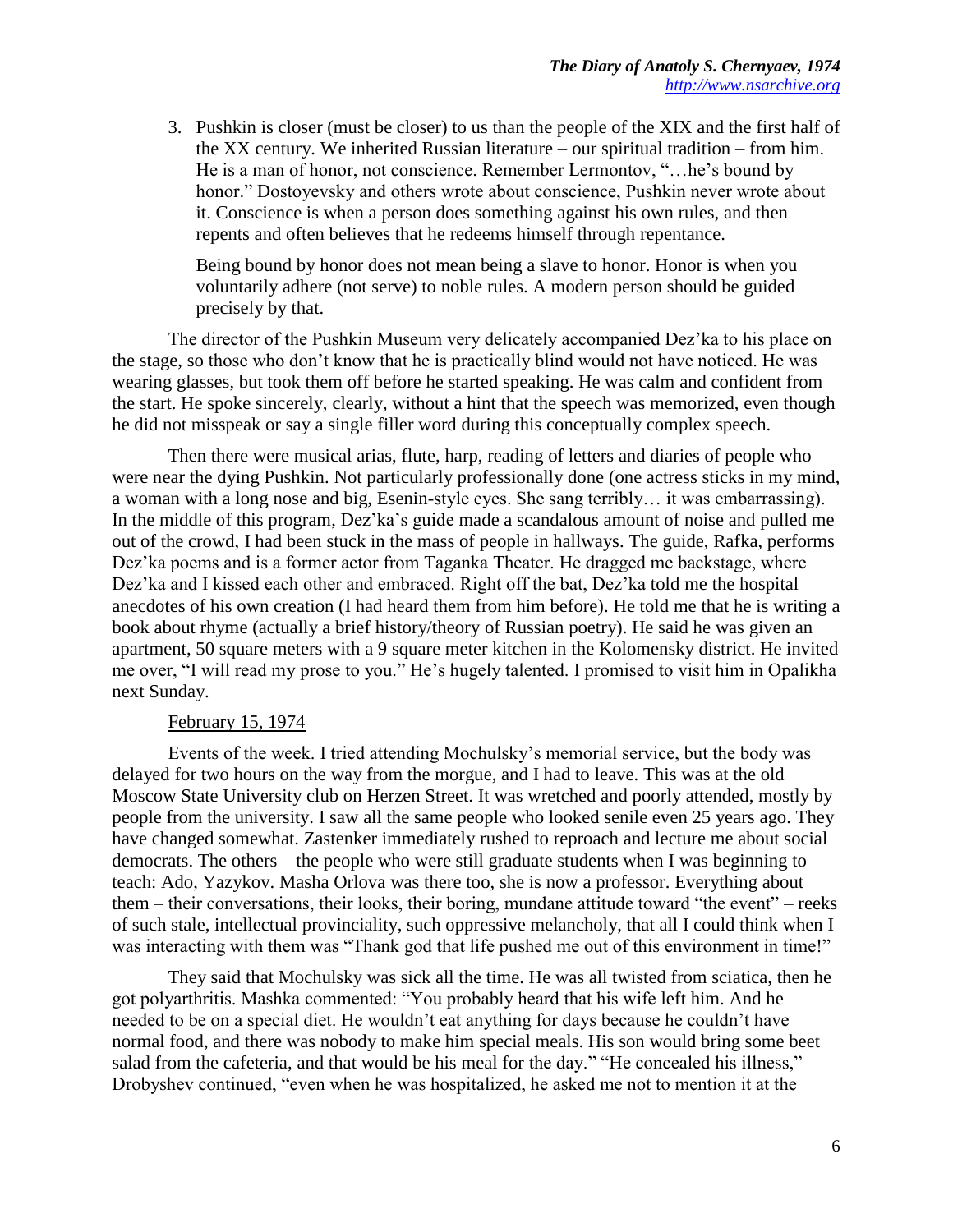university. Then he got worse, his kidneys failed. For ten days his screams filled the hospital ward, it was terrible. I was hospitalized there too at the time."

So that's that. He lived a dull life. Became a professor. All he produced during his entire academic career were a couple boring articles about England in the 1930s and a brochure based on his thesis. He did not love anybody, he was angry and spiteful. And nobody loved him. Most people despised him, some feared him. He was huge and ridiculous, somewhat square in shape and at one time very fat. And he died at 55. He did not leave anything to anyone, not even a trace in people's memories.

On Wednesday Solzhenitsyn was deported to West Germany. The operation was cleverly, correctly, and elegantly done. I don't know the details yet (Brandt's agreement). Already (two days later) the serious Western newspapers acknowledge that he will inevitably burn out very soon. One more "flash" of noise, and then he will become boring for them pretty quickly.

We put together a plan for how to "arrive" at the European Conference of Communist Parties: first a telegram to the French, then to socialist countries and the ICP, then a four-way initiative (ICP, PUWP, PCF, CPSU) publicly – to convene a consultative meeting in May of this year.

We composed a telegram to all the CPs we have relations with, outlining our position on the Conference on Security and Co-operation in Europe. But B.N. put it on hold for now, so as not to "devalue" the work of the European Conference.

Things are clearly moving toward a big crisis in the West and the capitalist world in general. This crisis will be very different from the crisis of 1929 in its economic characteristics, but it will probably lead to a shift to the right with incalculable consequences.

We composed B.N.'s speech in the Hall of Columns – today he presented the Order of Friendship to Soviet women.

Started preparing his report for Lenin's  $104<sup>th</sup>$  anniversary. Zhilin suggested to put the following idea at the center of the report – the transformations of the recent years are just as important to the victory of communism as the analogous (equal) transformations in the 1920-30s were to the victory of socialism…

## February 21, 1974

On Sunday I visited Dez'ka in Opalikha. He is not weak or melancholy (even though he can barely see anything). He is cheerful, cracking jokes, and exudes confidence and activity.

Why is that? For two reasons, it seems. He has talent, which must strengthen selfconfidence and build resilience. "I am a master of my craft," so to speak, "I excel at what I do, so I will never perish." And secondly, apparently it's the "environment." An environment of kind and selfless camaraderie based on a common "social status" and worldview, as well as, of course, personal affection for each other (and in this case also respect and love for Dez'ka, and admiration of his poetry). This environment is outside the system. That is how it views itself; it opposes itself to the system. And some of its representatives may even be hostile towards the system. For example, they helped Solzhenitsyn and *Samizdat*, supplied various materials for the *Chronicle of Current Events*. Of course, I can only guess about these things.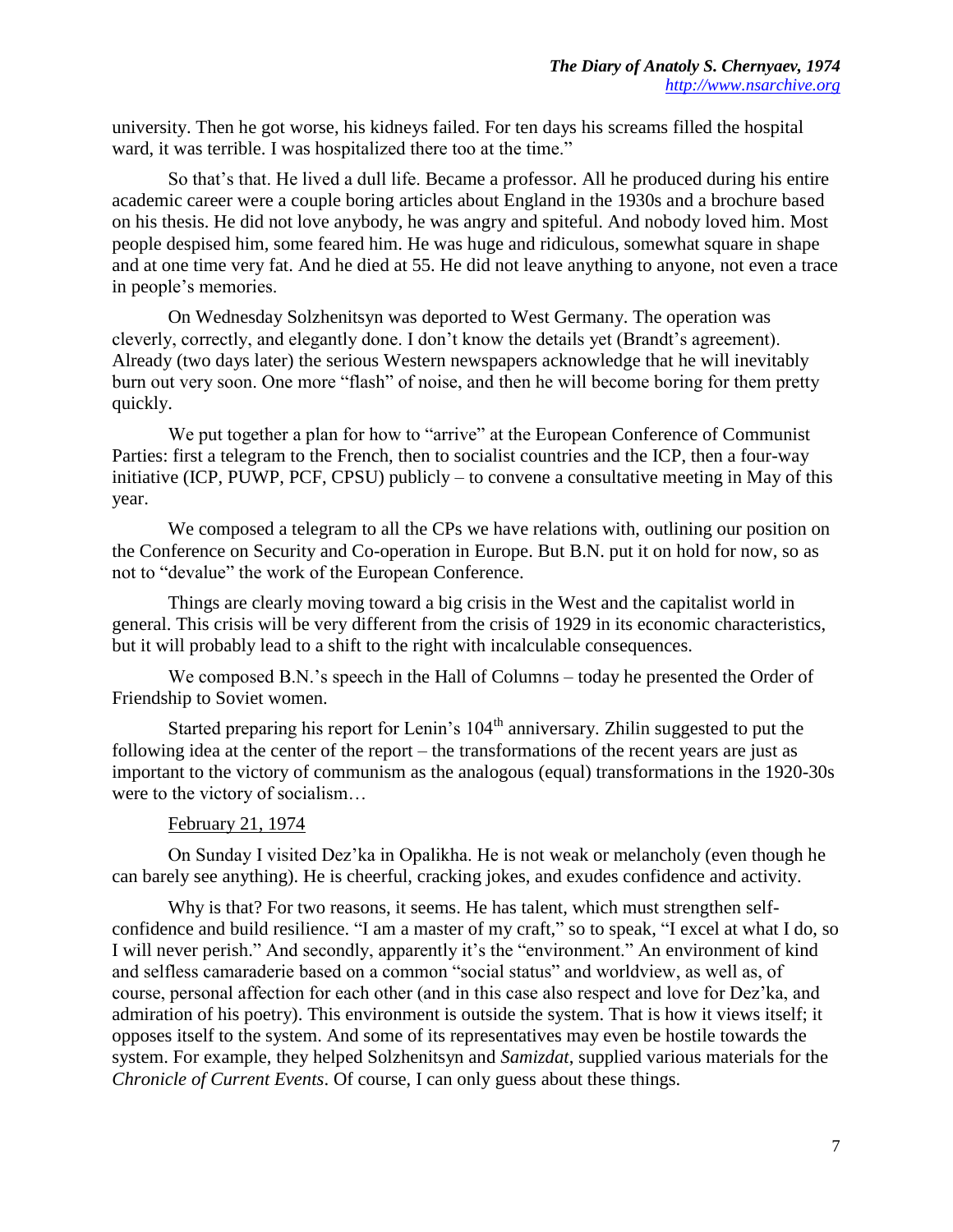This community is probably united by (alongside the listed emotional circumstances) a sense of hostility toward the socio-political situation in the country. For a while, one part of the intelligentsia expressed its alienation from the authorities and the entire so-called public life through nostalgia for our revolutionary past and the revolutionary purity of the youth of entire generations. Hence the enormous popularity (incomprehensible to today's youth and mass audience) of movies such as "No Path Through Fire," "Bumbarash" and "The White Sun of the Desert," in which this audience saw the natural, selfless internationalism of a regular Russian person, internationalism of the crystal idealism of the Soviet "Grenada," instead of the banal Soviet ideology.

… But this wave passed. They grew tired and realized that this is just helpless nostalgia for a past one cannot bring back. And one part of them budded off into complete rejection of the entirety of our Soviet past – in a somewhat Solzhenitsyn-like style – "Everything was wrong from the very beginning." Of course, in most cases this was done without Solzhenitsyn's class hatred towards everything Soviet... It was more a state of detachment "above the fray," a semicontemptuous belief that the present regime does not have the power or the desire to maintain society at the level it deserves.

Superimposed on this is the "Jewish problem." Of course, people like Dez'ka will never leave (although who could have thought that Korzhavin would leave). But the anti-Semitism that became the inevitable companion of the "Israeli problem" as a whole, struck these people in the heart and completely destroyed their intellectual connection with the "system." When it comes to each specific instance, I think Dez'ka with his wisdom and intellect rises above the narrowminded reactions and assessments. But I doubt that he is not hurt deep down!

Meanwhile, Vad'ka Babichkov (school friend) asked what happened with Daniel (the one who together with Sinyavsky was sentenced in 1965 and now came back from the gulag). Dez'ka explained to me that he is living in Moscow, he refused to follow Sinyavsky (who is now a professor at the Sorbonne), told his wife to go to hell (after he was sentenced, she distinguished herself by fanatical anti-Soviet Jewish activity and would up in prison herself, though she's been released) and married a pretty young creature. He is being published, mostly translations. Under a pseudonym, of course. He built a house near Moscow. Did he build it by himself? No, of course not. People helped…

This element of "helped" seems to shine a light on the inner life of the "commune" I was talking about, this special community that is ready for great sacrifice and a level of devotion to each other that is unusual for today's social norms.

This week… Yevtushenko. An open letter "to the Soviet people" in the Milan newspaper *Il Giorno*. His concert in the Hall of Columns (on the occasion of the 20<sup>th</sup> anniversary of his creative work) was cancelled after he sent Brezhnev a telegram protesting Solzhenitsyn's arrest. I was disgusted by this letter. I cannot accept that this show-off has the right to speak "on behalf of the people" and to "show concern about the fate and prestige of his Motherland." Every line reeks of petty vanity, of undeserved claims, and of political infantilism… And one more thing that really rubs me the wrong way – his appeals to Western public opinion against his own government, which supposedly would not dare to touch such a figure if it is backed by "such forces." Solzhenitsyn barely finished taking advantage of this, and here is another one.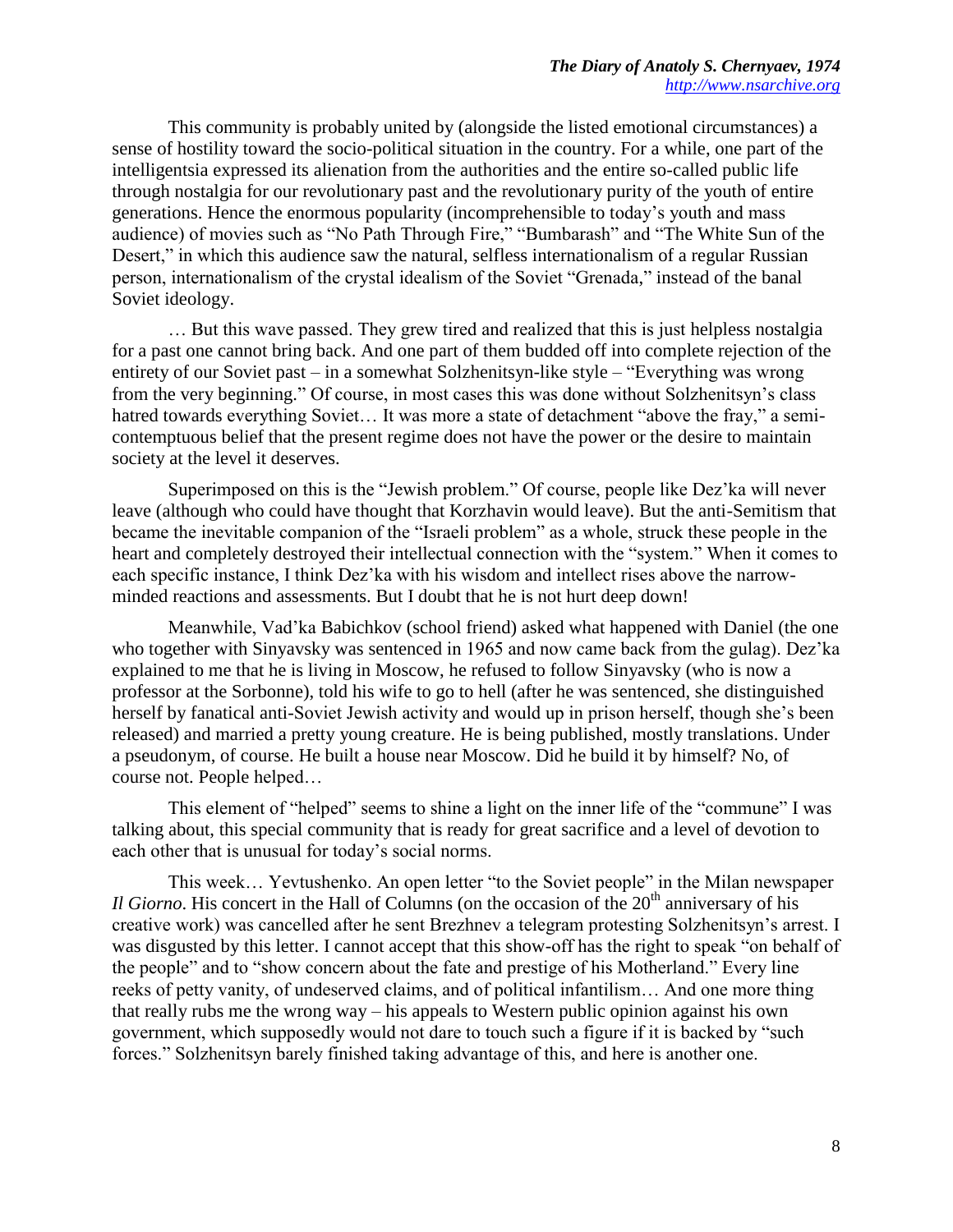However, this really makes me sad. If you look deeper, all of this is happening because of the state of our ideology, because it lost all sense of clarity, not to mention its appeal, in the hands of people like Demichev (Minister of Culture).

By the way, the other day I read a letter sent by Suvorov, the Party Bureau secretary of the USSR Academy of Sciences Institute of Philosophy, to Kirilenko. Kirilenko had ordered Grishin and Yagodkin (i.e. the First Secretary of the Moscow City Committee and the Moscow Secretary of Ideology) to meet with Suvorov. They met with him. And attached an explanation to the letter.

According to Suvorov, our entire "philosophical front" is infested with revisionism, and not only the philosophical front. He names historians, economists, sociologists, even mathematicians and natural scientists who, supposedly, are out of control. They say and even write whatever they want, which is all sheer "positivism" and worse. He lists dozens of names, starting with Academician Kedrov, the director of the Institute of Philosophy, and finishing with authors of "some articles." Here we have Zamoshkin (Head of the Lenin School), and Frolov (editor of *Problems of Philosophy*, former assistant to Demichev), and Kelle (my former philosophy teacher), and others from Moscow State University. The ranks of genuine Marxists have grown so thin, Suvorov says, that if we were to immediately remove the revisionists from all the key positions they've assumed, there would be nobody to replace them. Fedoseyev is mentioned several times as a centrist, who, Suvorov says, condones all of this and looks the other way.

The specific nature of these people's revisionism is not explained. There are only hints: one of them supposedly believes that a new age of biology will come and it won't take orders from our philosophy; others are increasingly reducing historical materialism and dialectical materialism to a "philosophy of man"; the third group does not consider it necessary to quote Marx and Lenin in their books at all. This just about sums up his claims.

At the bottom of the page there is a list of about twelve people on whose behalf Suvorov makes his appeal and asks to accept the entire group into the Central Committee. At the head of all this is Academician Mitin – a scumbag who was an informer in the 1930s, a plagiarist who stole the work of people under him. The next in line are Rutkevich, Kovalchuk, Oduyev and a couple other mediocrities whom Kedrov removed from the Institute due to incompetence.

So what is being done about this case?

Instead of shaming the scoundrel, Grishin and Yagodkin talked with him for several hours and then made a report along the following lines: the Moscow City Committee has been taking measures since 1969 to correct the ideological situation in Moscow. They listened to such and such institutes in the Moscow Committee, adopted such and such resolutions, inspected such and such units, and removed five directors. However, when the Kievan passed away, nobody asked the Moscow City Committee and appointed Kedrov as the new director of the Institute of Philosophy. So now the CC should figure this mess out themselves. The report ends with this point. It seems it went to Kirilenko and the CC Secretariat in this format, along with Suvorov's letter.

Annensky, *Vospominaniya o Gertzene*. Belinsky, "Letter to Gogol" (re-read it in a completely different light).

Started reading Faulkner – sandwich prose in which you drown.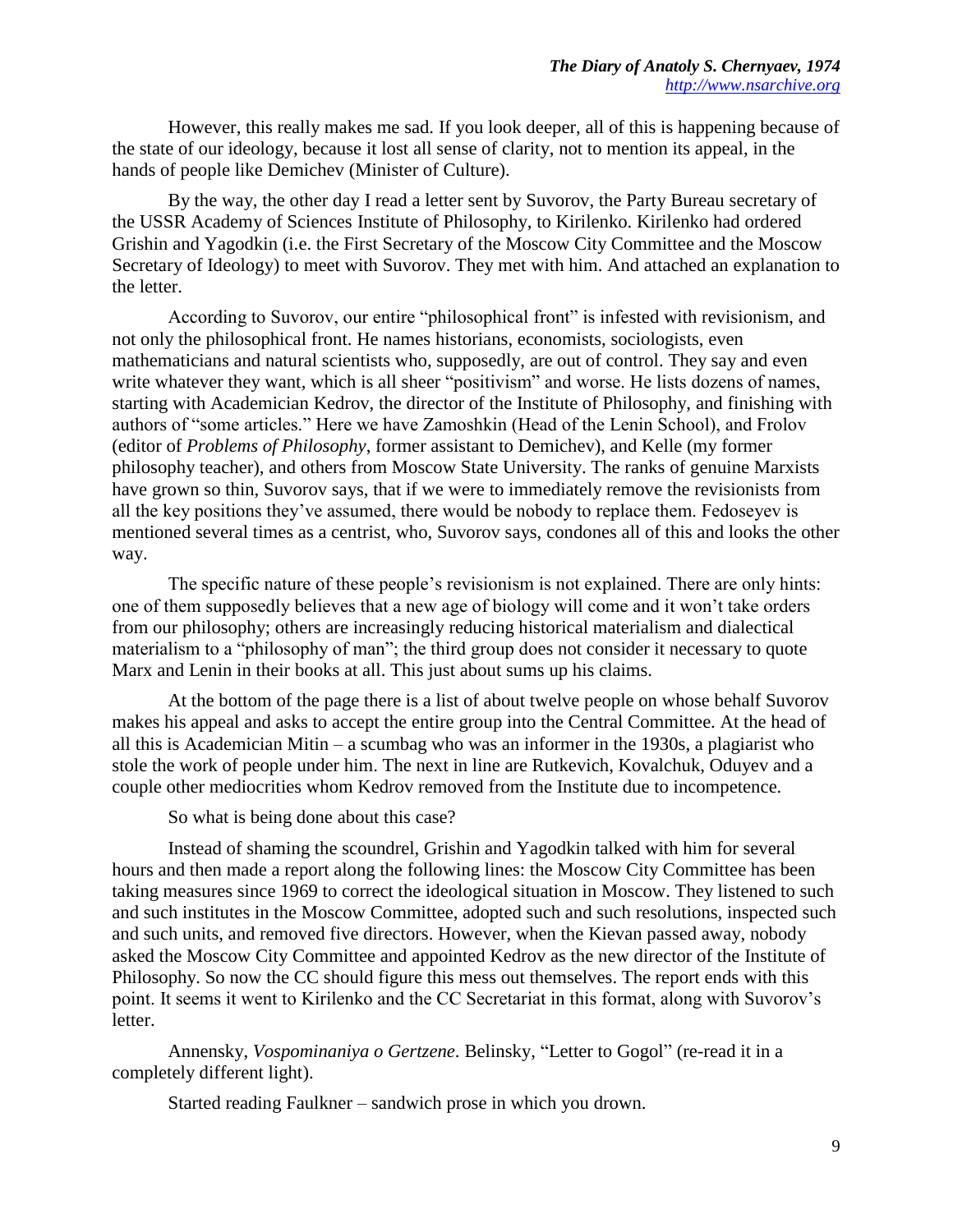## March 10, 1974

Increasingly there are gaps in the diary. This is partially due to late nights at work, and partially because in my spare time I have to read and prepare the publication of a multi-volume edition on the labor movement. By the way, yesterday at the dacha in Uspenka I finished editing the 90-page introduction, most of which was put together by Galkin by means of clever and creative compiling of Ponomarev's reports and articles. It successfully uses the majority of his own (B.N.'s) and our thoughts and ideas.

From the week's events: the Labour party is in power [in England]. A minority government. They settled the miners' strike. But what will they be able to do?

Today Brezhnev flew to Pitsunda to meet with Pompidou. The game with France continues (for example, we support its extravagance in the energy issue: their refusal to participate in the Washington initiative to coordinate the capitalist countries on this matter). But the "pettiness" of the moves we're making (supporting those who aggravate "inter-imperialist" tensions) is clear to everybody. We will not be able to achieve anything realistic, because (as Raymond Aron correctly wrote) France will make noise about independence and such through the lips of Jobert and even Pompidou, but quietly it will do almost the same thing as everyone else (FRG, UK) because there is nothing else they can do. This is what it does in NATO, and the same thing will happen in energy matters.

In front of the whole world Kissinger (his trips to Egypt and Syria) is robbing us of the fruits of many years of Ponomarev's Middle East policies. He and Sadat publicly show their embraces – they are best friends. Our bet on the "progressiveness of the regimes" did not yield dividends, because we thought up this progressiveness ourselves. And we can't compete with the Americans' deep pockets – we come up short.

Somehow I can't get into writing today... I'll just outline the major events.

O'Riordan broke his ribs. Conversation with him on Plotnikov Street.

Timofeyev's message that Trapeznikov will read our multi-volume publication on the labor movement himself (the drafts). I am not sure whether to tell B.N. I'm afraid that he will get scared and delay the publication. I saw this Trapeznikov on a road in Uspenka. I wanted to get out of the car and kick that gnome into a ditch.

Volobuyev has already been "removed" by the CC Secretariat. B.N. told me about Kirilenko's move. Kirilenko proposed to consider the matter with "utmost strictness," using the note from the Science Department, which included [accusations of] revisionist mistakes, departure from Leninism, and even political factionalism. By the way, Suslov agreed with the note, even though Volobuyev had previously written him a long letter (that he is being persecuted, etc.). Demichev and others also agreed with the note. That means they either did not read his letter, or they ignored it. Kirilenko seemed to be hearing about Volobuyev for the first time, and had the expected reaction: if a person is such a revisionist, why be liberal with him (he said as much to Ponomarev). I don't know what B.N. did, but in the end the reason behind Volobuyev's removal was boiled down to the formula: "Unable to perform the duties of a director."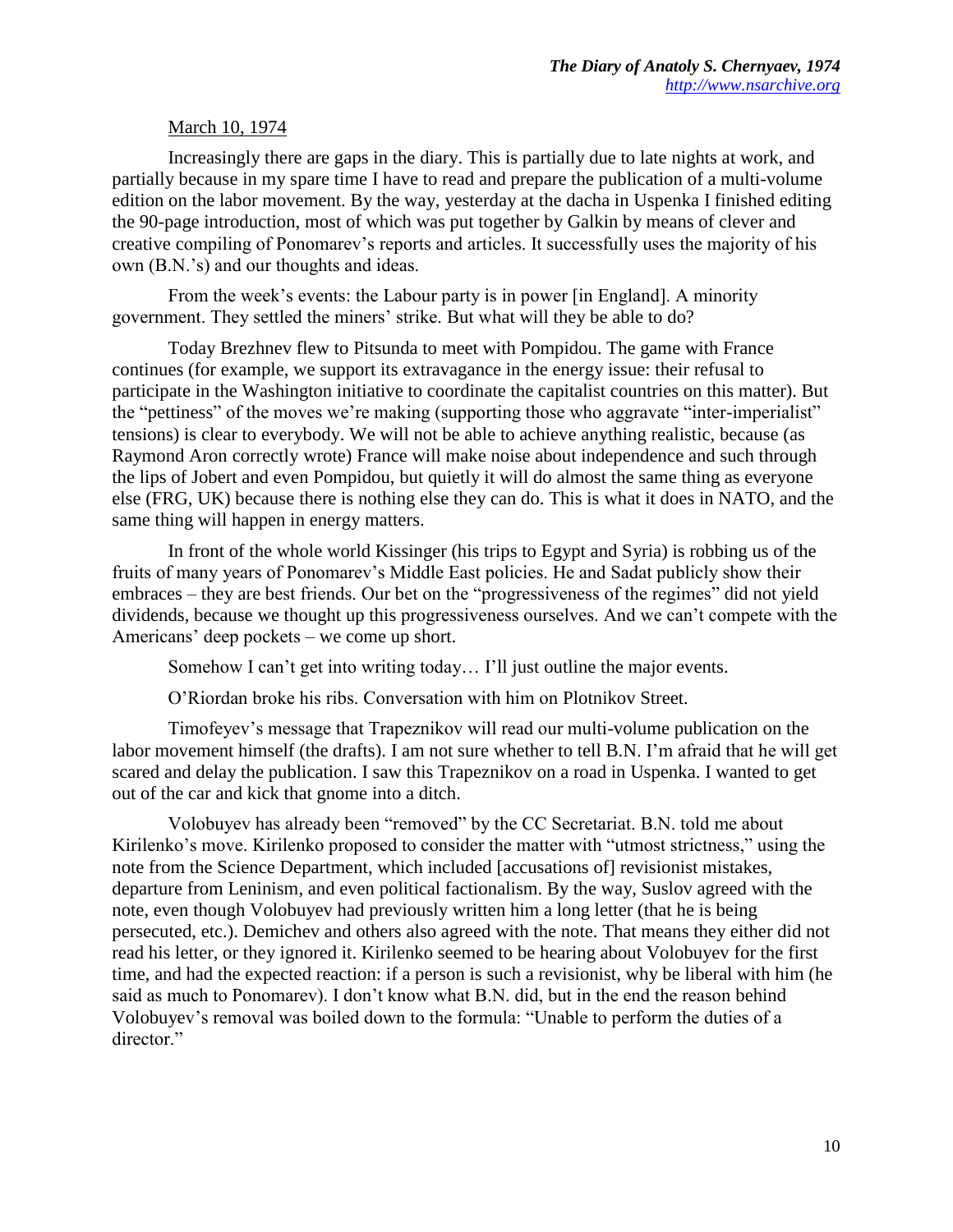Of course, Volobuyev as a leader of Soviet historical science is a joke. It was a joke when he was appointed. But the story of his removal has its own significance, and a very instructive one.

I did a good deal of skiing. I would get up at 6 a.m. and go to the ski-track while it was still dark outside, and watch the sunrise. The morning temperatures dropped below negative ten degrees Celsius, the ski-track would be squeaky-crisp and breezy. I would ski at sprinter speeds. It was beautiful – Levitan's March. I would come home around 11 a.m., completely "spent."

I went to the Mayakovsky museum – the place where he shot himself in the former Lubyansky alley. An informative museum. And what an era it was! What spiritual wealth our Revolution and Soviet Republic had! There was never anything like it, and there couldn't be. A great nation. By the way, after visiting the museum you start to understand what Dez'ka was talking about when I visited him in Opalikha: the "literary community" is moving farther away from Mayakovsky, some are even irritated by him… Of course, partially this is due to the anti-Soviet snobbery of the current "literary community." But there is also an objective element at play: the people and the times Mayakovsky depicted with his supreme genius were absolutely unique. That era had temporarily broken away from the so-called "eternal human nature." Pushkin, on the other hand, is timeless because he is tuned into this human nature.

Arbatov stopped by with a problem  $-$  a woman was fired from the Institute of US and Canada for marrying an Italian, even though he is a communist. This is the kind of problems our authorities have, while they hold the fate of the country in their hands!

## April 3, 1974

There is a gap in the diary because from March  $15^{th}$ -April  $2^{nd}$  I was at the "dacha" in Volynskoe-2. We were writing B.N.'s report for Lenin's  $104<sup>th</sup>$  anniversary.

Intriguing ideas that he wants to include in this text:

- Leninism is spreading around the world;
- To reflect on the 50 years since Lenin's death;
- No other teaching has met with such obstacles;
- The "foundation" left by Lenin ranging from the science of building socialism, to the experience of the ruling party, to the "framework" of international socialism;
- The work done by Lenin's "disciples and followers" has multiplied his heritage 100 fold (including B.N. himself, of course);
- The Party of the  $20<sup>th</sup>$  century (new type) as Lenin's great discovery that determined the subsequent course of events;
- Lenin created the science of building socialism, the CPSU right now is creating the science of building communism, and on this basis builds communism step-by-step.

The last point calls for comment: as it turned out from our phone conversation (B.N. left for Gagra, to spend the remainder of the two week vacation he gets as a candidate member of the CC) his concern about the building of communism and the theory behind it is brought about by his desire to indirectly remind people about the Party program. He had been hinting at this to me for a while now, but I had no idea. He explained it like this: "Do you remember when the program was accepted, there was a big fuss about it. Then a lot of things happened. Now it is rarely mentioned. At one point there was even a suggestion to reexamine it, etc." In the meantime, B.N. considers himself the creator of the "Third Party Program," and to some extent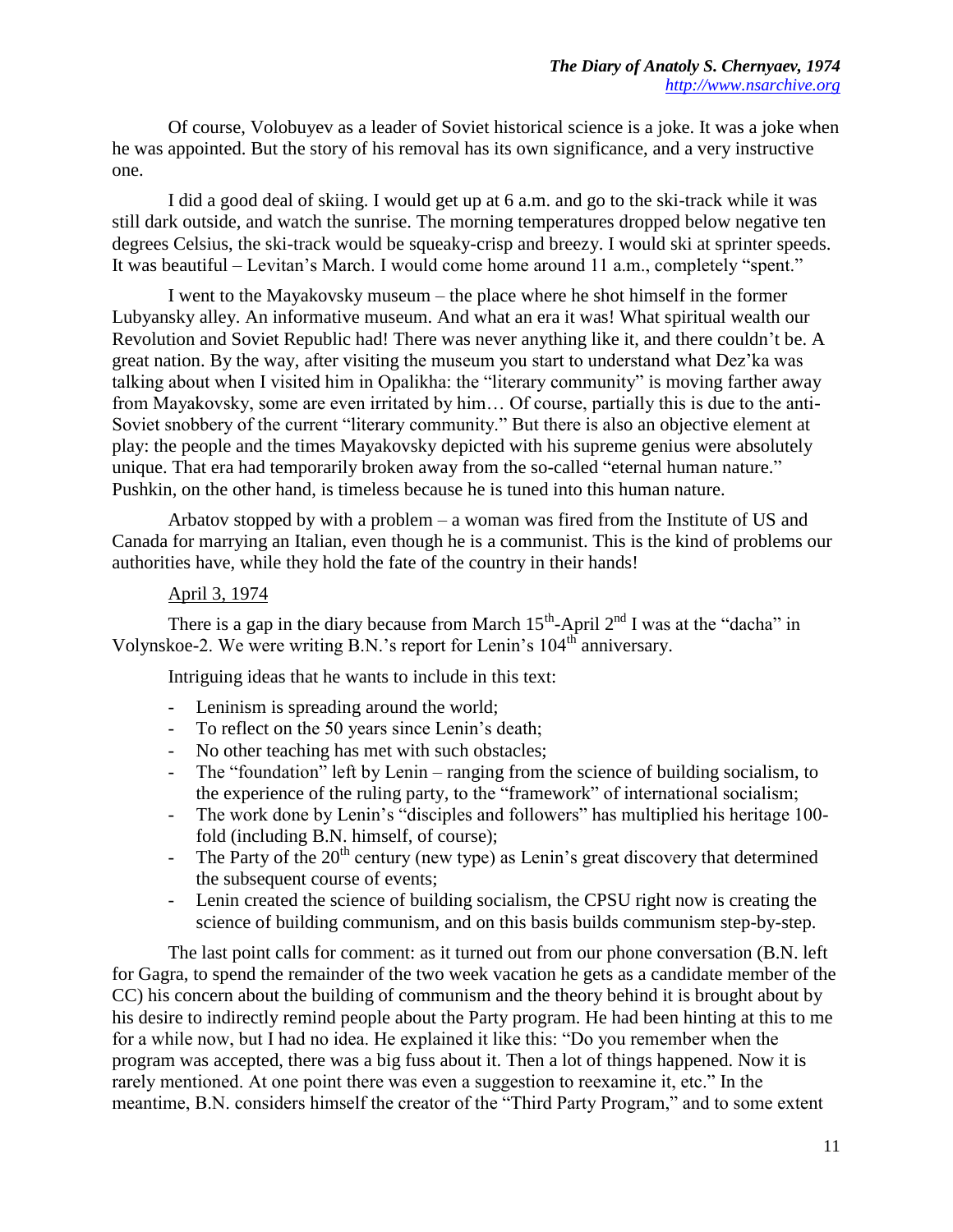this is justified. He really knows it inside out, it contains some of his favorite pet ideas, which he tries to carefully position in his articles and reports.

## April 5, 1974

 $\overline{\phantom{a}}$ 

We've been preparing the Lenin report and B.N. expressed his dissatisfaction three times with how the theoretical work of the party is portrayed, namely – the way it deals with the problems and challenges of the transition to communism. As I said, for a long time I did not understand what he wanted, because I couldn't imagine that he believed our theoretical thought is up to par. He talked about it with disdain on many occasions, but then he was talking about the "theoretical thought" of others! Finally, I realized that we have to talk about "his" – Ponomarev's – Party Program.

Another challenge is (Brezhnev's) "personal contribution." At first B.N. wanted to be reserved about it. I told him that it might be misunderstood, and that the General Secretary had in fact often made bold decisions. If it wasn't for him, we wouldn't have made any progress.

"This is true," B.N. responded, "If we did not have the history that we have, there would be no question about it. But you know…"

In the meantime, his edits of the draft versions we kept sending him while he was on vacation in the South showed that his common sense prevailed. The name appeared in the text more and more often, and assessments assumed a grander scale.

He made the "fight for peace" the underlying theme of the report; the fulfillment of this "world-historical task of saving humanity" that is fitting for Lenin's motherland. He wants us to write about it with flourish. I was always surprised by his insistence in this matter. It seemed to me to be somewhat incompatible with his "Bolshevism" and his 1920s-kind of revolutionary mentality. Now I'm gradually beginning to understand. The old man is wise and informed. He knows that nobody believes in our "revolutionary example" anymore. But as a superpower, we have to maintain our ideological character – partly for the outside world and partly for the communists. Therefore, we have to have a global humanist mission. Peace is such a mission. And our ability to carry out such a mission comes from the Great Revolution. Plus, this is not just ideological trickery; there is a real logic and a real problem here.

Nobody thought in 1920 that capitalism would last so long and have such a powerful ability for unprecedented economic transformation. In these circumstances, the problem of "world revolution" changes its emphasis and becomes the "peace revolution."<sup>1</sup> B.N. is trying to adjust the leading revolutionary role of Lenin's motherland to precisely this shift (of meaning).

Secretly, he, as an old Bolshevik, is waiting for the universal crisis of capitalism, similar to, or even worse than, the crisis of 1929-33. In every one of his speeches and articles he tries to use the tools of propaganda to blow any sign of a crisis completely out of proportion to the point of absurdity. We are always doing the best we can to temper this passion of his, so he does not look ridiculous and nonsensical.

The same thing is happening now (especially in light of the real crisis in the West). He is pressuring us with "unprecedented force" (to use one of his favorite phrases).

<sup>&</sup>lt;sup>1</sup> In the Russian, Chernyaev uses a play on the words *mirovaya revolutsiya* [мировая революция], which can mean either "world revolution" or "peace revolution." [trans.]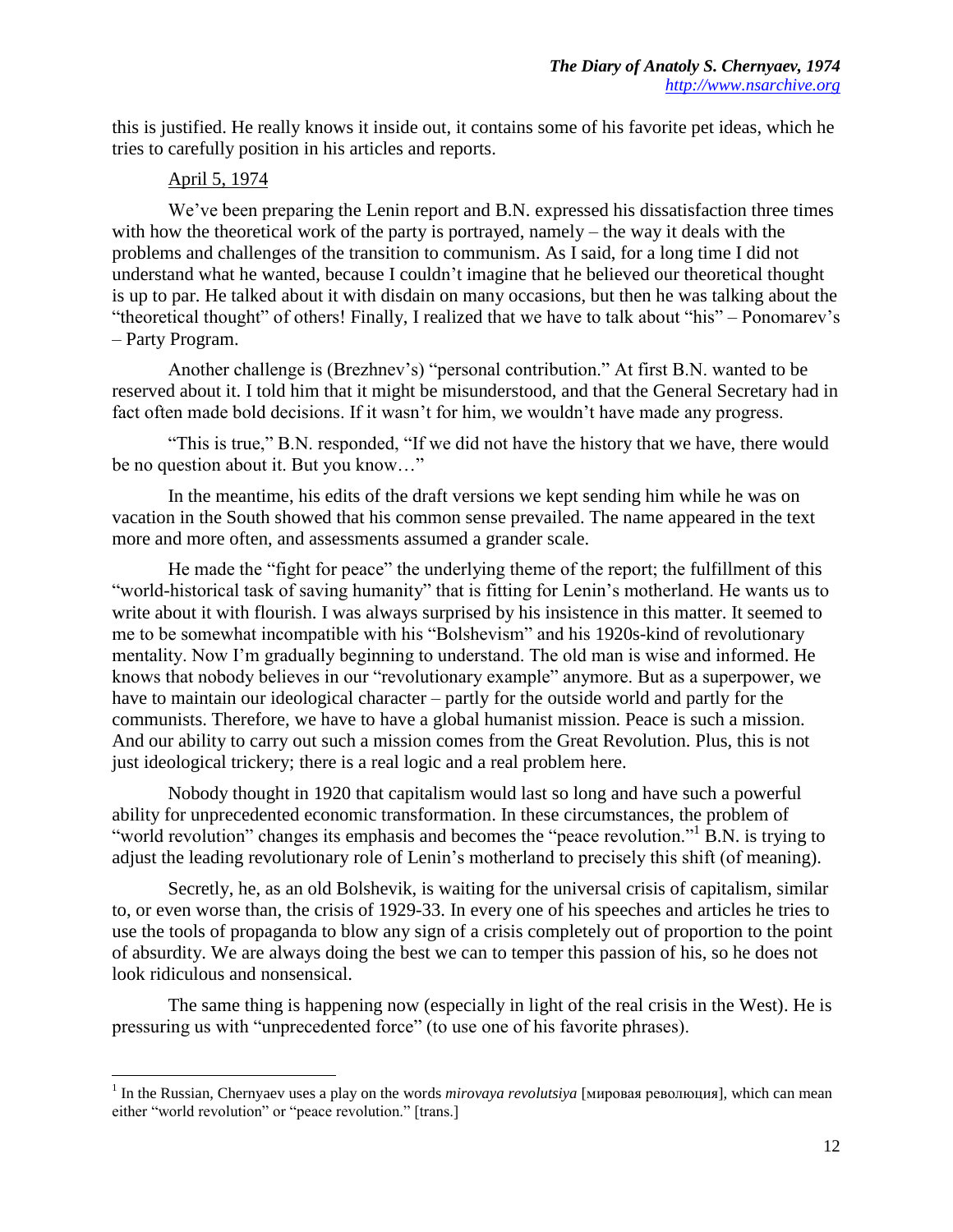We are currently laboring over the issue of "Karlovy Vary-2." On the one hand, by delaying it we are giving up our leadership in the European communist movement little by little. Our fraternal parties are simply drifting away from us, from our influence. On the other hand, we can't force it because the Conference on Security and Cooperation in Europe is in progress. And, considering that it is barely moving right now, if we set it off against the communist conference it will fail completely. And it is "realpolitik" in contrast to the ideology of "Karlovy Vary-2."

#### April 13, 1974

The week flew by very quickly, the most painful period of the Lenin report preparation. After returning from Gagra, B.N. spoke with me confidentially three times. He trusts almost no one in "this matter." He even asked me about Zhilin: "What does he think about the 'personal contribution?' I recall we were in Berlin together at a conference for the  $125<sup>th</sup>$  anniversary of the 'Communist Manifesto.' I would ask him to add something, and he (Zhilin) would produce a paragraph or two with the General Secretary's name all over. Just try to remove it, when so many eyes had already seen it!" I explained that Zhilin is just doing his job and trying to make sure that there wouldn't be problems for B.N.

It is a completely different story with Zagladin. B.N. asked me to show him the text. Then he forgot that he asked me and gave his own copy to Zagladin, but with edited pages that talked about the "personal contribution." When B.N. found out that Zagladin wound up with both copies and could compare them, he became terribly upset and started instructing me how to "seize" them both, and the sooner the better. But Zagladin did not compare anything (he is above that). Instead, he wrote two inserts based on the December Plenum, personalizing everything to the extreme. He cannot even imagine that this issue is causing B.N. so much suffering and doubt. Zagladin just accepts it as it is, as a natural process that everyone understands.

I did not show B.N. the inserts; I only used the thoughts on the transformation of "the entire national economic mechanism."

In connection to this, B.N. is also worried about what to do about the "other two" (Podgorny and Kosygin), whether to mention them in the report. He told me to re-read Podgorny's ciphered telegrams from Paris, where he was at Pompidou's funeral and where he (as he said at the PB) barely managed to fend off the "supplicants" – heads of state and governments who wanted to demonstrate their "contact" with the high representative of the Soviet Union. According to B.N., Podgorny was amazed to see that at the reception (the wake) Nixon was standing as if he was in a vacuum, touching the shoulder of the Crown Prince of Morocco – the boy was the only one to approach the U.S. President and linger near him. The others tried to take a bow from a distance, and Nixon was clearly agitated, he was looking around and waiting for a crowd to finally form around him. Podgorny, on the other hand, had a line of twenty people waiting to say hello and chat.

After telling me about this and asking my impression of the ciphered telegrams, B.N. said: "In these circumstances, how can I say just one name in the report? Look at your draft, take page 21 for example… one, two, three times [Brezhnev's name is mentioned]… It's enough to make one question who's the subject of the report (i.e. Lenin or Brezhnev). Think about how we could reflect this better."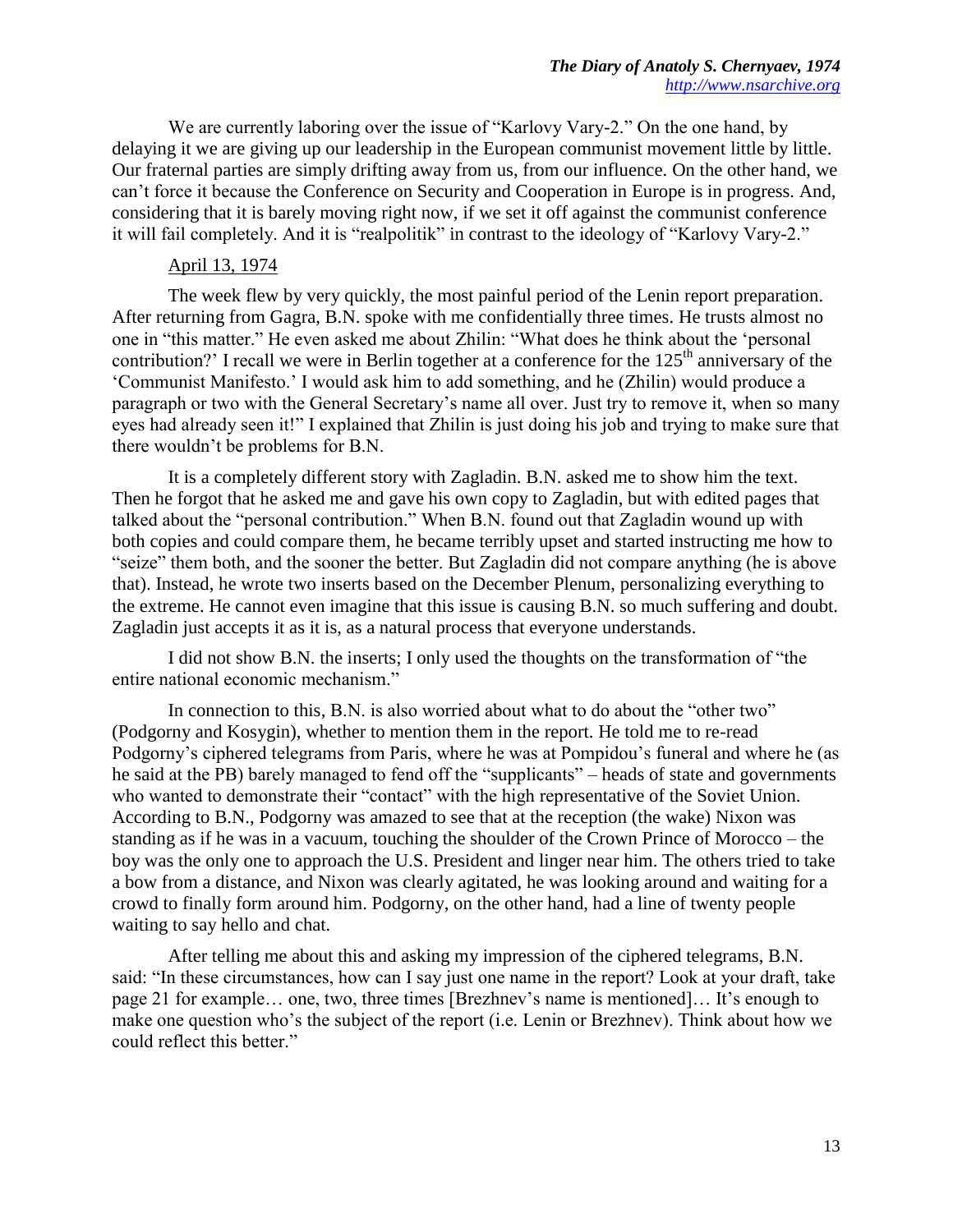Naturally I thought about it and came up with an idea. I am not sure if he'll like it. For the last two days he was busy with Assad: the Syrian President is visiting, he is our "last hope" in the Middle East.

By the way, I read the draft version of Brezhnev's upcoming speech at the PCC [Political Consultative Committee] in Warsaw on April 18<sup>th</sup>, a copy was sent around the PB. It's a wellmade speech, you can really feel Aleksandrov's hand in it. It is more reminiscent of a diplomatic report (with evaluations and accents, of course) than an outline of a new Program. I did not notice any new big ideas for the future. But that is not the point.

I drew B.N.'s attention to how the Middle East is presented in the speech. Aleksandrov must have gotten so carried away outlining the details that he didn't notice (although this is just his style) that we are essentially admitting to our friends (plus Romania) that we were defeated, that the Americans beat us. Egypt is essentially out of our control and Sadat drags us through the mud in his public speeches over the last couple of weeks. He lies shamelessly, distorts the facts, and denies having cried "Help! Save me! Secure a ceasefire!" when Israel broke through to the western bank of the Canal, etc.

It's one thing that I, for example, think it's time for us to change our policies in this region. It doesn't look like this will happen. But we also can't do what Aleksandrov does in the speech – to essentially admit that the policy has reached a dead end without offering any alternative except a hope that Assad will be more honest than Sadat and will secure our participation in the Geneva Conference!

I told all this to Ponomarev, he got worried. The next day he told me that he talked with Aleksandrov, who supposedly agreed to "lighten the pessimistic tone." I doubt that Aleksandrov will change anything unless he gets an order directly from Brezhnev. I can't help but wonder about another thing: B.N. told me that Brezhnev sent him the text personally and asked for his opinion. Why then does he need to discuss such things with an adviser, instead of going to Leonid Ilyich himself?

I heard about enforcers-activists chasing after students who were brought into the streets to demonstrate Soviet-Syrian friendship (Assad was leaving Moscow). Wet, heavy snow was falling, so the students took cover in apartment building stairwells and the metro. The kids made a game out of it, it was entertaining for them. They don't give a damn about Assad. Sometimes our "establishment" flashes an idiotic grimace. The mechanism has reached a point where the end that gives orders doesn't see or hear what comes out of the other end. In fact, it would be indecent and unacceptable if these ends converged.

## May 12, 1974

 $\overline{\phantom{a}}$ 

From April 23<sup>rd</sup> I was in Volynskoe-2. Brezhnev's election speech. The team was led by Tsukanov ("Tsu-Ka,"<sup>2</sup> as Arganovsky dubbed him; I think he even wrote a hymn about it). Arganovsky is our most outstanding journalist from *Izvestia*. Bovin made up a bunch of nicknames for him, including "Nonpartisan Jew," "Golden Pen," and others. He is a man of great charm and diverse talents. He draws (he drew a profile of Bovin staring at a naked girl who vaguely looks like our typist Valya), he composes, sings and plays guitar, and he tells great

<sup>2</sup> In Russian, the sounds "Tsu-Ka" are similar to the word *suka* [сука] – bitch. [trans.]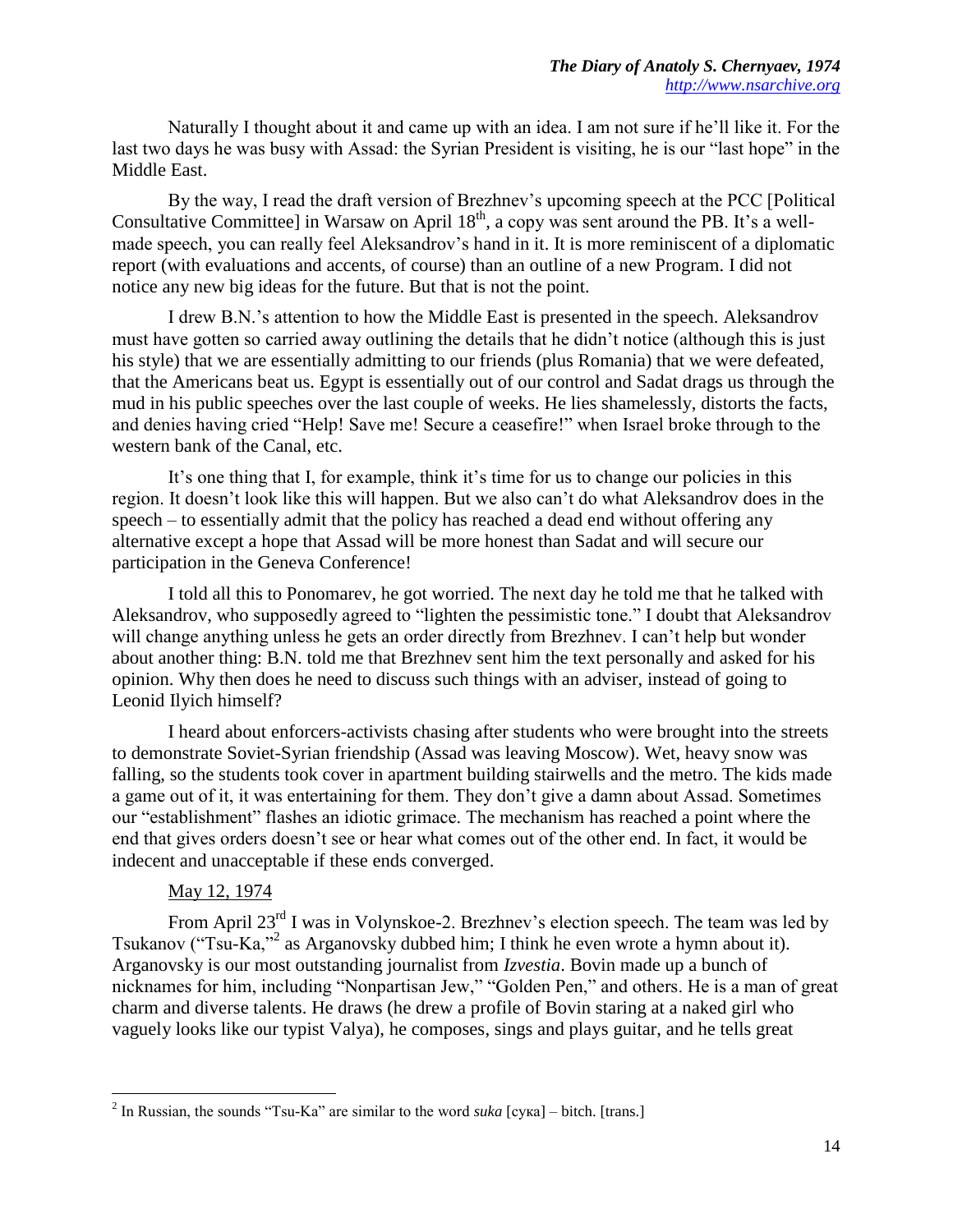stories and hilarious jokes. He is calm and natural, without a trace of the servility complex that would be understandable in his position.

Others: Inozemtsev and Arbatov, who are now also candidates for the Supreme Soviet. One from Georgia (but at least [he is a candidate] to the Council of the Union), the other – Arbatov – from Azerbaijan – to the Council of Nationalities. Here you have our entire electoral system at a glance.

There were also Shakhnazarov and the aforementioned Bovin, who acts as if nothing ever happened to him.

I was the outcast [*ишиботник*]. The others were all addressing each other in the familiar form, and only on a first-name basis. Everyone there doubted my abilities. Why then did Tsukanov plead with Ponomarev to let me come? He clearly flattered him to get me, saying that Aleksandrov has his team and we'll have ours, and our texts will be no worse than his. Since I was the "unskilled labor," the following routine developed: Bovin would make small cosmetic changes to my text and read it aloud at the "general assembly." At this point it would be deemed ready and "good." The same text with minor adjustments based on commentary from the first reading, but without Bovin's touch, would be read aloud by Inozemtsev and deemed worthless. Then Bovin would be assigned to remake it!

All of this depresses me, I have to say. After such a turn of events I have an intense urge to run away from here.

In any case, whatever we come up with for the international section of the speech is going into the trash can, which became clear after the following episode. On the morning of the  $8<sup>th</sup>$  there was a call on the direct phone line. I answered.

"This is Aleksandrov. Whom am I speaking to?"

"Chernyaev. Hello, Andrey Mikhailovich!"

"Hello, Anatoly Sergeyevich (sourness in his voice). Could you please ask Georgiy Emmanuilovich to the phone."

(The rest of the conversation is based on Tsukanov's words, he later told us what happened.)

"Georgiy! Are you writing the entire speech?"

"Yes."

"Including the international section?"

"Yes."

"Why didn't you say something to me? That is disloyal. How can you do that? You know that I am supposed to be preparing it. You are acting like a real pig!"

"Oh yeah? If I'm a pig, why don't you go to hell!"

And Tsukanov slammed the phone down and went into his room.

Bovin, like the others who were present, commented as follows: "Member of the Central Auditing Commission of the CPSU, Adviser to the General Secretary of our Leninist Party, called Member of the Central Committee of the Communist Party of the Soviet Union, First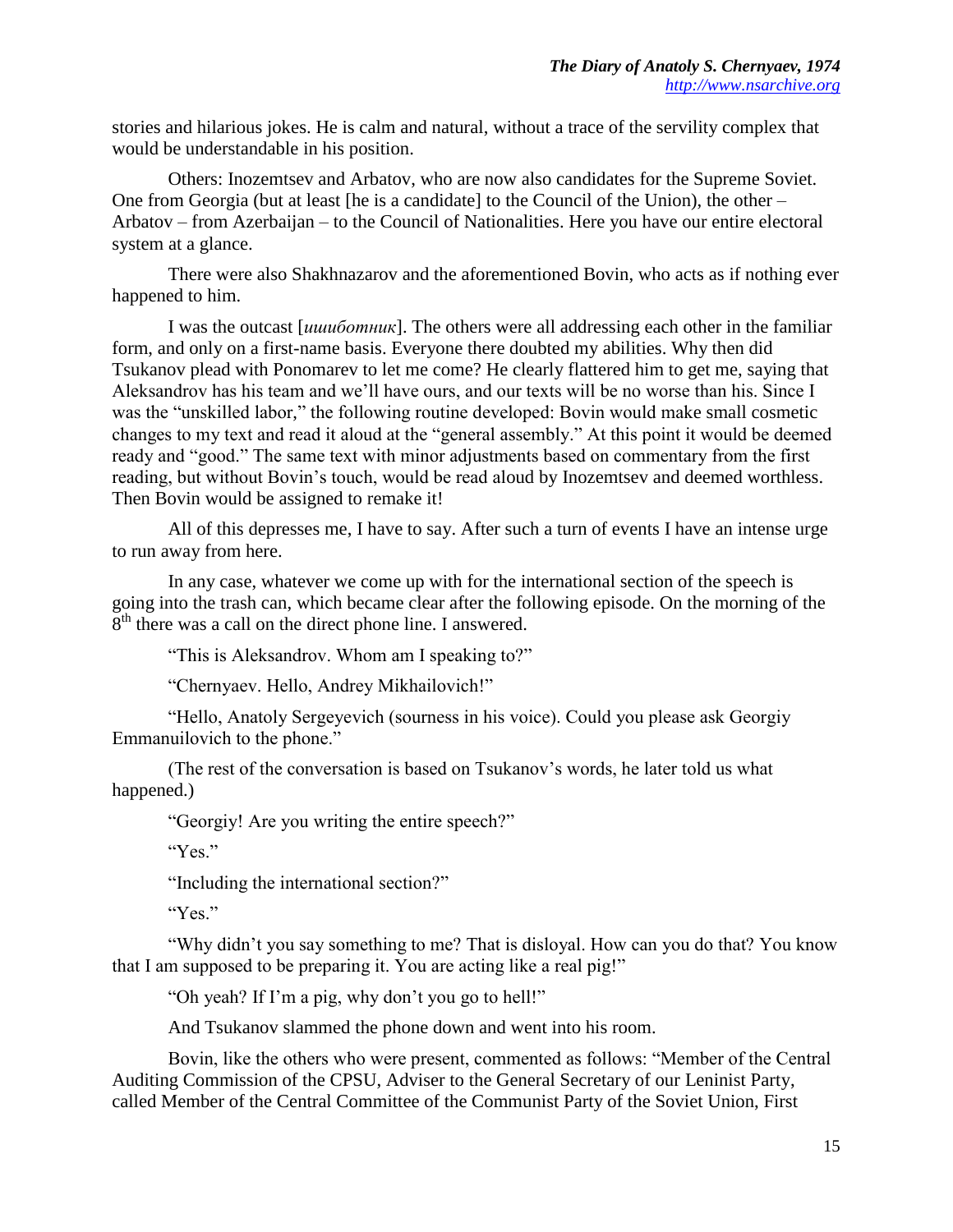Adviser of the General Secretary of the Central Committee of our Leninist Party a pig, for which he was instructed to go to hell by the latter…" And more (again by Bovin): "Earl! Now you can write your international section at the level of Marx, Engels, and even Lenin, but 'Sparrow' will still peck it apart and smear it in shit."

There are real issues, besides our vanity. It is an election speech. We need a platform, even if it is within the framework of the "Peace Program" (such a document was adopted at the XXIV Congress of the CPSU). We have to say something. In politics, you cannot stand still. The change is really almost unbelievable if you consider where we were at the turn of the 1970s.

Right now this is the situation: the words (by the logic of the struggle and for other reasons) go beyond what we are actually prepared to do. We already achieved what we hoped to achieve when we started the "peace offensive." We cannot and do not want to go further. If we go any further we will come up against the ideological "class" boundary. (Europe is a case in point. We already have détente and security in Europe. But in response they launched a counterattack. They demand an ideological détente. This is unthinkable for us.) Since this is the case, we should cease with the flowery language. We should not make fools of ourselves or open ourselves to blows from our partners. We need to calmly solidify what we achieved already. This is my position.

Arbatov and Bovin, on the other hand, believe that we should continue and intensify our rhetoric. Because by doing so, we constrain ourselves; we put ourselves into a bad position and then we are forced to take some real measures (to get out of this situation), such as disarmament, or relaxation of our ideology.

This is all nonsense, of course. Arabesques of a geek-romantic (i.e. Arbatov), who can't sleep at night because of Kissinger's laurels.

## May 13, 1974

I got up early to write.

It's getting even worse with disarmament (Arbatov thinks that he knows some secrets). The whole world sees that we have become the obstacle in this process. We've reduced military tension. We do not want war and we will not provoke it. But there's also no real disarmament. For completely different reasons.

The same thing with the blocs. The reason we need the Warsaw Pact is not because we need to counteract NATO (and the same with why the Americans need NATO – not because of us). The entire world has known this for a long time. Why make noise about this? Why do we need a "Cold War" of words?! Therefore, I suggest a pragmatic platform: to solidify what we have and to direct all our attention to economic ties. Inozemtsev (who is well-informed) says that our foreign trade is a terrible mess. It's not just that we don't have enough goods to export. The main problem is our system of dealing with the capitalist world; and the complete lack of authority at the expert level (authority in the sense of being able to make decisions). And, consequently, the reverse – lack of expertise at the decision-making levels.

Telegram from London. Our ambassador talked with [John] Gollan (General Secretary of the Communist Party of Great Britain) on the subjects we assigned. Gollan is still hissing about the international Conference. He says we only consult with those whose opinions we know in advance, and then we present it as if many of our fraternal parties support our idea. And in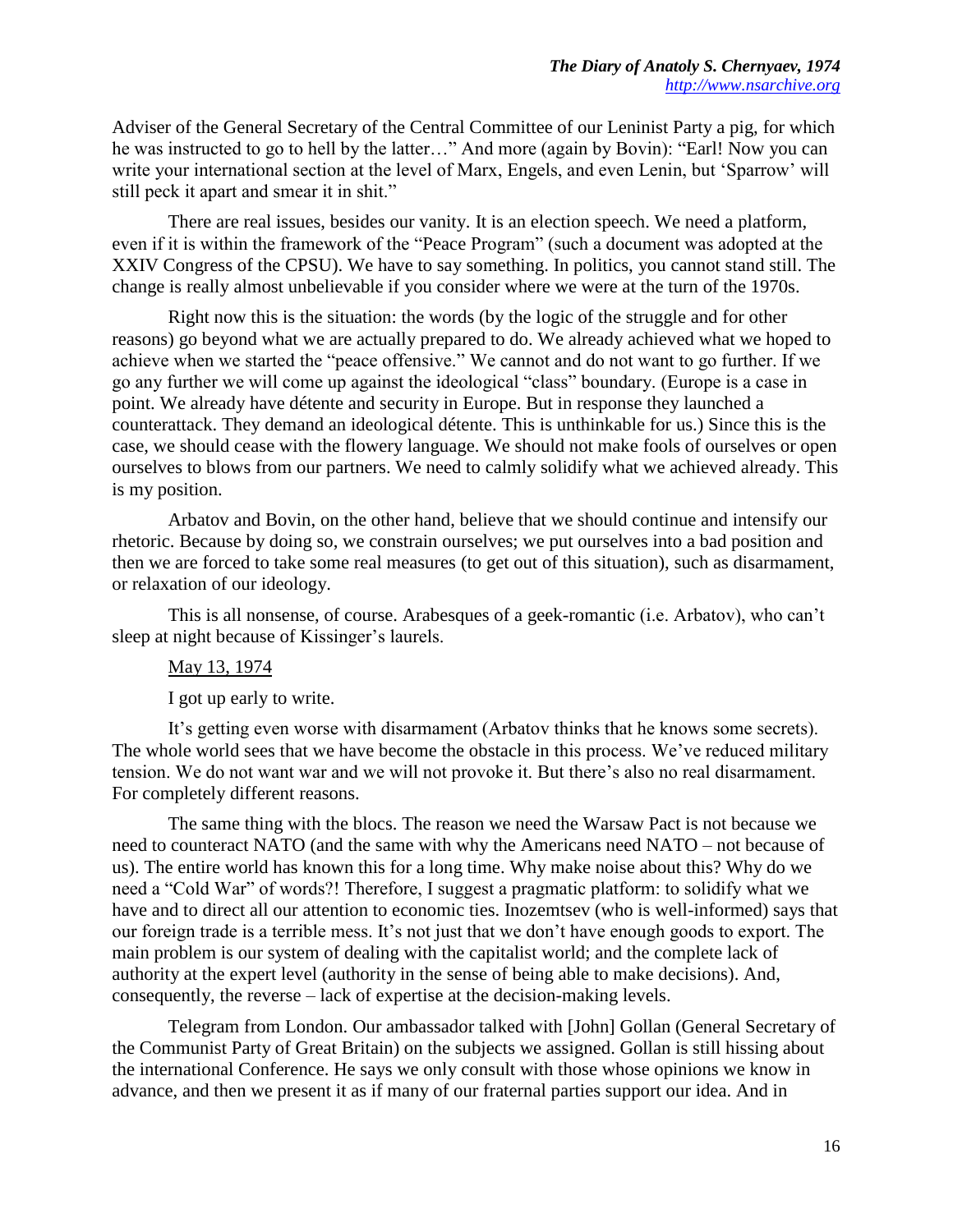general, there is no point to these meetings because you can't really talk; all you do is read out prepared speeches…

So I thought, what has our ICM come to; what does it look like nowadays. For example: Portugal. Fascism is ousted after fifty years of domination. Toppled by an army coup. A real "February 1917" is unfolding. It's a huge deal. The next day [Álvaro] Cunhal returned to the country and was received at the airport like Lenin at Finland station. But that's not my point. A week hadn't passed after the coup before the leader of the Socialist Party of Portugal [Mário] Soares visited the countries of Europe. He met with his friends from the Socialist International, attended the Congress of Socialist Parties of Northern Countries. And everywhere there were public resolutions in support of Portugal, promises of political and material support for the democratic development of Portugal. Is this not true internationalism, in the style of social democracy? In the meantime, the resolutions are adopted at the initiative of the **ruling** social democratic parties. They are not afraid of diplomatic scandals; they don't feel any inconvenience from their collective actions. Just imagine if the communist movement tried something like that! If someone suggested a conference on Portugal or something along those lines – everyone would scatter and run away.

All of this is easy to understand. And nevertheless, it's sad!

## May 17, 1974

Yesterday I came back from Volynskoe-2. My suitcase is still there and I'll have to go back and work in short visits. Tsukanov, Arbatov, and Inozemtsev took our "material" to Brezhnev and read it to him. Tsukanov assures us that Brezhnev was impressed ("I've known him for 15 years and I'm sure about this"). There are only a few comments, it would be a matter of hours to incorporate them. We did that yesterday.

The version presented to Brezhnev was closer to my point of view than Arbatov's or Inozemtsev's regarding how we should conduct ourselves in the future (against "illusionism"). Brezhnev asked to personally mention Brandt and Pompidou.

In general, the end of April and beginning of May was an eventful time:

- Brandt resigned (the case of Guillaume, the GDR spy);
- The Mitterrand-Giscard d'Estaing battle in France (Chervonenko's visit to Giscard; scandal – statement by the PFC PB in *L'Humanite*);
- Portugal, where the government just formed and Cunhal (Minister without portfolio) is one of its main figures;
- In Israel three Palestinians occupied a school and demanded the release of their murderer associates from prison. This was followed by a storming of the school  $-20$ dead, 70 injured, mostly children. Commentary in our newspapers: Israel is to blame!
- In Italy, in a referendum on divorce the communists' line received an unexpected (even to themselves) majority – 60 percent;
- The "Common Market" is cracking: Italy and Denmark imposed tariffs. Right now there is a stream of assessments – pessimism and disappointment from everyone who saw Europe's future in the Common Market. Personally, I always thought, was convinced, and argued that the "Common Market" is rooted in Europe's way of life more strongly and irreversibly than turned out in reality;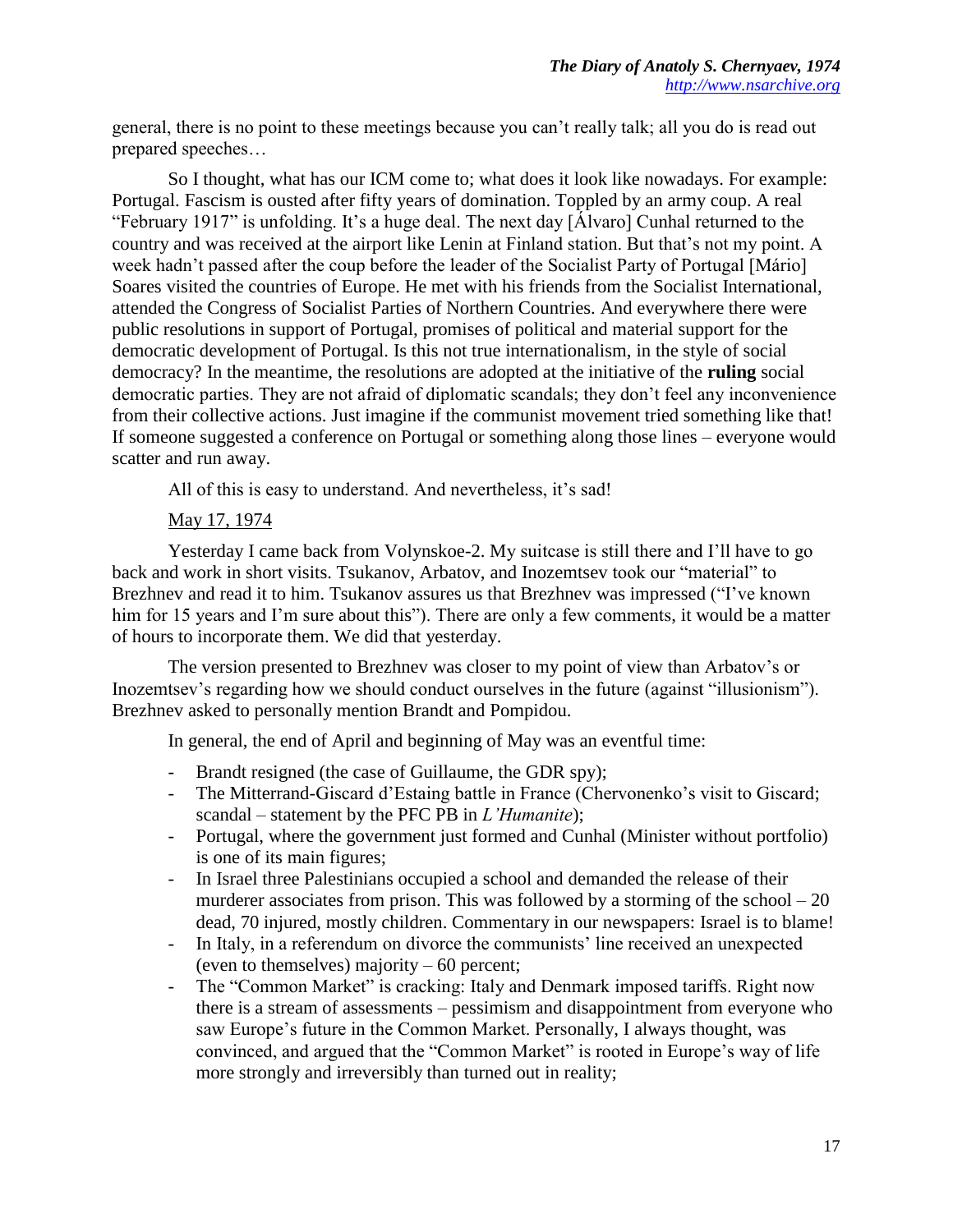- In connection with the Portuguese Revolution, the last colonial empire in Africa has collapsed.

In a word, everything is changing and fermenting.

The European Conference of Communist Parties is hanging in limbo. Our insistence to conclude it "at the highest level" is becoming meaningless since the widely recognized creators of détente (except Brezhnev) have left the political scene, and Nixon's presence in his current situation is unlikely to add credibility to this "highest level."

Both at home and aborad you hear concerns about the future of détente. I think it is not threatened by anything. Nobody will get into a big fight over the Middle East; Southeast Asia – even less so. We are all busy with our own affairs; we all have our hands full trying to keep abreast with "consumer society." And people are getting used to détente, just as they once got used to the "Cold War."

The solidifying new reality is that there are no grounds for a major war. If war happens, it will be because of ideological myths, i.e. human stupidity, which is inexcusable in our day and age because it is not justified by history. Earlier societies and governments had no alternative to war (due to material underdevelopment). War was inherent in the very laws of objective development. This is no longer the case. Now war would happen only if the global Trapeznikovs take center stage.

Brezhnev's unpublished speech from his meeting with veterans of the  $18<sup>th</sup>$  Army. I read the transcript in Volynskoe. Navy pants with 36cm-wide leg; for some reason he got upset when he was talking about how we shook world capitalism with our Peace Program… He spoke without notes.

Volume II of Khrushchev's memoirs was published in the West. This time the material was taken from tapes stored at Harvard, anyone can come and listen to them. Nikita [Khrushchev's] meetings with [Pyotr] Kapitsa and [Andrei] Sakharov regarding the hydrogen bomb. His regret over the "police action" against Pasternak and the treatment of Yevtushenko; regret over his attitude towards the "new schools" in art. He comes off as such a nice guy, who is sorry *post factum* for the misunderstandings with intelligentsia, and sad that it took him too long to understand the meaning of "creative freedom," etc.

And yet, Nikita is directly responsible for the fact that for the last ten years we have Demichev and Trapeznikov in their positions. Although the roots of these figures go back to Stalinism.

#### June 11, 1974

In late May I flew to Switzerland, for the X Congress of the SPL (CP of Switzerland, which is officially called the Swiss Party of Labour) and a trip around the country. Kozyr' was the head of our delegation, he is the First Secretary of the Odessa Regional Committee. Later Pankov and Yakukhin joined us from France.

In the evening in Zurich we met Igor' Mel'nikov, a correspondent for *Pravda* in Vienna. A modern hotel on the outskirts of Zurich, by the hillside.

On the morning of the  $31<sup>st</sup>$  we made a trip to Rhine Falls. Lunch on the banks of the Rhine in Shaffhausen – the town where Lenin departed from Switzerland.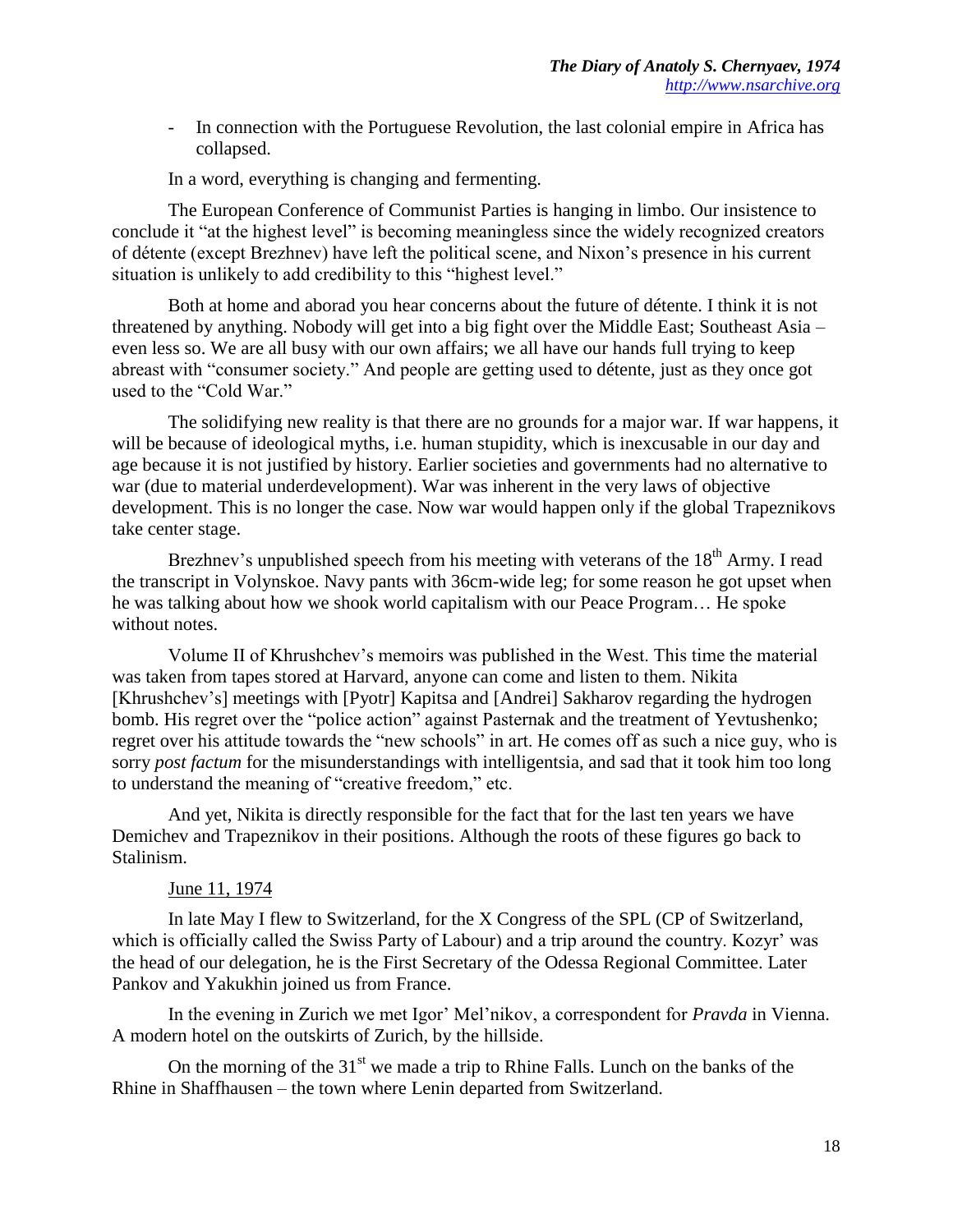By evening we were in Basel. Dinner in a restaurant with Vincent, Hoffer, Dafflon, Ediger (the hope of the party). The careful first contacts: Ediger looked at me with suspicion, made snarky comments. I think he only started to respect me after the delegation's meeting with the new Politburo in Lausanne, and especially after my speech at the meeting in Geneva that same evening. Before that, at the congress, he was dry and hostile. Same with Magnin. It was only in Lausanne that Vincent appreciated that we came with serious intentions and that I was the one sent there to take care of these serious intentions.

The Congress was from June  $1^{st}$ -3<sup>rd</sup>. Vincent's report – not a word about the USSR, but everything else evidenced their "return to the family." Kozyr's speech. Practically 80 percent of the audience "did not hear" him. But when he walked onto and off the podium there was rousing applause, a standing ovation. The only other two people who got that kind of welcome were the Spaniards (most likely because there were a good number of Spanish immigrants in the audience) and, of course, Vladimir Teitelboim from Chile. His speech was very powerful. It was mostly about "the lessons," clearly prepared by Karyakin for me (for Ponomarev), which already became one of B.N.'s doctrines "on the lessons of Chile."

Walks around the city. Basel trams. Solzhenitsyn's book in shop windows. Italians in the empty city streets on Sunday as if they were in their Neapolitan or Sicilian village: playing, tinkering, joking with their girls… The sleek, haughty Swiss (Germans) who look down with contempt on this "inferior" race, which, however, makes up a sixth of the country's population. In some factories, as many as 80 percent of the workers are foreigners. Forty-fifty percent is the norm.

In the evening  $-$  a meeting with the activists. My first big speech, most of the time was spent on Q&A.

## June 12, 1974

A young woman with a question about inflation in the USSR. Gray-haired man of letters, who asked me at the Congress whether he could talk to me about "creative freedom." He asked the following question: how do new ideas form in your society?

I talked a lot, though I did not always sound convincing to myself. Kozyr's explanations about the occasional price difference for potatoes and strawberries in Odessa in the spring (stores vs. farmers markets) caused bewilderment and ironic smiles.

We met with the new Politburo in the People's House in Lausanne. I did most of the talking. Vincent said something along the lines of, "We said everything at the Congress, you heard everything, now you talk about what you think is necessary." The problems of China, Watergate, the European Conference of Communist Parties and the international Conference.<sup>3</sup>

#### June 15, 1974

The next morning we went to Bern. A dirty hotel in the city center. I wandered around the city for three hours. A student demonstration on bicycles.

In the evening there was a reception at the embassy – the entire Politburo. The splendor of Vincent as a host (he is a lawyer, well known even outside Switzerland). He and his guests had a European dimension to them, and Kozyr looked like such a mediocrity in comparison.

 $\overline{\phantom{a}}$  $3 \text{ CSCE}$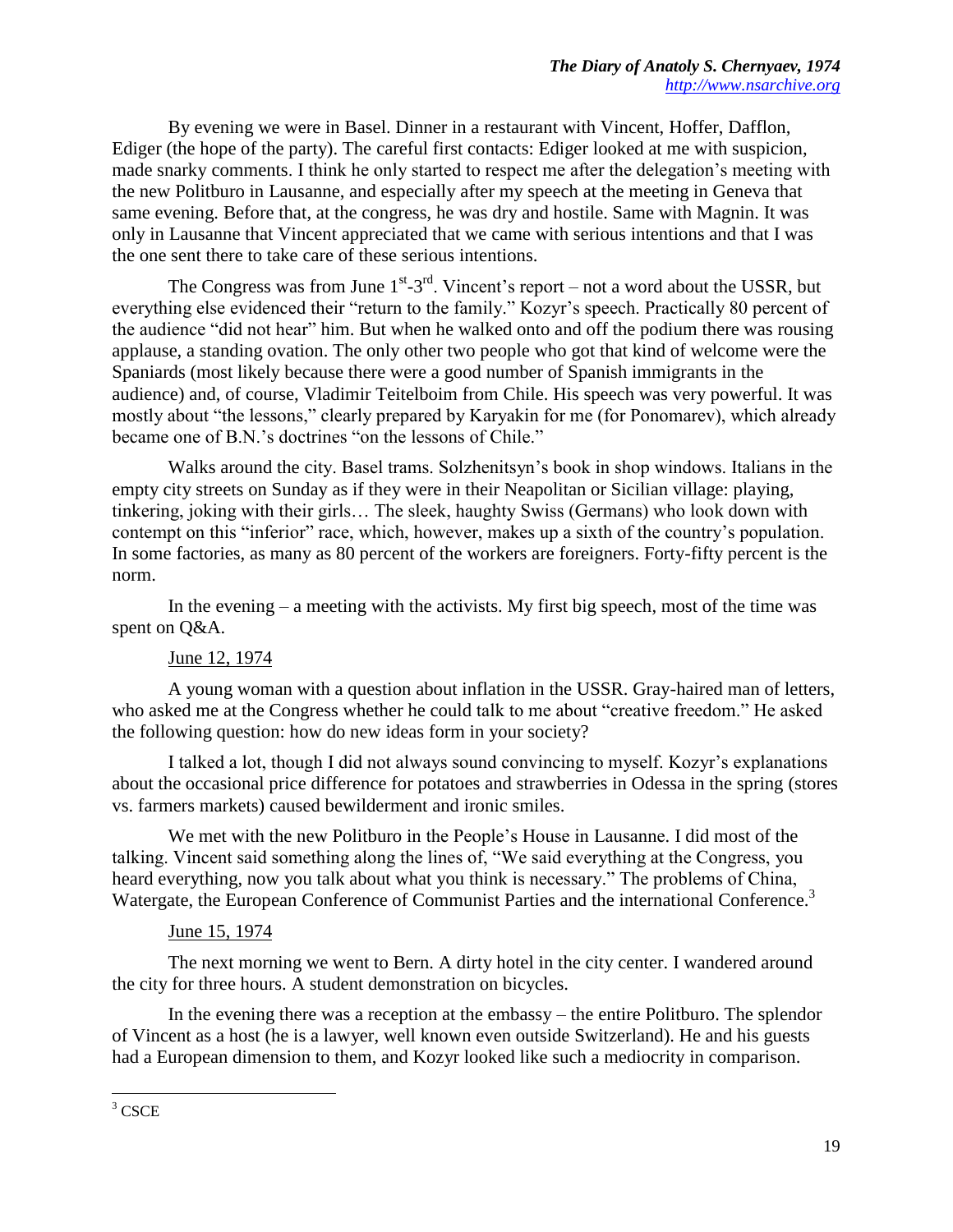They received the CC CPSU greetings to Vincent solemnly and ironically (on the occasion of his election as Chairman of the SPL). Vincent's recollections about his participation in the French Resistance, a pleasant reverie, chatting about trifles, like the kind of bread they had back them, or an umbrella in Karlovy Vary in 1945 – but all of this elegantly presented. This is the skill of filling dead time with conventionalities that weave into politics.

Toward the end of the evening he called Pankov aside and said the following: "The Party is on the verge of a serious scandal. Our newspaper is going under because of inflation. In order to cover a deficit of 200,000 franks, we dipped into the insurance cash of our typographical workers. If people find out, the newspaper will be confiscated and there may even be a court case, i.e. a political scandal that would embarrass the party for a long time. We need your urgent help."

In the morning, Pankov and I stopped by the embassy and sent a ciphered telegram to Moscow through the resident (the Ambassador does not have access to such information). We asked Moscow to help. When we returned to Moscow I found out that the issue was resolved: they are getting \$12,000 above their normal annual rate, immediately.

B.N. was with voters at the time. When he returned, he asked as a matter of formality how things are going with SPL. Maybe he didn't even need more than the information we sent in the two ciphered telegrams? For his politics!

Today he is in a state of euphoria again; he is getting ready to go to France as the head of a delegation to discuss the conference of European CPs. I found out that he asked Zagladin to tell me, as soon as I returned, to start working on materials for "the Six" (a meeting of CP CC Secretaries of the Warsaw Pact countries), which will take place on June  $26<sup>th</sup>$ . I was supposed to head Zhilin's group in Serebryanyi Bor. However, Zagladin did not tell me this. This "appointment" of Zhilin came up when both of us, Zagladin and I, were sitting in B.N.'s office. B.N. got angry; he understood that "unprincipled considerations" were behind this (i.e. behind Zagladin's maneuver). B.N. said to me, "Don't hesitate to take things into your own hands."

Yesterday Brezhnev gave a speech to his constituents. I only managed to hear parts of it on the radio, because I had to work during the Kremlin meeting. There were some changes to the international section, on which I worked in Volynskoe-2, especially to the sections on Soviet-American relations and disarmament. But it seems "Sparrow" wasn't able to tear it apart at the core. Brezhnev's pronunciation is getting worse. He mangles the simplest words.

Brezhnev's meeting with constituents yesterday reminded me: two weeks ago, at the end of May, I was walking to work and ran into Khavinson (he takes a stroll in a certain direction and then a car picks him up). At the time I had just returned from Volynskoe. "Yes, I know," the wise Khavinson<sup>4</sup> said, "Kolya (Inozemtsev) told me... He, together with Arbatov and Tsukanov, had seen the General Secretary regarding 'this work of yours' in Volynskoe. Kolya once again came away with the impression that 'nothing will happen.' The General Secretary listens to the

 $\overline{\phantom{a}}$ 

<sup>4</sup> In the beginning of the "Cold War," Yakov Semyonovich Khavinson regularly wrote for *Pravda* under the pseudonym Marinin, brilliant articles on foreign affairs. During World War II he was in the leadership of the Soviet Information Bureau. He was knocked down during "cosmopolitanism" and was "exiled" to the Institute of Academician Varga, which in the 1950s was transformed into the Institute of World Economy and International Relations of the USSR Academy of Sciences. Khavinson became the editor-in-chief of the academic journal of the same name. He is a tall and handsome Jew, sarcastically intelligent. At the time [of the diary entry] he was around 70 years old.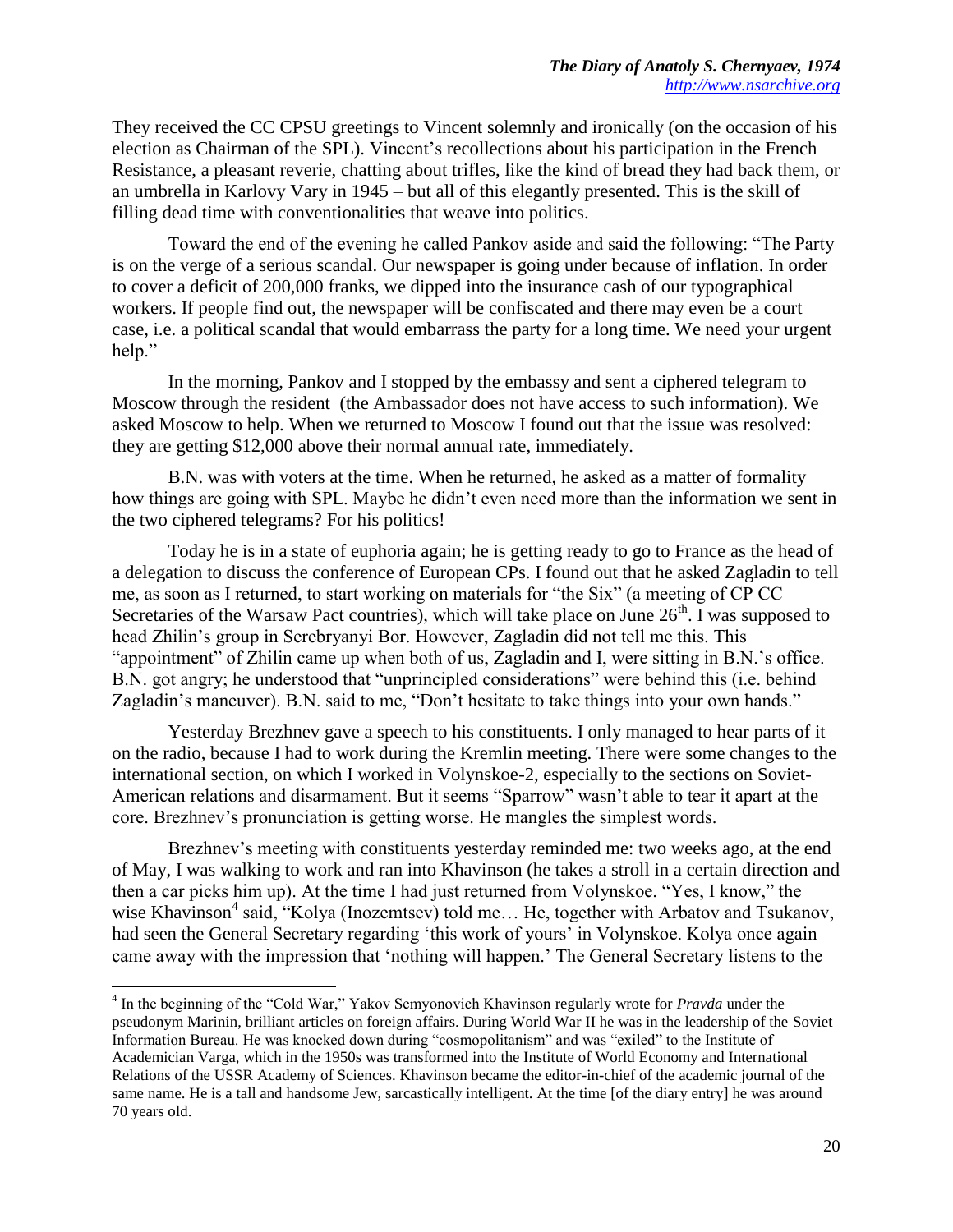arguments, agrees with the proposals, talks about his own concerns, etc… But you look at him and you see that nothing will be done. Inozemtsev told him several times that practically nothing has been done since the December Plenum, just like in 1972. The apparatus and the Council of Ministers are blocking everything. And once again – fitting words and sharp criticism just stir the air. The General Secretary knows this… but nothing will change. What do you think about this, Tolya?"

Once again there was a good speech. But Kosygin, Demichev, and others remain in their positions. Nothing will change.

## June 18, 1974

Preparation for "the Six." Visit to Serebryanyi Bor.

Yesterday I met the delegation from the Belgian Socialist Party (sixteen obkom secretaries) in Sheremetyevo airport. Since Zagladin is going to Paris, I'll be busy with them. "A new quality of relations," for the first time in history not with a fraternal party, but with socialistdemocrats. I made a speech about how relations between the CPSU and the BSP represent a trend of the future.

A smart article on world economy by Ye. Pletnev in Khavinson's journal.

Tadeusz Jaroszewski "Individual and Society" – for the first time something written sensibly about existentialism. And in general it is an unusual book against the background of our "philosophical" Talmudism.

## June 20, 1974

Yesterday morning I went to see Ponomarev off to Paris. He asked me to come just to make a bigger crowd for himself, as he openly told me, "There's nobody around from the CC Secretaries."

Then I went to Serebyanyi Bor to finish up the document – directives for "The Six."

In the evening I went to Bolshoi Theater to see La Scala's *Norma* by Bellini. Beau monde. At times I was nearly chocking with laughter. The actions on stage profane the music and the truly powerful voices. And even though at the end the artists were bombarded with flowers (literally, not figuratively), I left the theater convinced once and for all that opera is dead as an art form, or worse – it is laughable. Only a professional or a snob can seriously dispute this. You have to be a very primitive or limited person to truly enjoy this kind of art.

Today I was invited to SovExportFilm to see Fellini's new picture *I remember*. A very characteristically Italian film. The personality of the city and way of life, expressed in a setting from the 1930s. Very precise analysis by purely cinematic means. Character types, situations. However, there is also a fair share of Fellini's antics.

## July 6, 1974

On June  $26<sup>th</sup>$ , "the Six" met and decided everything: the dates, the schedule of preparation for the European Conference of CPs. Persuaded Axen (SED) to propose for the CPSU to prepare all the documents for the conference, and then coordinate everything with the five-six others.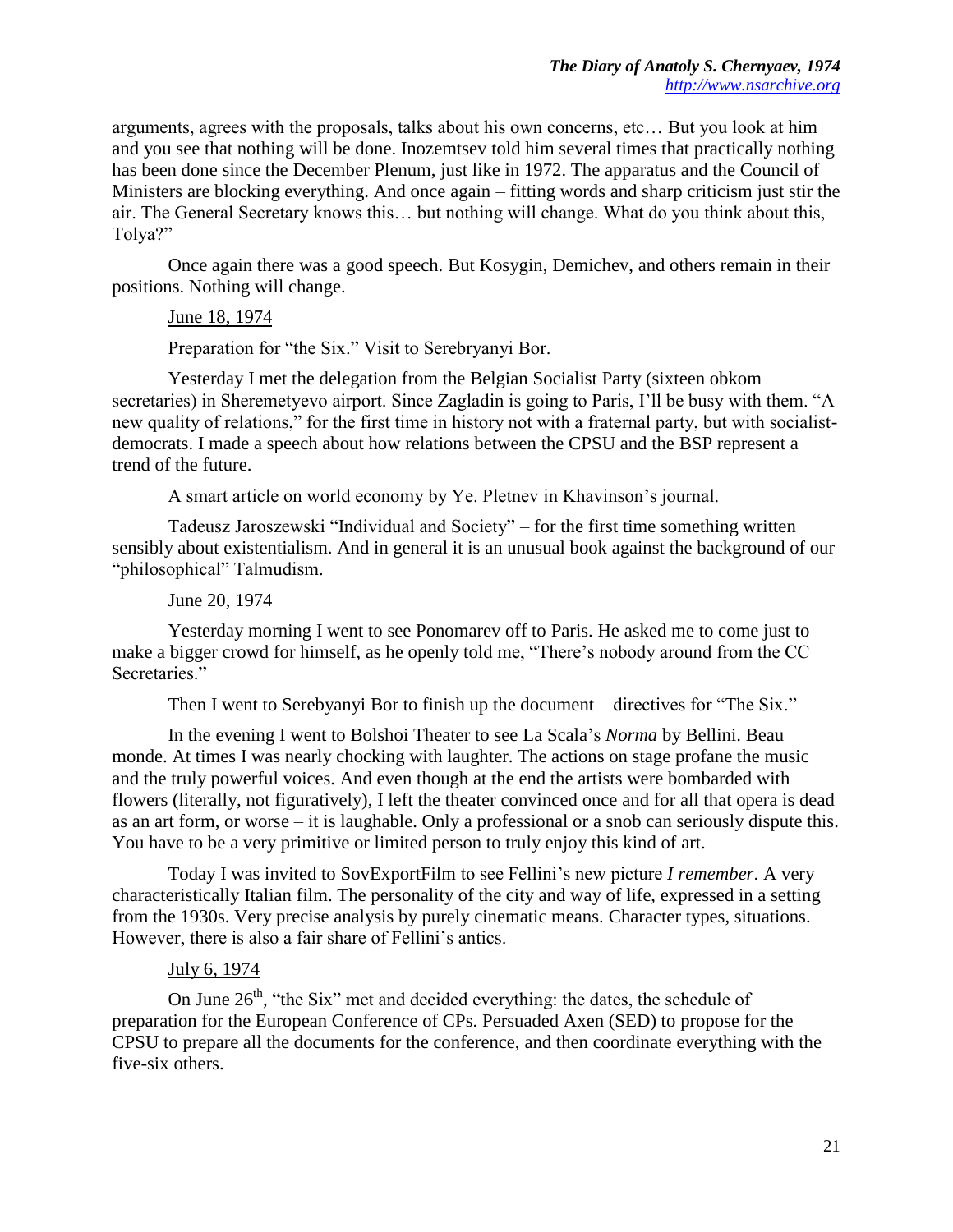[Gyula Horn, deputy at the International Department of the Hungarian Socialist Workers' Party, the young man who was my interpreter in 1960 when we went from Prague to Lake Balaton for a vacation. He practically hasn't changed, even though it's been 15 years. Back then his translation was something like this: "A stallion's wife" (meaning a mare).]

Now the Poles are going to Rome to put together a confidential letter (already coordinated with us) from the Italian Communist Party and Polish United Worker's Party to all European CPs with an invitation to a consultative meeting in Warsaw in late September.

The PB made a resolution based on the results of "the Six." According to this resolution, we are supposed to prepare drafts of the conference Declaration (analytical document) and the "Appeal to the Peoples of Europe" over the next month and a half. Following B.N.'s orders we are moving to the Gorky dacha (B.N. lives nearby and will come visit us).

It makes me furious. When I took a closer look at the topic, I realized how much work needs to be done, how we need to get into the material, try at least a dozen versions, find the right words, combine the existing Brezhnev formulas with the West-Communist ones from Brussels, etc., etc. But the consultants couldn't care less. If I rub their nose in it – no problem, they'll do it how I tell them. But they couldn't be bothered to spend their own time and effort on it when they could be playing billiards, chess, or running down to the river. Why should they, Chernyaev will take care of it! What's the problem! Everything works out in the end.

The only other person who is worried about this decay is Brutents. He is truly a spiritually rich, remarkable guy. And he is probably the only one with whom I can talk openly about everything, knowing that I will be understood and that it is interesting to him. In other words, he is my friend, despite all the reservations over the fact that we have such vastly different personalities.

By the way, we had a "friendly" dinner in Volynskoe after we finished preparing the speech for Brezhnev. An episode took place that may have some consequences. Kolya (Inozemtsev, academician and Deputy of the Supreme Soviet, candidate member to the CC, etc.) was already tipsy and made his second toast "to the International Department," for its role in Party policies, in our social development, etc. Arbatov, Shaposhnikov and others quickly jumped in. They sensed that this could take the wrong turn and rushed to say that the International Department is just supporting the important work of the CC and so on. But it was already too late – Gavrilov was at the table, he is Demichev's adviser and close friend and drinking buddy, and at the same time Karen's friend. He immediately caught on and started getting ready to leave. People got him to stay and talked about the unity of international affairs and propaganda, trying to play down the awkwardness, knowing that "this topic" should not have been raised in the presence of this scumbag informer.

Returning to the European Conference, I have to mention the following. The original idea for the foundation of the conference was to combine détente and struggle for socialism in Europe. That's how we envisioned the difference between this new conference and Karvoly Vary. We wanted to use this to attract and interest the Western CPs. They keep suspiciously watching our peaceful coexistence with governments and leaders against whom they are waging a fierce political war. When B.N. was visiting Paris (before the meeting of "the Six"), he probed Marchais on the subject. And what happened? It turns out that they (French Communist Party) don't want to raise "social issues" at the pan-European conference at all. The moral of the story: do your détente, since there is really no alternative, but we will keep doing our thing, with a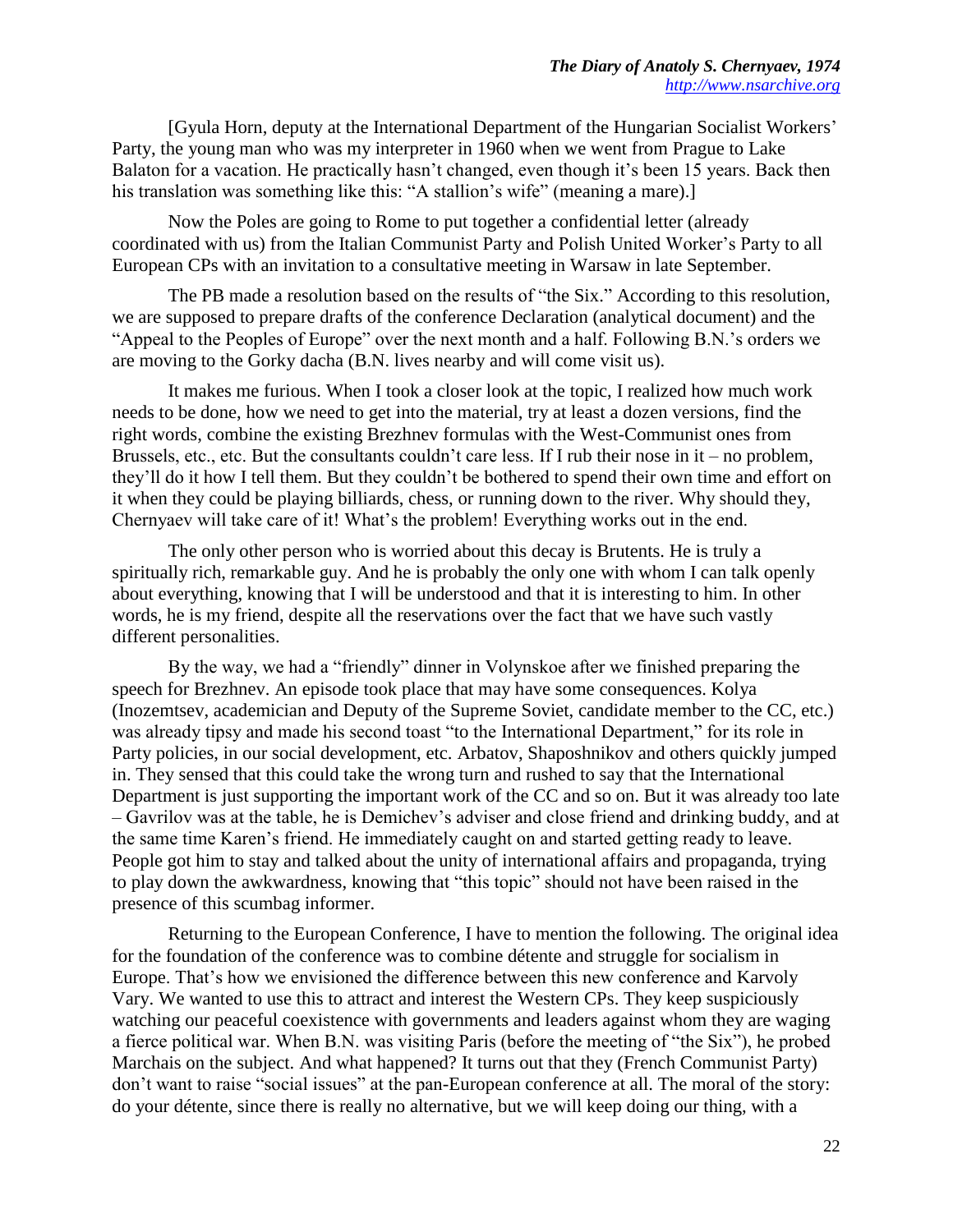long-term goal of our "own," Western European, truly developed socialism. You, the socialist countries, should not meddle in this, you would only harm our relationship with our allies (the Social Democrats), and harm us in the eyes of public opinion, because we do not want the kind of socialism you have in the USSR and in the "people's democracies," and moreover, "our masses" do not want it either.

Nevertheless, B.N. thinks that we will not abandon the idea of combining peaceful coexistence with "social progress" and "class struggle." It's a matter of language!

Nixon's visit from June  $27<sup>th</sup>$ -July 3<sup>rd</sup>. There is less noise, but the condominium is emerging quite realistically. There was an episode with the draft PB resolution on the outcomes of the visit. As always, B.N. took it upon himself to prepare it, even though he did not have a direct connection to the talks. He assigned it to Kuskov. At the last moment, after editing it personally, he couldn't resist and gave it to me to look at. I drew his attention to the fact that a Party document cannot repeat the formulas of a joint communiqué, making it look like the Politburo of the CPSU seriously believes that "American imperialism" will fight for the progress of humanity, for justice in the Middle East, for the interest of all peoples, etc. B.N. got wound up. He declared that he was also correcting "along these lines," but didn't get around to those parts… He swore at Kuskov, who huffs and puffs about a "class approach" to everything in the world, but missed something like this.

Yesterday a similar thing happened with preparation of information for the CPs on the outcomes of Nixon's visit.

## July 13, 1974

We are putting together a "draft of the outline of the plan of the prospectus of the Declaration" (this is how my consultants dubbed the task – five words in a row in the Genitive case) for the Pan-European Conference of Communist Parties, and it's not even clear whether it will happen. Although according to Frelek, who was in Rome, the Italians agreed to send the PCI-PUWP letter to all the European CPs, but they smudged all the specifics.

B.N. visited us at the Gorky dacha. For two hours he talked about his idea, the gist of which was to show in the "document" the crucial role of socialism for Europe, and to "mobilize" everyone against anti-Sovietism.

However, when I visited him yesterday about other matters, he was already saying something different, that the Western CPs are a majority, and we keep talking about ourselves all the time… This is Katushev's influence, B.N. met with him the day before. Shakhnazarov brought Katushev's opinion to the dacha two days earlier. But Katushev has his own crazy ideas. For example, to show that we, the socialist countries, approve and support the Western CPs' line for the "popular front" (as a prospect for revolution). I explained to Shakhnazarov that what these Western CPs are afraid of most is our "approval" of their domestic policies, since it immediately makes their "allies" and the general population suspect that it is "Moscow's line."

He is also suggesting to include an item into the Program for European Peace, which we are writing for the conference, on the creation of a Pan-European cultural center in West and East Berlin! (Like the CSCE "Third Basket" in Geneva!)

In general, this "theoretical" work reflects the growing "divergence" between real policies and ideology. It is very noticeable in the inner-Party document – the CC information on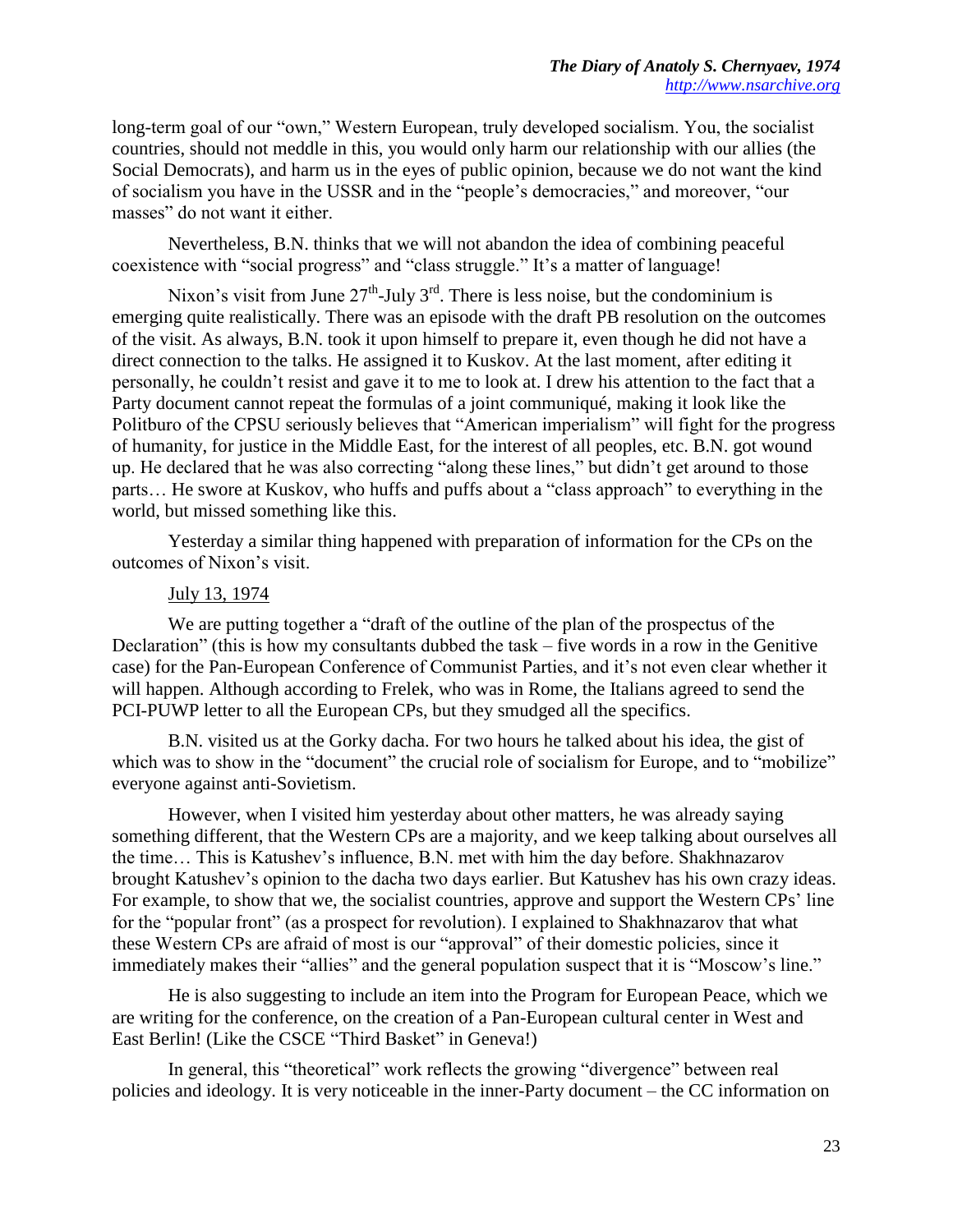the outcomes of Nixon's visit. The entire section dealing with the assessment of our policy towards the United States leads one to conclude that our constructive and improving relations with the U.S. are not only helping to avoid war, but contributing to the progress of mankind. Only at the end, in a four-line paragraph that feels like an afterthought, it says that we should remember that we continue to have fundamental differences. There is no mention of the necessity for ideological struggle.

By the way, during B.N.'s speech to us at the dacha, he remarked in passing and with obvious regret (but also with hopelessness in his voice) that we've stopped writing in the newspapers about our struggle against imperialism, but we should at least compensate by struggling against anti-Sovietism.

In this regard, Shishlin (a consultant in Katushev's Department) said an interesting thing yesterday when we were on the porch together, editing the "outline." "You know," he said, "what the General Secretary once said about your Ponomarev? That he keeps going on about imperialism this, imperialism that… While the times have changed. And imperialism looks different depending on who represents it"… something along those lines.

Yes. The real work that Brezhnev does every day will push us to tone down our ideology above all in our international relations. And our connection to the Communist Movement will feel more and more like an impediment. Our Marxist-Leninist didactics on how they, the Western CPs, should move towards socialism will become increasingly irrelevant, and our attempts to ideologically butt into their affairs will meet increasingly open resistance. The Italians understand this better than anyone, which is why they openly encourage our "realpolitik" (Berlinguer in his conversations with Frelek was most concerned that our European CP Conference should not interfere with Geneva!). We should be the ones concerned about it!

I very much fear that we will get into the preparatory work for the conference, and then Brezhnev-Gromyko will make a face and we'll be the ones to start wrapping it up.

#### August 3, 1974

From July  $16^{th}$ -25<sup>th</sup> I was in Finland. Meeting at the Central Committee of the Communist Party of Finland, [Arvo] Aalto is the General Secretary. My impression of him: smart, calm, unhurried like a Finn, handsome, strong, fairly young, knows his worth, selfassured. According to our official view of him – he is the leader of the right-leaning revisionist majority group; organizer of the "right-wing forces" in the Party. The apparatus and the press are in his hands.

For three days I traveled around various pretty towns and attractions of Finland, and was very well received. I've never danced so much or so well.

We spent the whole night over dinner with the ambassador, accompanied by adviser Andreyev. The ambassador is smart and efficient; he used to be our resident there. From our pointed and direct conversation it became clear that our consultants (from the International Department), who often worked in the embassy in Helsinki and formed personal ties to many politicians, conduct their "own" line towards the Communist Party of Finland. To a certain extent, our consultants have artificially constructed the notions of the right wing and left wing of the party. This division became a reality after it was internalized by Suslov, Ponomarev, Pelshe, and others (i.e., our Central Committee). The consultants inform the CC based on what they hear from the left. But the left-wing politicians happen to be dumb and stupid, and their influence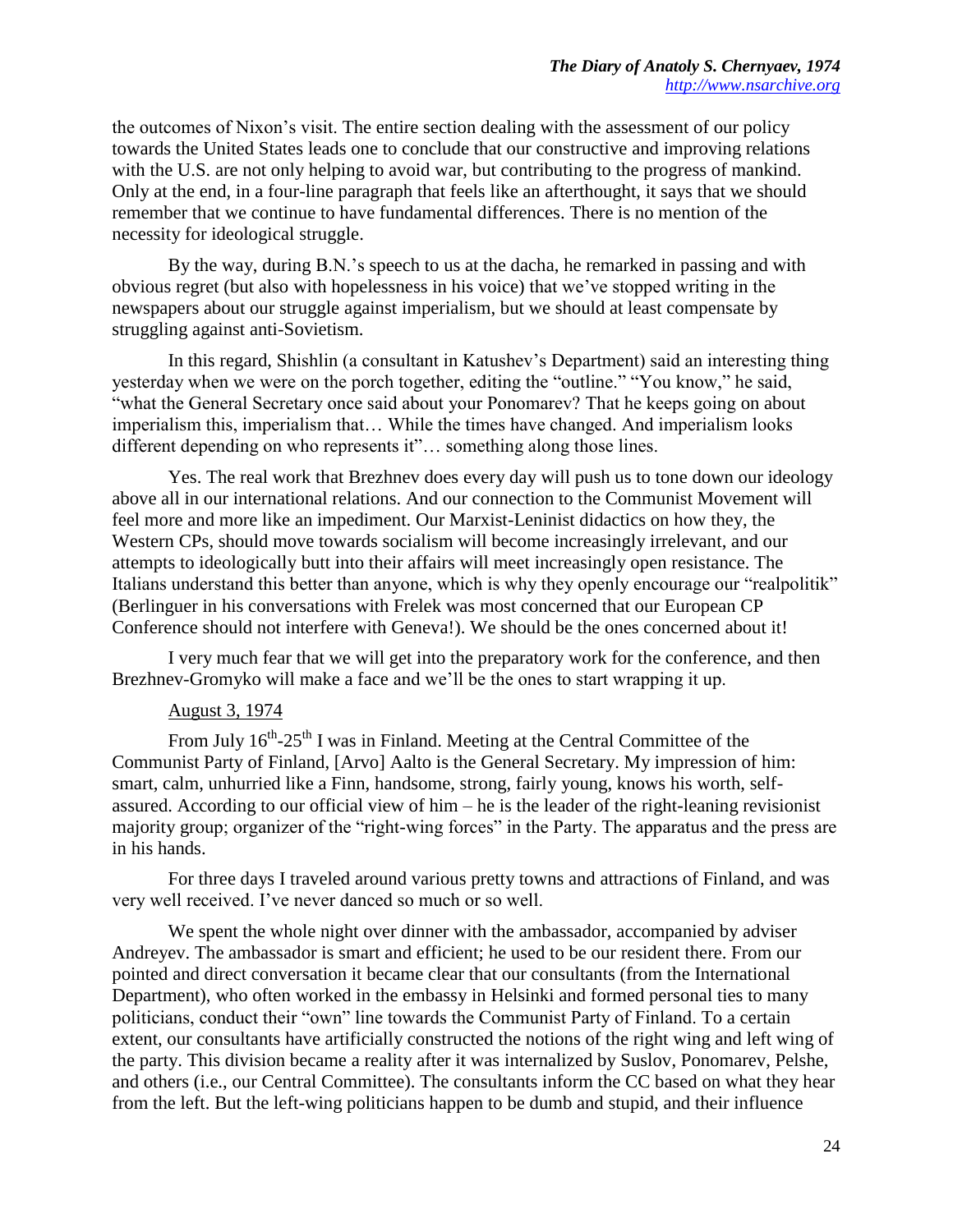does not extend beyond Turku. And yet, they want to take over the Party with our help. The majority of communists are sick of the "ideological struggle" at the top. At the regional and local level there is no division between right and left, and it does not affect their work.

I agreed with the ambassador's analysis and promised to do something to "correct" the situation. For example, by ignoring Aalto we embitter him and his followers, and we risk "losing the Party" because it is Aalto and his people who are getting things done and keeping everything in check. We have no facts or reasons to believe they are anti-Soviets. They are trying to do everything they can to show that they are our best friends. And they are not doing it quietly; they are willing to show it in front of the whole nation. If we keep pushing them away and pitting Kainulainen & Co. against them, we will turn them into Aarons'es (the vehemently anti-Soviet leader of the Communist Party of Australia) with our own hands.

I agreed with the ambassador and spoke with Shaposhnikov about this (he oversees Finland in our Department) when I got back. He listened to me with suspicion and made it clear that I should not have interfered in this whole affair, knowing how difficult it would be to overcome the "stereotypes" in the minds of the CC leadership. In particular, it would be difficult to get a positive reaction to the recent letter from the Finnish social democrats to the CC CPSU, containing a proposal to develop inter-party exchanges. (This letter wasn't even shown to me, though I oversee social democrats in the Department).

The Cyprus crisis broke out while I was in Finland. Archbishop-President Makarios fled; there was a bloodless overthrow of fascism in Athens. Both events are very symptomatic of our time: the NATO imperialists (the British and Americans) prevent war between Turkey and Greece, overthrow the fascist coup (Samson) in Cyprus, and eliminate the fascist regime in Greece!!

### August 5, 1974

Yesterday I met McLennan and [Jack] Woddis – members of the Communist Party of Great Britain – at Sheremetyevo airport. They are here to sort things out with the CPSU over "the idea of an international conference," which we are supposedly (!) pushing on our fraternal parties. Dzhavad correctly assumed that Romanians had a hand in this. It seems after last year's meeting in the Crimea they presented it like this: "Brezhnev demanded a conference, and of course everyone supported him. But we, Romanians and Ceausescu, we have principles! We stood our ground, we objected, we put down conditions. Now the CPSU is twisting arms of the Communist Parties of capitalist countries. Many are easily giving in. But you, the British, you also have principles, so you should not fall for their tricks, and especially do not give in to pressure. Stand your ground. The Russians need this conference to counter the Chinese. We can't let them impose this line, it would be the end of our parties' independence." It seems the British and Romanians discussed something along these lines.

So here they are. B.N. refused to see them today, he is busy with the Syrian delegation. For three hours I talked to them in my office at the CC. I laid it all out regarding the conference of European CPs and the [preliminary] meeting, except, of course, "the Six," the Gorky dacha, and the like. We talked about the Chinese and the Jews. I was extremely honest. Woddis could not find arguments to counter me, because really, if you want the ICM to exist and function as a unified body, there are no reasonable arguments. I think they were especially impressed by my openness on the European problem. We'll see what happens. I'm afraid we may have some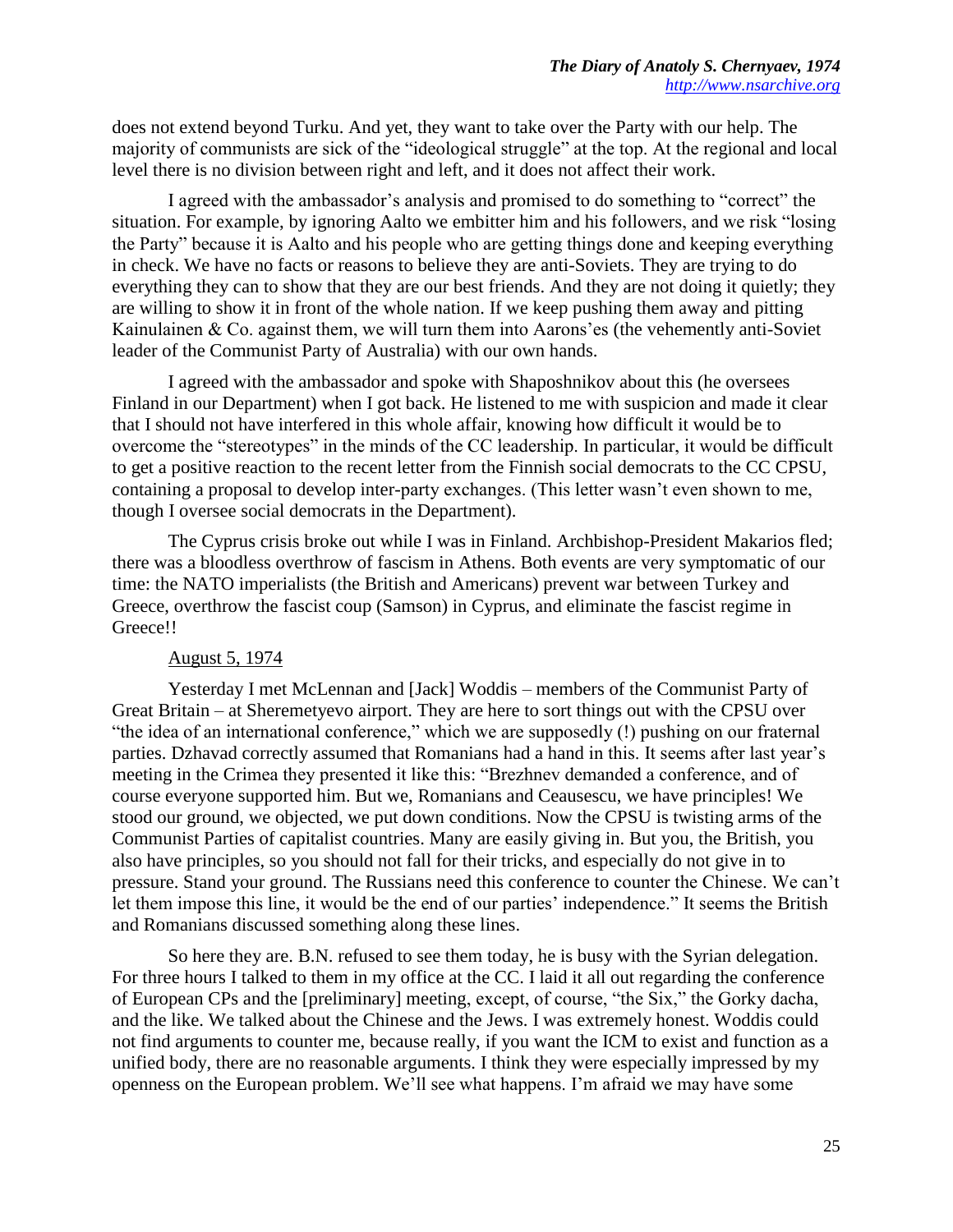"discrepancies" with Ponomarev, which is quite possible. He may try to be cunning and they will immediately catch on to his "tactics."

## August 10, 1974

Nixon resigned after all. Ponomarev is fussing more than necessary over the "propaganda support" for this event and for Brezhnev's response to Ford (today the U.S. Ambassador visited Kirilenko and handed him Ford's letter to Brezhnev). Because of this, B.N. has been keeping me on a leash since yesterday, even though the Ministry of Foreign Affairs is preparing and sending all these documents and does not plan on asking for Ponomarev's advice. Gromyko is on vacation, but yesterday he showed some initiative – an editorial in *Pravda* that looks like a government statement. It was prepared by Zamyatin (TASS) and Afanasyev (*Pravda*), and was called, "The Events in the USA and Soviet Foreign Policy." After reading the monstrosity, I called B.N., who was already at his dacha, and told him that we cannot print this. He called Kirilenko, who is "in charge" during Brezhnev's and Suslov's absence. We managed to interrupt the publication. If it had gone ahead, it would have revealed that we are in a state of panic and sorry to see Nixon go, that we are uncertain whether the CPSU's policies are built on a solid foundation.

Still, Ponomarev is going to publish a big article in *Pravda*, and I will have to start working on it immediately, on top of Brezhnev's response to Ford, which has to be made "less formal" and "with more humanity."

Everything is fine with the British delegation. B.N. was in top form. He immediately dispelled their fears about the [preliminary] meeting by saying that it is a long-term project and only in the conceptual stages right now, first we have to finish the CSCE… They expected that we would twist their arm. Woddis, who had earlier assured us that they first heard about the conference from the joint PUWP-PCI letter the day they left London, on the spot developed a whole program for the conference. He made a very enthusiastic speech on behalf of the Executive Committee of the Communist Party of Great Britain regarding the CC CPSU's foreign policy, the likes of which we haven't heard from the Brits since Harry Pollitt, and not at all after Czechoslovakia. We haven't heard anything like this from our closest friends, like the French…

The next day at Plotnikov Street we had a conversation about Ireland, and I saw them off at Sheremetyevo Airport.

Ponomarev was at the Gorky dacha in the evening of the  $6<sup>th</sup>$ , the day when we received the Brits. He was complaining about the draft speech that was prepared for him for the Consultative meeting. He said that kind of speech would be appropriate at an assembly of pacifists, not at a meeting of Communists. At the core it contradicts the Marxist thesis that war is inevitable so long as capitalism exists. I immediately interjected – what about the other thesis, that it is possible to eliminate war even before the complete victory of socialism in the world? Everybody laughed and on this joke (i.e. consideration for the old man) we changed the subject.

However, it's an ongoing problem with the Comintern-minded Ponomarev: how to reconcile his deeply-rooted class nature, his vocal vigilance over NATO's machinations and the arms race – with Brezhnev's line. With Aleksandrov-Agentov's help, Brezhnev states in every one of his speeches that the main trend of modern development is the tendency to peace and security, and that it is possible to create a world order that would exclude war. In a word, here we go with the "accordion" again, back and forth.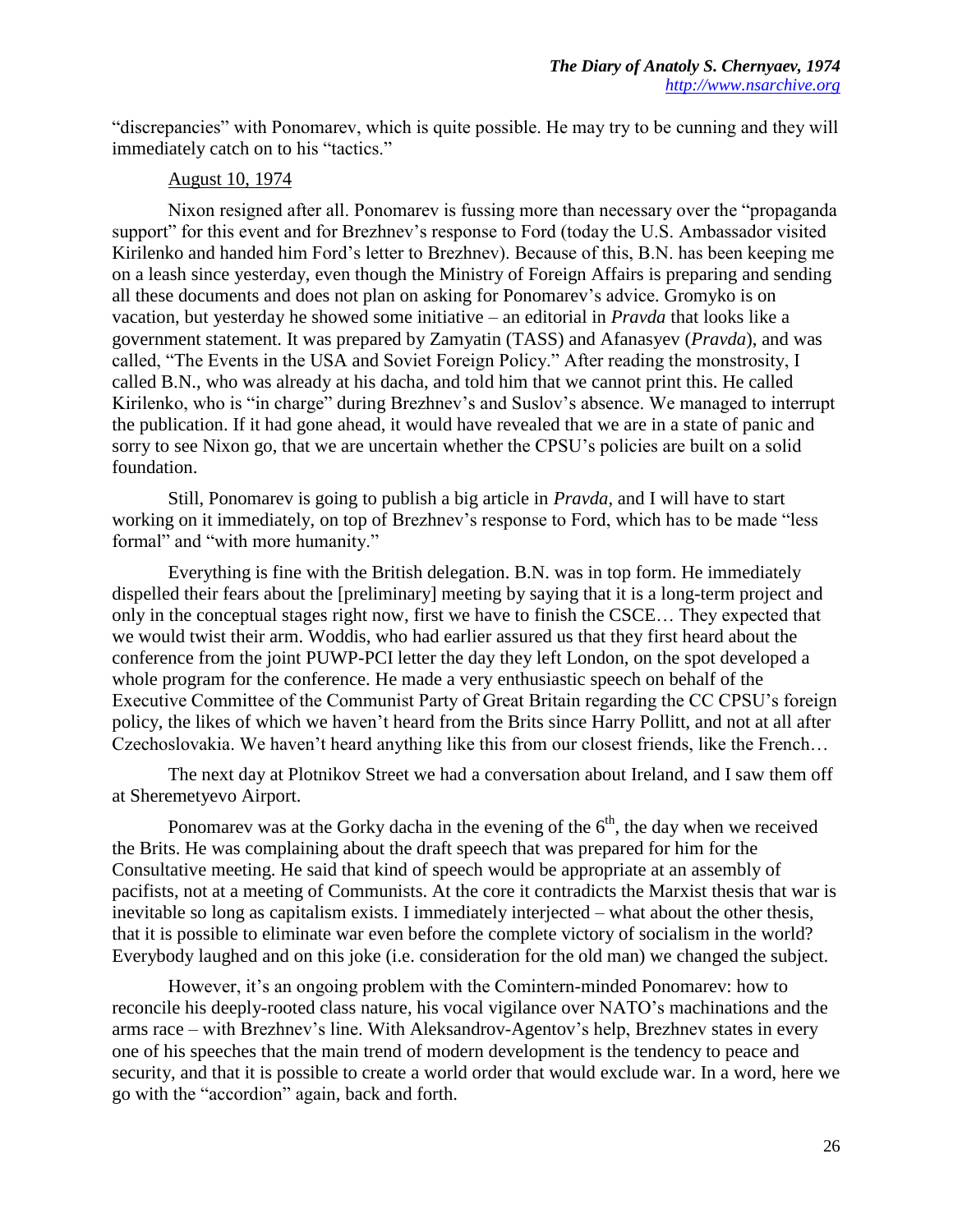B.N. is demanding that I give him a draft speech for Brezhnev for the European Conference of Communist Parties (even though it will take place in February-March of 1975, i.e. after Brezhnev will make many more speeches, including at the CSCE). B.N. needs it now so he can put his best foot forward when he goes on vacation and will be somewhere near Brezhnev.

Balmashnov went off his rocker, he was Ponomarev's assistant. Krasin found him in the service stairwell, one leg already over the rails. He was sent to a psychiatric hospital.

#### August 18, 1974

The week was very busy. Before Ponomarev left for vacation I had to finish the drafts for the Consultative meeting (declaration, Appeal to the People of Europe, B.N.'s speech at the meeting, and a "script" outlining with whom to meet from which parties, whom to pressure, whom to persuade, who can take an "assignment," how to distribute between the parties the issues that we do not feel comfortable raising ourselves, etc.).

Brutents was taken from our team to Serebryanyi Bor to work with Shishlin and Shakhnazarov on Brezhnev's speech for the  $25<sup>th</sup>$  anniversary of the GDR.

I had to meet one more time with [William] Kashtan (General Secretary of the Communist Party of Canada) on his return trip from Bulgaria to finish telling him everything he wanted to hear but did not have a chance to at the official meeting with B.N.

Yesterday (Saturday) I also had to meet with O'Riordan, who is returning to Ireland today, and explain to him about the Consultative meeting, about the Conference, the Romanians, Yugoslavs, etc.

B.N. stopped by the Gorky dacha, after asking me beforehand to invite Deputy Minister of Foreign Affairs Tolya Kovalyov, who recently returned from the talks in Geneva. We had a big discussion about the prospects of the European state consultations. Tolya laid everything out very clearly: if we want to finish it this year, and to complete this whole undertaking (the Helsinki Conference) successfully, we have to take some steps. For example, nobody can accept or even understand our position on confidence-building measures. We do not agree to notify about troop maneuvers at a distance greater than 100km from the border, and even this we only want to tell our neighbors. However, for practically the majority of European nations, 100km is their entire territory. And what does it mean to only notify the neighbors? Poland, for example, will only do it for its allies in the Warsaw Pact, who will know about these maneuvers long beforehand even without this notification. It's obviously absurd. But B.N. told us how this issue was discussed at the Politburo. Grechko (Minister of Defense) strongly rejected the proposals of the "Geneva negotiators" to notify about maneuvers at a distance of 500km from the border, because that way, he said, "they" will know everything about us. Meanwhile, Tolya told us about the following episode. In Geneva, two Americans from the U.S. delegation approached him and asked, "What was going on in Ryazan three days ago?" "I don't know," Tolya said, "Why do you ask?" "There were surprisingly many *Chaika* cars standing on the square by the regional committee, and they didn't have Ryazan tags." "How do you know this?" Tolya asked. "What do you mean, how do we know? Don't you know that the photos you can obtain from satellites can be as detailed as license plates, or the pattern of someone's tie?"

On the "third point" (the exchange of people and ideas) it's also pretty bad. "We," Tolya told us, "are following our directives and emphatically objecting to the creation of various cultural centers in the USSR; centers where people could freely read literature from France,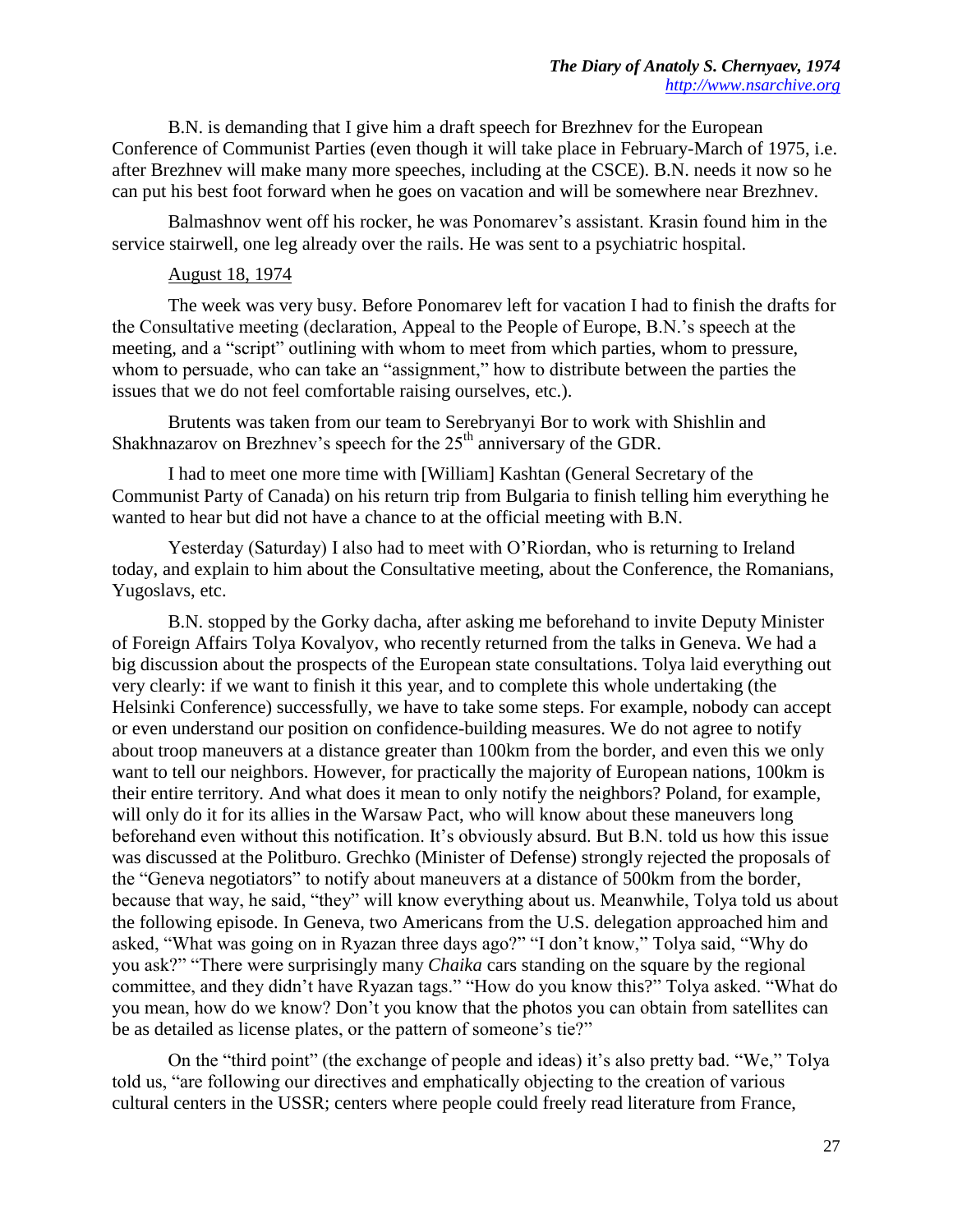England, the FRG, etc.; where people could buy any newspaper they liked, watch movies, etc. We are alone in our stubbornness. Our brothers and allies in the negotiations just sit quietly, because these kinds of centers already exist in Poland, Bulgaria, Czechoslovakia, Hungary, not to mention Yugoslavia."

To make a long story short, what Ponomarev took away from the conversation with Kovalyov, as I understood from his meeting with deputies before going on vacation, was the following: it's unlikely that the Helsinki Conference will end this year. "And in general, it's not clear yet how it will go, since they are demanding such things from us…"

After Solzhenitsyn was expelled from the country, Yura Karyakin again requested to go to Prague. I am sure that it will not happen. Zarodov (editor-in-chief of the journal *Problems of Peace and Socialism*) and others who would make the decision about Yura's candidacy know him inside out. When I talked about it with Zarodov, he did not object directly, but said, "Send him for a review. We'll see how it goes... I am sure that he is involved in the Solzhenitsyn affair and other such things." (A review is a request sent to the KGB for information from their files on whether there are "questionable" elements in the file. The review is accompanied by a recommendation on whether the person can be allowed to go abroad). I did not send a review request; I didn't want to draw the KGB's attention to Yura for this. I think they have something along these lines on him, even though Karyakin carefully hides his connections from me. That's the fate of an official: you can be someone's friend a thousand times over, but he still won't trust you! In any case, now any connection he had with Solzhenitsyn is history, same as his friendship with Korzhavin, Maksimov, Yakir and the others – they all emigrated.

Yura told me that Erik Neizvestnyi is also planning to "go." I made a speech about this. Karyakin agreed with me, even though he initially intended to justify Neizvestnyi. I don't know, maybe the latter changed his mind already. It would be a great loss for us.

#### September 29, 1974

B.N. decided to school our fraternal parties in economic policies in case they come to power. He was inspired to do this on his trip to Italy. And before that, the story with Allende in Chile, then the Portuguese revolution. He remembered Lenin's works, *Impending Catastrophe and How to Fight It*, and *Can the Bolsheviks Retain State Power*. B.N. decided to follow Lenin's example and publish an article based on the current crisis in the West. Back when we were at the Gorky dacha, Diligensky (scholar from IMEMO) and I, and partially Lesha Kozlov wrote about forty pages on the subject, with references to the Communist Party's economic programs. I sent it to B.N. [while he was on vacation] in the South. Yesterday he responded: "No good." His tactlessness is incredible. We wrote an article for him, even if it is "no good," he doesn't even try to pretend that he is co-authoring it with us, that he will edit it to his liking. He just demands that we make it "good." After talking to him, I realized that he has an old-fashioned conception of a crisis, in the spirit of the exertions of the Red Professors of the 1930s. He doesn't even know that Communist Parties have been developing this line thoroughly; many things have been reconsidered from the former models. He wants to present his "teachings" on the modern crisis but he doesn't have a clue about Keynesian economics. He thinks it is some apologia for capitalism and only has to do with the struggle against Marxism, but no relation to the very real policies of state-monopoly capitalism through which the West and Japan rapidly developed over the last quarter of a century, at more powerful rates than socialism ever achieved.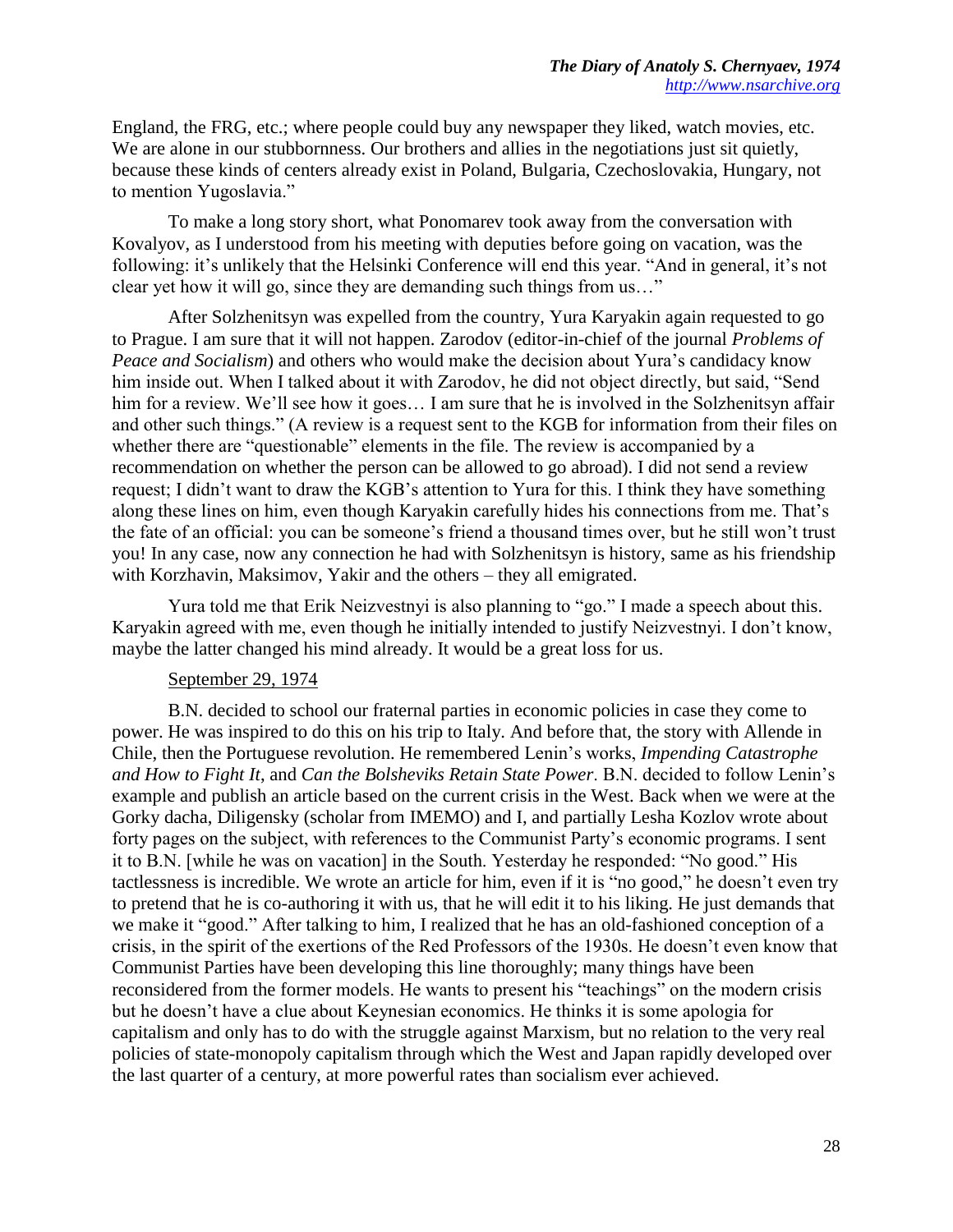I am writing this down to remind myself once again of the intellectual and moral atmosphere I work in.

And this is not even the worst of it. I believe I wrote earlier about the story with Volume V of the "History of the CPSU" and the consequences for our Zaitsev, who was the editor of that volume. B.N. was a member of the editorial board of the whole publication. Well, Zaitsev has been in a psychiatric hospital for three months now. In the meantime, a new team of authors prepared a new text. Fedoseyev sent it to B.N. The latter told me to take a look at it. Krasin and I looked at it… There is no mention of VASKhNIL [All-Union Academy of Agricultural Sciences of the Soviet Union] and Lysenko, no "Muddle Instead of Music" (about Shostakovich), no philosophical discussion with Aleksandrov, no linguistics, no "economic problems of socialism" with Stalin, and of course no Cosmopolitanism, the "doctors' plot," or the Leningrad affair. It doesn't even mention the Agricultural Plenum of 1963. No changes are reflected since Stalin's death, and the time is counted in Five-Year Plans (1946-50, 1950-55). Everything is nice and smooth. The Party anticipated everything and did everything right, including in ideology.

I told B.N. about this. But the point I stressed was not that there's not a shred of scholarship in the volume, but that it could end up like the recent story with Soviet abstract artists. I wanted to warn B.N. of what could happen when all of this reaches the General Secretary.

Last Sunday eleven artists got the idea to give a preview of their works on some vacant lot on the outskirts of Moscow. Among these artists were people who had their works exhibited for sale (to benefit the State, of course) in New York and London at the direction of the Ministry of Culture. Before exhibiting in the vacant lot, they applied for permission from the Moscow City Council. They did not get a response and decided that silence was a form of consent. Their exhibition was ruthlessly broken up with fire hoses and bulldozers. The paintings were confiscated, some destroyed. Two people were arrested and jailed for five days, while foreign journalists and one diplomat were harassed. This affair instantly received international publicity. Newspapers and "voices" raised a huge fuss. Fraternal newspapers *L'Humanité*, *L'Unità, Morning Star*, and even *Land og Folk* condemned the actions, and announced that their communist parties would follow a "completely different cultural policy" if they came to power.

A few days later, the paintings were returned to the artists. Apologies were issued. An exhibit was allowed in Izmailovo Park. It turns out that Aleksandrov-Agentov sent Brezhnev a note expressing outrage about the situation. The gist of it was: "How much longer can we keep shitting in our own pockets?" Right away there was an order to allow the exhibition and punish those responsible, who will probably end up being… the bulldozer drivers.

So, I reminded B.N. of this story and said, "When all these 'voices' will start laughing at this version of the CPSU history, our communist friends will not dare to stand up for us. On the contrary, they will have to support, in their own way, the campaigns against the USSR. In short, we are shitting in our pockets again."

B.N. heard me out, and then changed the subject. But I started on a similar topic again. In August there was a congress of sociologists in Toronto. A consultant from our Department, philosopher Krasin, went there. The [Soviet] delegation was headed by Academician Konstantinov and Institute Director Rutkevich. Yura (Krasin) told us it was a disgrace of unprecedented proportions. Not only the Americans, but even our Poles could not understand what was happening – it seemed like for a number of years we had been moving in the direction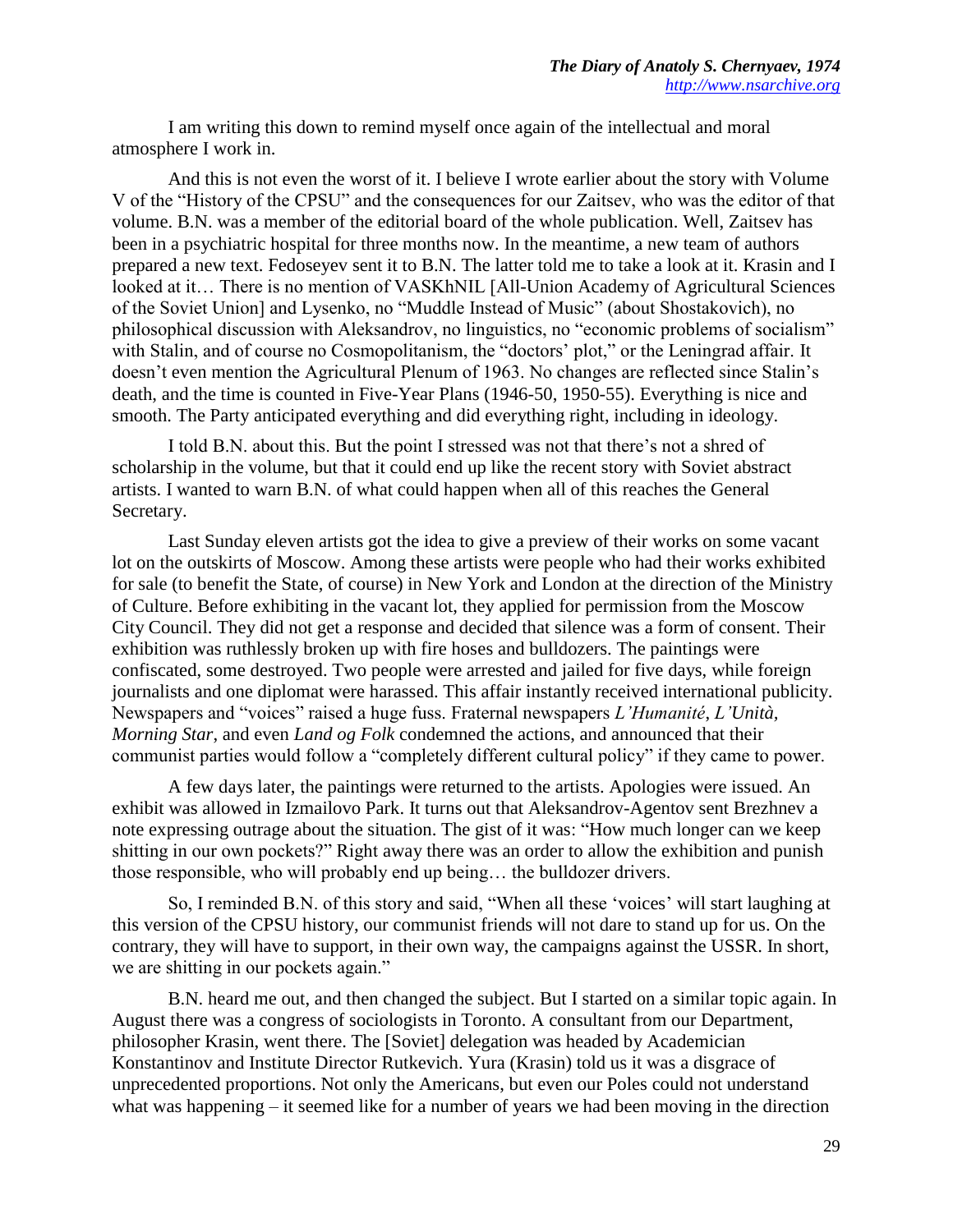of common sense, closer to science. And suddenly we were singing psalms of the "Short Course" again. People like Zamoshkin tried to save face in their speeches and especially in informal conversations, which, by the way, they were able to hold in the foreign language of their interlocutor. But in the report that was sent to the CC CPSU there is no word about these guys, only Rutkevich & Co. are lauded. I suggested informing Fedoseyev. Yura visited him. He said Fedoseyev was at a loss about Rutkevich in general, whom he once pushed against me in the debate on "who makes up the working class." "I," Krasin said, "took that to mean that Yagodkin (Secretary of the Moscow City Committee) is behind Rutkevich, and Demichev (CC CPSU Secretary of Ideology) is backing them at the top. People in Moscow know that this gang is targeting Fedoseyev and accusing him of protecting various revisionists.

In mid-September the city of Novorossiysk was awarded the title of Hero City. Brezhnev bestowed the award. There was the expected media coverage: emotional visit to "Malaya Zemlya," tears and embraces, appropriate words… and then articles equating Novorossiysk, which secured the entire left flank of the Soviet-German front, to Stalingrad. Brezhnev is portrayed as having played a decisive role as a colonel and chief of the Army's political section. A week later, when Grechko was bestowing the same award on Kerch, Shcherbitsky called Brezhnev "a great soldier and outstanding commander" in his speech.

A film has been released on the award of the Hero Star to Novorossiysk.

By the way, in the aforementioned Volume V of "History of the CPSU," the country's industry was restored because Zaporozhstal was restored, where Brezhnev was the Party organizer. And new lands were developed because Brezhnev was sent as second secretary to Kazakhstan.

On October  $11<sup>th</sup>$  he will be making a speech in Kishinev on the  $50<sup>th</sup>$  anniversary of the Moldavian Autonomous (!) Republic.

Almost every day there is something in the newspapers and on radio and television about Brezhnev: letters to Brezhnev, or his speeches on the opening of some factory, power plant, construction site, or some initiative, or the victory of some collective in the socialist competition. Not to mention that practically every day Brezhnev welcomes some kind of international conference, and of course they are "very impressed" by these greetings, and then give reciprocal greetings.

Also not a week goes by without someone being awarded the Hero of Socialist Labor. Last week it was Grishin, a PB member, for his  $60<sup>th</sup>$  birthday. This week it's a dozen writers. among them Simonov, Katayev, Boris Polevoi, Georgiy Markov, and other such mediocrities.

Kanapa arrived to prepare the Consultative meeting and the European Conference of Communist Parties. Lunch at Plotnikov Street. His smugness.

A lot of small tasks. Social democrats. Guyla Horn (Hungarian Socialist Workers Party).

Yuri Ivanov (Zionism) – a pathological anti-Semite as a consultant in our International Department.

I am reading the manuscript of Volume I of the history (and theory) of the International Communist Movement. High level. Even the familiar things are well written. Will it be possible to publish it?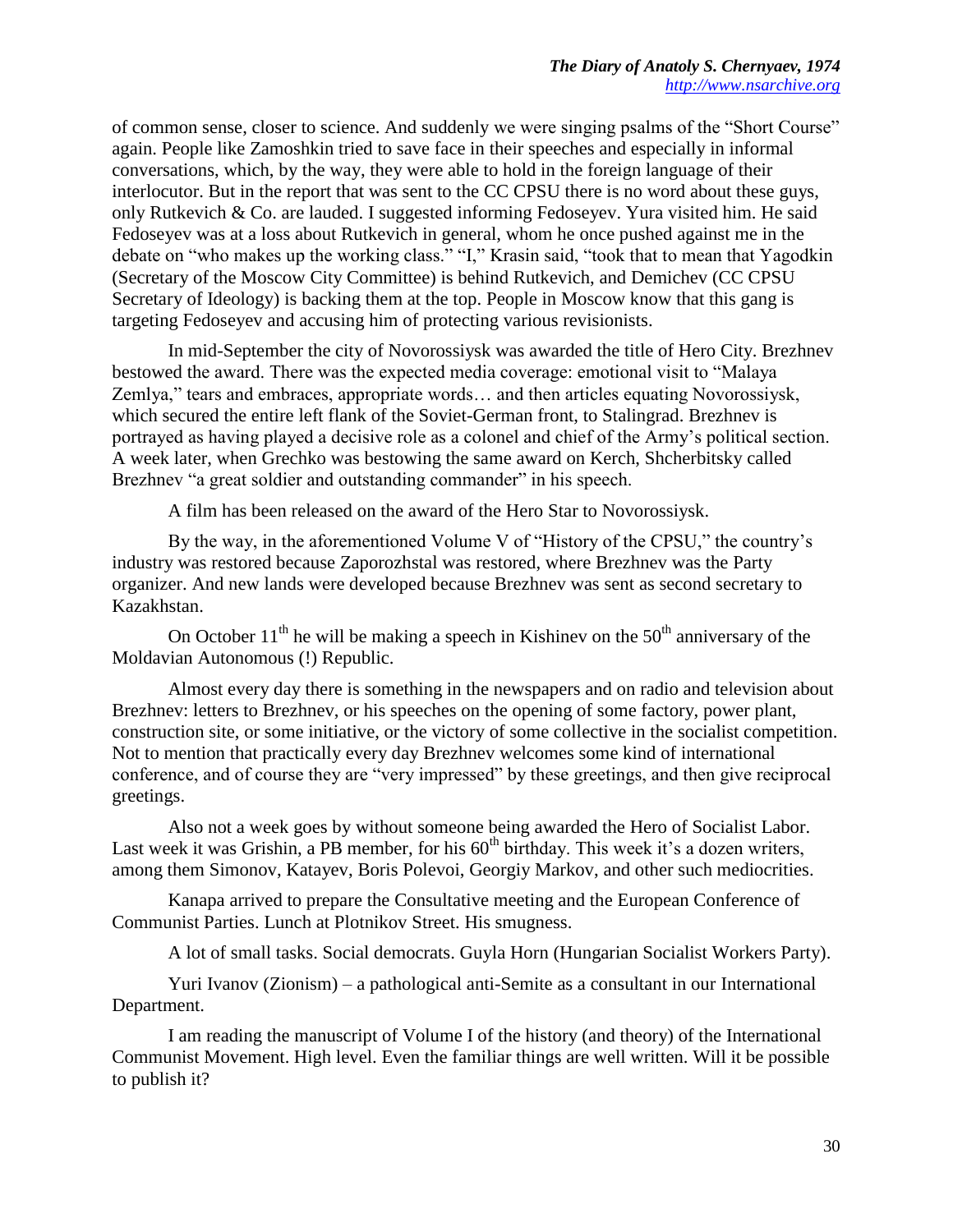## October 3, 1974

Half the day with Guyla Horn. He is very active and ready to implement the decisions of "the Six." I tried to restrain him, since we will be the ones to essentially implement them, i.e. to write the final collective texts.

Yesterday B.N. called Zagladin and me to tell us about Suslov's comments on the draft Declaration for the European Conference of Communist Parties. Earlier I wrote about Ponomarev's tendencies, but compared to Suslov even Ponomarev looks like a liberal.

Suslov ordered to remove words like "cooperation," "good neighborly relations," "a system of European peace." He crossed out (and cursed for a long time, B.N. said) the proposal to create a pan-European energy and transport system (even though Brezhnev talked about this repeatedly). He drew a thick line striking out the points on troop disengagement, the liquidation of bases on foreign territories, and prevention of confrontation on the seas. In his view, all of this is not Party language and not the Party approach. B.N. conveyed Suslov's words, "Of course, we say these things for propaganda purposes. But we only do it because we are certain that the imperialists will never agree to military détente. These measures we are clamoring for are not advantageous for us. Our troops play a very important role in foreign countries, they provide… (and he showed a clenched fist)."

I tried to object, saying that we did not include anything in the draft that was not in the documents from the Congress, the CC Plenums, and Brezhnev's speeches. But at this point B.N. said on his own behalf, "Do not overestimate détente, Anatoly Sergeyevich!" Of course, we fixed everything like we were told.

Today Frelek arrived (Deputy of the International Department of PUWP) to coordinate the final positions before the Consultative Meeting in Poland. I was not invited to these meetings. It seems the people who will go to Warsaw will not be the people who worked on the drafts and ideas.

## October 4, 1974

To continue regarding my conjecture from yesterday.

In the morning Ponomarev summoned me to his office. I came.

"I need to speak with you."

"Here I am."

"Why weren't you at our meeting with the Poles yesterday?"

"Because nobody asked me to be there!"

Silence… then he went on.

"Yesterday Zagladin proposed to include himself and Shakhnazarov in the delegation to the Warsaw Consultative Meeting. He said other parties are sending 4-5 people and that's a good idea, because there will be various committees and such…"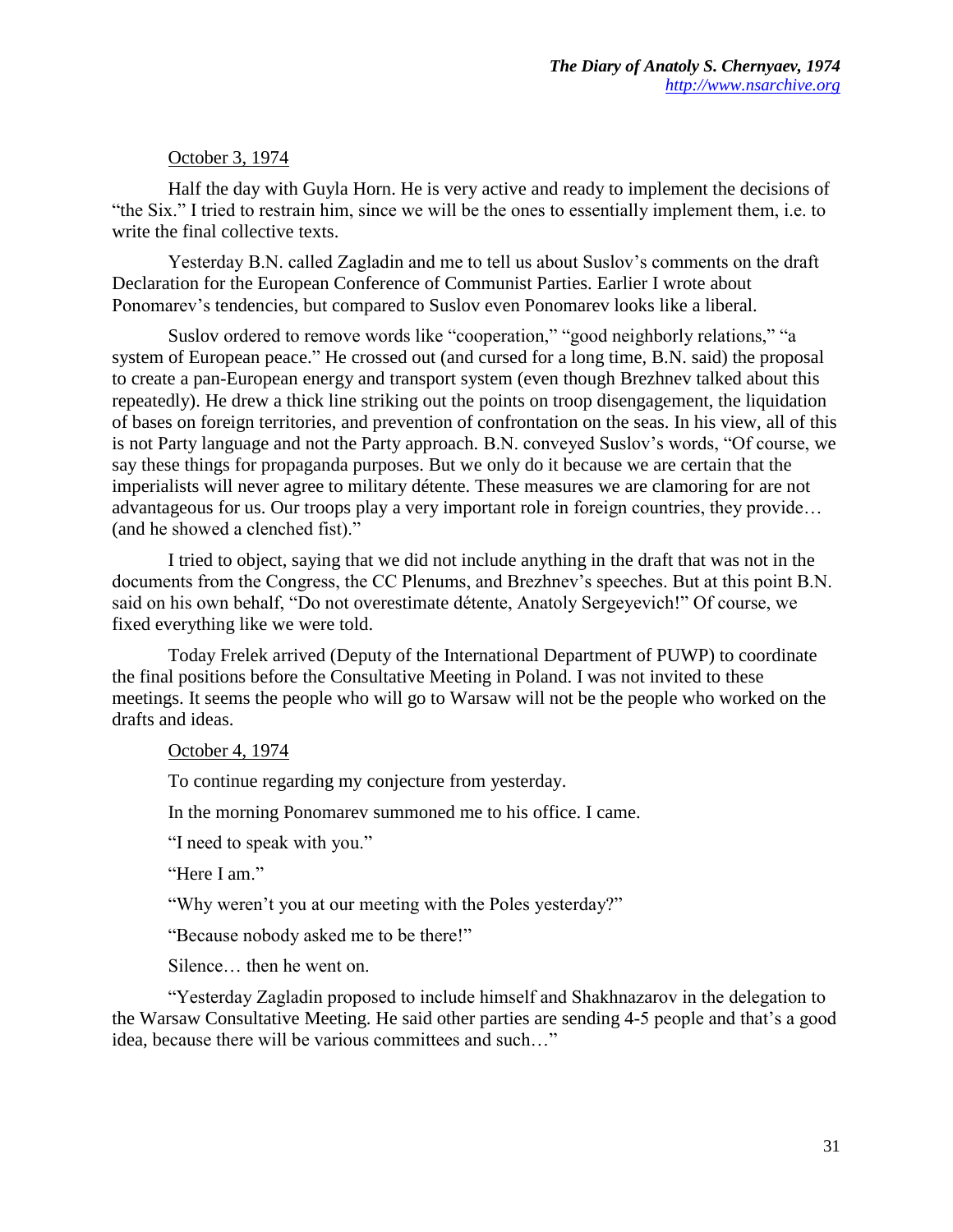"Boris Nikolaevich, I understand. You are uncomfortable adding two of your deputies to the delegation. Out of the two of us, Zagladin is the obvious choice. But I will not go as an adviser, I hope you can understand that."

"So you will not go to Warsaw at all?"

"No, I will not. It's good that Shakhnazarov is going. In connection with this whole issue, I would ask that you allow me to distance myself from this conference and everything related to it. I won't pretend that I did not invest a great deal into this project… But it seems to me the issue of prestige is not as important as to some others. I have plenty of work to do besides: the social democrats with Hungarians and "the Six;" the economic policies of Western European Communist Parties; the multi-volume publication on the Labor Movement; and now your article on the role of socialism in the revolutionary process (for the  $25<sup>th</sup>$  anniversary of the socialist system). Plus, there has to be some kind of concentration of responsibility. What have we had so far? Today I am in charge, tomorrow Zagladin. We crowd each other, interrupt each other… this is unnecessary. So far it has worked out alright, but it is time to make a decision. So I ask you to release me from this issue."

"Why do you put it like that, Anatoly Sergeyevich! Your participation is important for the cause. On the other hand, you are right. After all, Zhilin is also working on this subject. (I kept my mouth shut!) Alright, I will think about it… But I wanted to have a comradely talk about it with you…"

I turned around and left.

This is all nonsense, of course. The only unpleasant part here is that Zhilin (with Zagladin) will feel victorious: how they smacked Chernyaev, despite all his huffing and puffing, trying to act like he is in charge of this whole thing!

When Brutents found out about what happened, that's exactly how he saw it.

Just now a reception is starting at the "Arbat" restaurant on the occasion of the GDR's  $25<sup>th</sup>$  anniversary. I didn't go.

I spent the day with Gyula Horn again, going over social democrat issues. We had lunch on Plotnikov Street.

#### October 7, 1974

Volobuyev visited me today, he's a retired director of the Institute of History. Told me all kinds of things about our academic world. Scenes from meetings of senile academicians, how they nominate candidates for the next election to the Academy of Sciences. Ass-kissing and swindling completely in the open. Nobody is ashamed anymore, because they all know that this is the only way to get in. Trapeznikov exploits this readiness of scholars of all levels to sell their soul and publicly grovel. It gives him the opportunity to organize any kind of witch hunt for revisionism that he wants. Not only decent people, but even those who allowed themselves the liberty of staying neutral are expelled from academic councils, from their positions, and sometimes from whole Institutes. It's a vulgar mess of carping along the lines of 1949 in historical publications, in reports, in everything... People are so scared they are losing their humanity.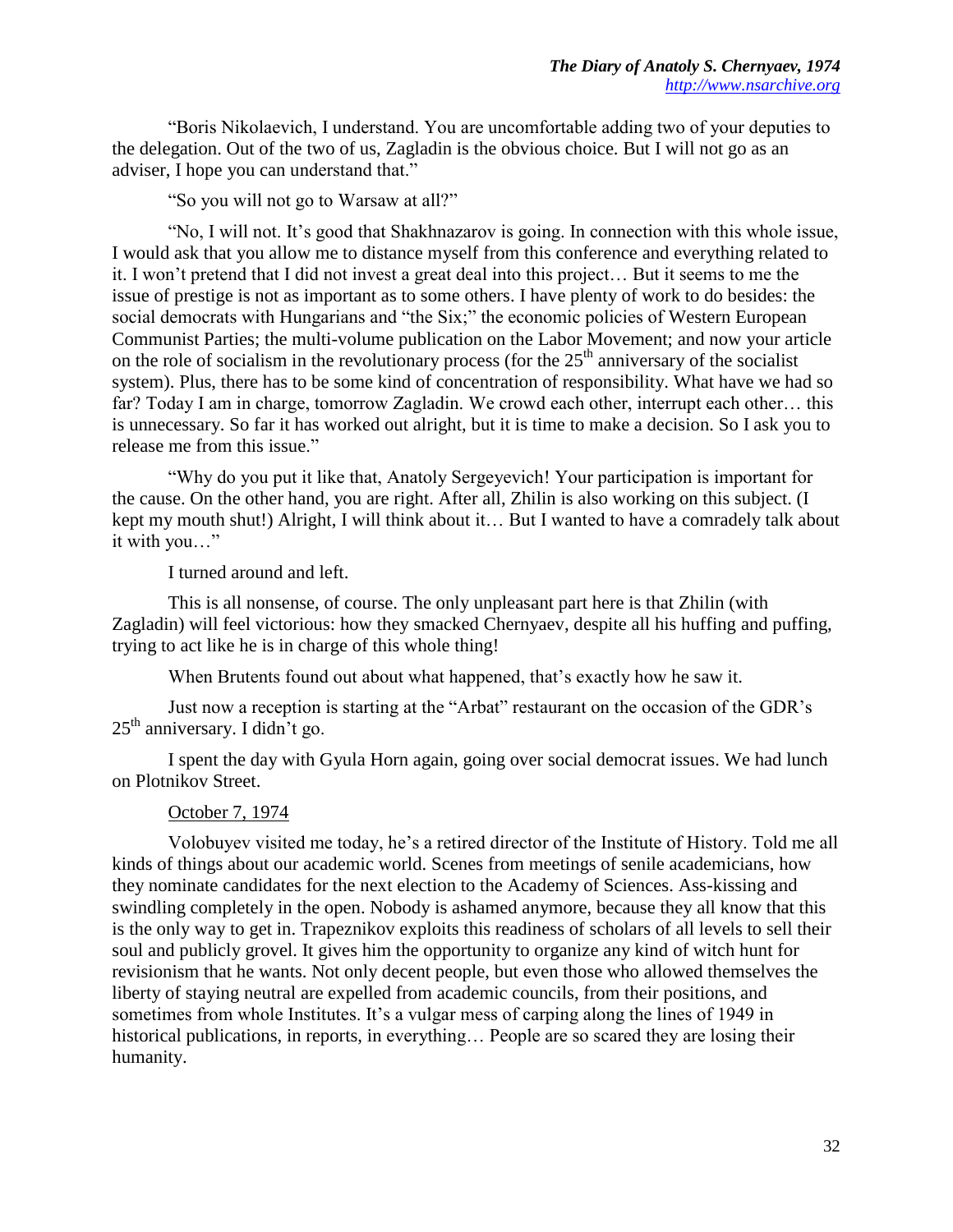Volobuyev whines, rails against everything, he's dissatisfied with everything. It's unpleasant to look at him in this role because he built his whole career on the things he is outraged by now – unscrupulousness, cynicism, demagoguery, anti-Semitism, "what can I do for you," and so on. And now, what do you know, it turns out he is a good guy. But his discontent is not just the grumbling of someone who was thrown off the cart. It goes deeper… and one feels afraid – not for him, not for yourself, or the people around you, but for the country.

In the meantime we see our General Secretary on TV kissing Honecker, giving speeches, hanging new medals on his breast, waving his hand to the organized German crowds, etc.

#### October 8, 1974

It was 21 years after Lenin's death in 1945. In 1974 it is 21 years since Stalin's death. By 1945, what was left of Lenin? Only the general things – that if it hadn't been for Lenin, history after 1917 would have taken a different course. What is left of Stalin after the same amount of time? Everything! With the exception of mass repressions of anybody and everybody. This is the continuity of the "structure." This is self-propagation of mediocrity, once it seized power!

In the morning, B.N. summoned me to his office and silently handed me the CC decision regarding Warsaw. My name was there. He looked at me triumphantly, as if presenting me with a dime. I already knew about it, so I indifferently handed the paper back to him. Right away he showered me with comments on papers (related to Warsaw) from which I had consciously distanced myself over the last few days.

Meeting with Galkin. Circulation of the manuscript of Volume I of the "History of the Labor Movement". I was the only one who signed it.

Meeting with Butenko (specialist on the socialist system at the Academy of Sciences). B.N. assigned him to prepare an article for *PSS* on the role of world socialism in the world revolutionary process (the  $30<sup>th</sup>$  anniversary of the socialist system). This is what he is most interested in right now.

Tomorrow "the Six" deputies of International Departments are meeting in a secret apartment on Sivtsev Vrazhek Lane to work on a script for Warsaw. Today there is a meeting with Suika (Deputy Head of PUWP) at Zagladin's to coordinate the Poles' "own" proposal!

I am reading a very thick book by Giorgio Bocca, *Palmiro Togliatti* – facts about the life of a man who adapted to Stalin out of necessity in order to become a great man and oppose Stalin's legacy.

#### October 13, 1974

Thirty years ago, we were taking Riga under battalion commander Tolmachev. On the radio I heard that this date is being celebrated.

Yesterday was the anniversary of Moldavia (it was also presented like a "50<sup>th</sup>" anniversary," even though it is the  $50<sup>th</sup>$  anniversary of Moldavian ASSR, without Bessarabia). Once again the General Secretary did not leave the TV screen and newspaper pages. All the first secretaries of the republics were there. Like they have nothing better to do at home right now. As far as I can tell, the main political point of this is to formally make a statement (addressed to Ceausescu, of course) to the whole world, in the presence of such (!) a group of people, that: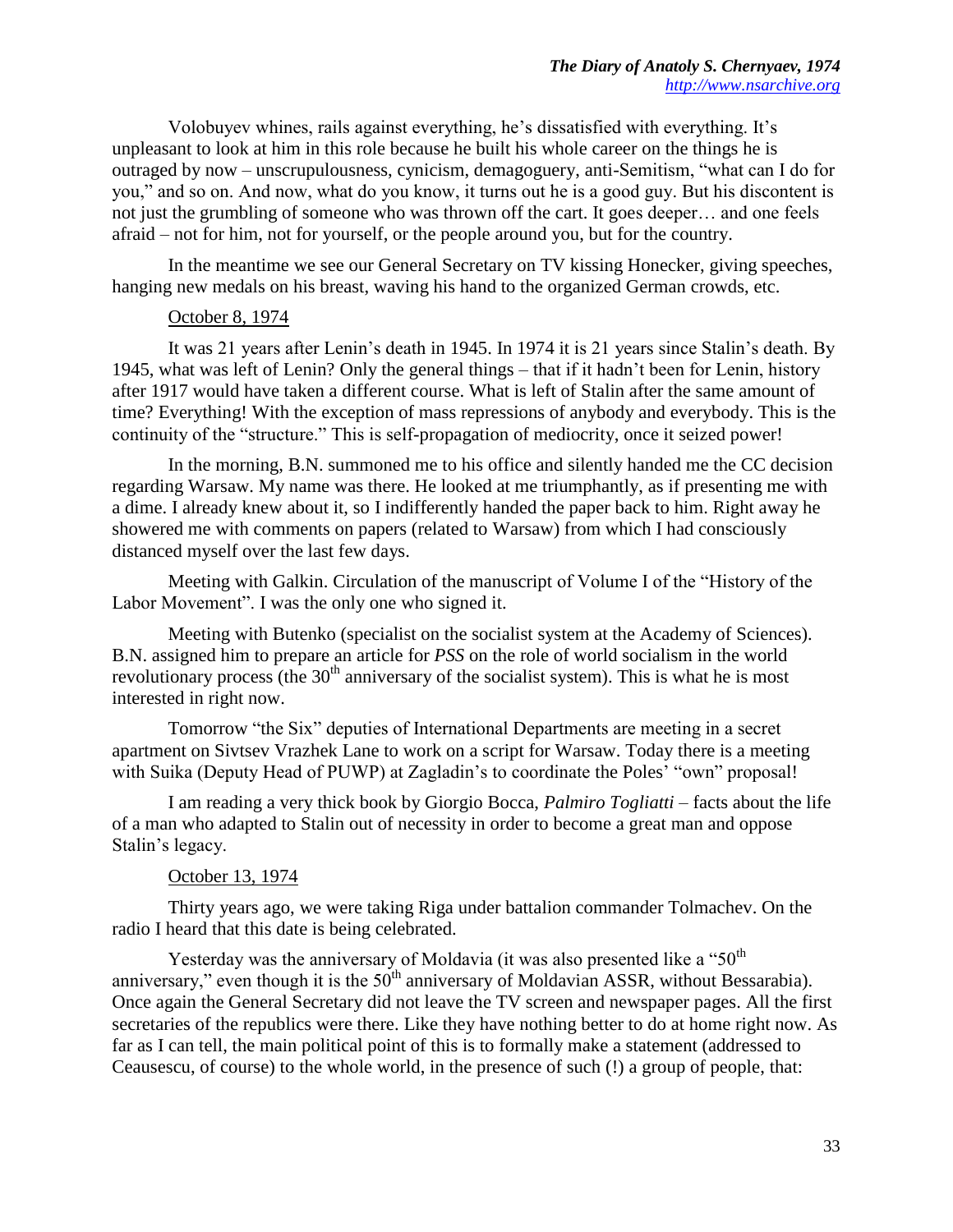- 1) In 1918, the imperialists used Romania's reactionary regime to steal Bessarabia from the motherland;
- 2) In 1940, justice had finally been done and all of Moldovan people together with Bessarabia voluntarily joined the Soviet Union **forever**.

This should interest the big press in the West. Ceausescu will be furious. On top of everything, a grand military parade was organized (for extra confirmation) in Kishinev.

However, the public does not see any point in these performances [sic, *performances* is written in English], except the wish to demonstrate again and again the "personal contribution." All that people notice are the speech defects, the absurdities of the "protocol," etc. In other words, from the perspective of building authority, all these countless anniversaries and speeches are backfiring.

Tomorrow I am going to Poland for the Consultative Meeting of the 28 European Communist Parties.

## October 26, 1974

From the  $14<sup>th</sup>$ -19<sup>th</sup> I was in Warsaw.

A separate lounge train car for Ponomarev and Katushev. Dinners there till 2am. Zhilin in the role of arrogant buffoon. Familiarity with Katushev.

"The Six" in Warsaw, at the villa assigned to Ponomarev.

"Swedish" hotel where everyone else lived, including people from other countries.

Behind the scenes work together with the Poles on the problem of the two Greek parties. We knew that at the minimum, the Romanians may raise the issue of inviting the "internal" Communist Party of Greece and that the Italians may support them. A phone call was intercepted from Sergi (ICP) to Athens, he advised the "interiors" to send a telegram to Warsaw. In  $r$ esponse, an urgent analogous request from Líster<sup>5</sup> in Paris was organized, as well as an interview in Rome of a representative of the "Manifesto" Party<sup>6</sup> by a "neutral" reporter, saying that "Manifesto" supposedly also had some "interest" in Warsaw. Both of these things were "subtly" brought to the attention of Romanians, Italians, and Spaniards. They backed off…

However, Andrei (Secretary of the Communist Party of Romania) could not resist and mentioned the problem of the "united delegation of the Communists from Greece." In response the Greek delegation circulated a very rude written protest. And at the closing session Kanapa made a brief remark to say that the party that is teaching us here about independence and noninterference (i.e. Romanians) is the only one among those present to interfere in the affairs of another party.

In general the Romanians look quite comical and trigger mild contempt by their annoying repetition about non-intervention and independence. Indeed, the atmosphere of the relations between the parties has changed so much that nobody really feels any interference or pressure from us. Moreover, everybody knows that they may disagree with us on any question, and "nothing will happen." For our part, we refrain from raising issues that can meet with

 $\overline{\phantom{a}}$  $<sup>5</sup>$  Enrique Líster – hero of the Spanish Civil War – created a small pro-Soviet party to counterbalance the official</sup> Communist Party of Spain, which had become revisionist.

 $<sup>6</sup>$  A small group that split from the ICP and held leftist views.</sup>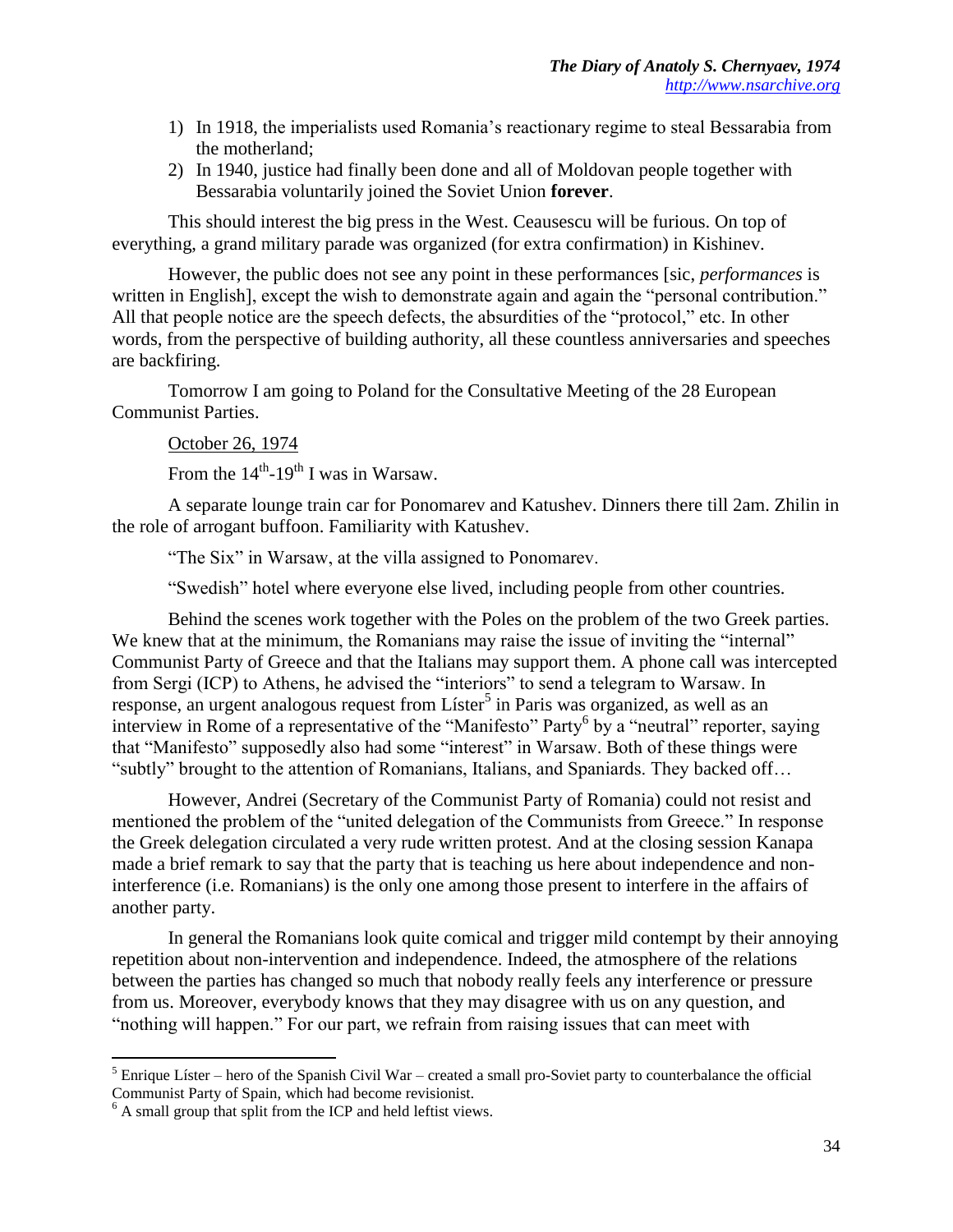"disagreement." For example, when we were still in Moscow before the trip, B.N. offered to remove the paragraph about the Chinese from his speech. And that was wise. It immediately disarmed all potential opposition and brought a sigh of relief from the people who would have considered it their duty to follow us and speak on the subject (mainly the socialist countries).

We did not expect anything unexpected from the Yugoslavs. But their very presence aroused curiosity. They made their usual incantations: against blocs, about grounds for nonalignment as a condition of independence, about the movement itself as the main international force, etc. Nevertheless, they are here and they agree to stay.

Looking at the participants you can physically sense the inexpressible craving to demonstrate themselves as an international movement. Explanation: hard and uncertain times are coming, and it's better to "stick together" to be on the safe side; or at least not to offend Moscow, whose help might be necessary at any moment. The small fry, the ones who are almost unnoticed at home, have a demonstrative need to appear as a part of an international whole. The loyal ones from the small fry, like the Luxembourger Urbany or the West German Schroeder and others, directly asked Zagladin for talking points. In other words, they don't really need this whole affair. But if the CPSU needs it, you are welcome, they are ready to do whatever is necessary because "the CPSU knows what it is doing," and a lot depends on it everywhere.

For our part, we need a demonstration of unity to remain an ideological superpower: it is both our external and internal capital.

The immediate political significance of the forthcoming conference is zero. It will not change anything and will not influence anything, same as the European Conference of States (in Geneva). Ponomarev tells us, his team, about that almost every day. Everyone understands this.

Even on the theoretical front… At a communist meeting we can't openly say everything about the current situation in the world and in Europe. Because we cannot politically oppose ourselves to our "class enemies" to the extent that is conceivable in terms of our Marxist-Leninist theory, and to the extent that our fraternal parties from capitalist countries would like us to. We need a real economic peace that does not depend on the communists. The other day I read some materials on our economic ties with capitalist countries. There are some very impressive things there; we are integrally tied to the capitalist economy.

Next to this you have problems that no Communist movement can solve. A week ago Kissinger gave a philosophical interview to Reston. Kissinger appears there as an "historian," not as a government official. He starts by saying that all civilizations eventually died after exhausting their ideological resources and historical imagination. His task, as he sees it, is to push back the end of the present civilization. It is threatened by hunger and limited energy resources. The food problem will become catastrophic. (By the way, recently Krishnan – one of the leaders of the Indian CP – met with B.N. He said there are already cases of starvation. There is a rising wave of right-wing reaction on these grounds and Indira faces the very real threat of a coup. Krishnan asked for 2 million tons of grain to save the situation. Indira asked Brezhnev the same thing a month ago. Alas, they were refused both times).

Inflation hovers above all of this (inflation is the result of the exhaustion of Keynesian capitalist development) and threatens complete chaos.

We, the USSR, are operating on the assumption that we can "sit it out" when it comes to these disasters. But Kissinger thinks we will not be able to do that. To some extent he is right.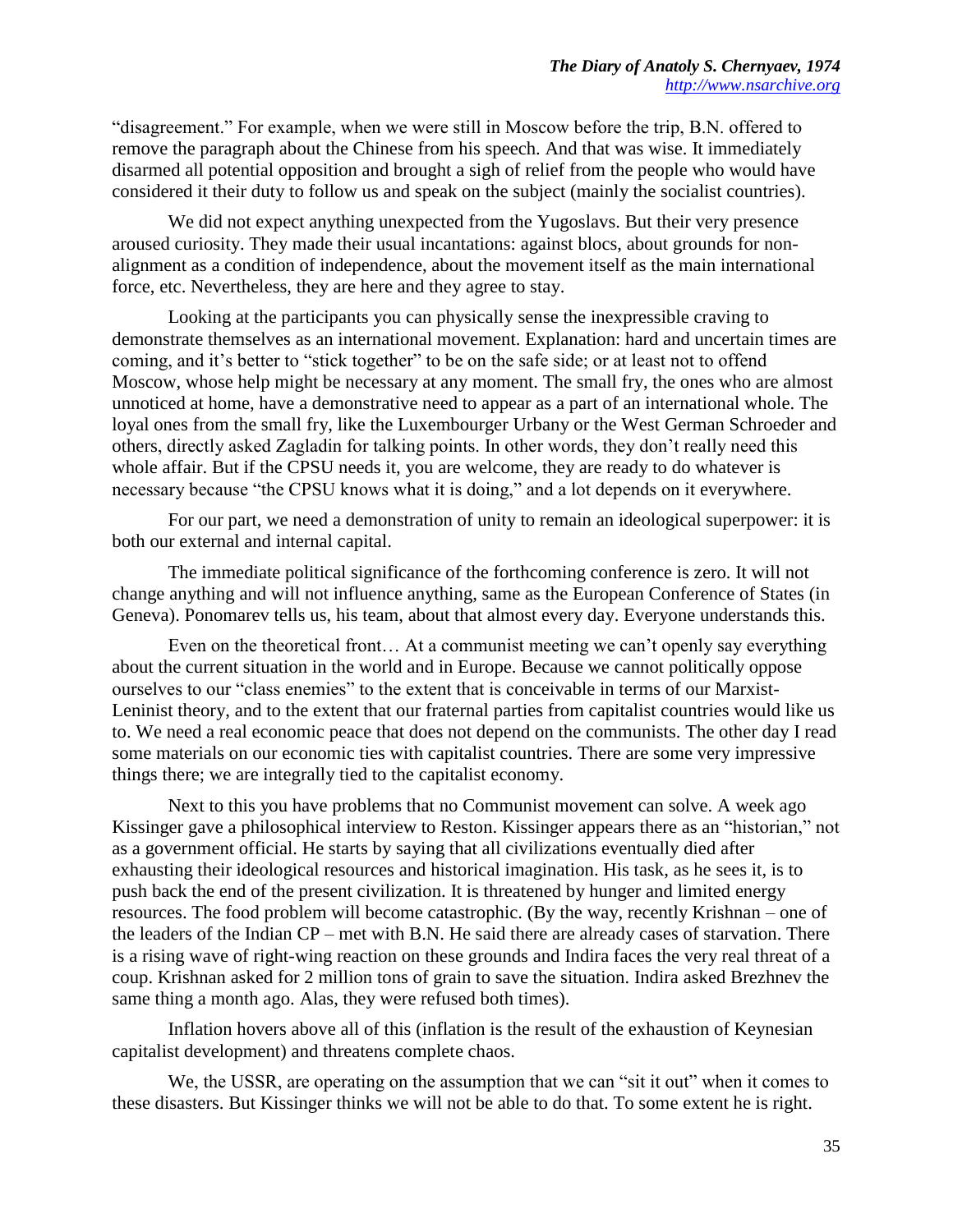For example, we already told our socialist friends that we will not be able to continue selling them oil at 16 rubles per ton when the prices on the global market are 80-120 rubles per ton. But if we raise the price of oil and other raw materials then the economies of our fraternal countries, which were developed under our influence and pressure, will collapse in a few months. The political implications of this are clear!

A new fascism is looming over us worldwide, it grows out of the crisis. There may also be a new war, or several small wars to start.

With the rise of the crisis, communists are gaining points and their advance toward the government sphere is becoming more noticeable. But the ruling circles not only see it, they are beginning to openly say that the army is now necessary for internal purposes.

Interesting times are coming in general. I haven't seen anything sensible in all the material I read regarding what may happen in the short term. And who would dare to make such predictions.

Warsaw is an impressive modern city. Even though the Poles say that they rebuilt the historic part of the city from old blueprints (which they probably did), there are some modern additions: blocks of high-rise buildings, highways with intertwined junctions, passages and galleries of shopping centers, "Swedish" hotels and so on. Warsaw no longer has a provincial feel like Prague, Berlin, and even Budapest. It is a Western city, which in places reminds one of Dutch cities.

Striptease in the "House of Science and Culture" – a high-rise building similar to the one we have on Kotelnicheskaya Embankment, which was built by Stalin as a gift to Warsaw! Beautiful girls. One was particularly good, she shook her stuff two meters away from Ponomarev, who naturally was sitting together with other members of PUWP in the place of honor. I noticed a while ago that B.N. has a taste for such Western entertainment. I wonder how his orthodox mind squares with the fact that this is a normal type of evening or holiday entertainment for leaders of our fraternal socialist countries; and that in the "developing" socialism in Poland and Hungary this business is becoming more and more common.

Warsaw stores, unlike ours, have everything! Any quality you wish – from mass consumer goods of the sort you find in our stores, to the best quality products you can find in the West, including things made in Poland. But these are fantastically expensive. Maybe not more expensive than at home… but at home these things are only available in a section of GUM that is closed to the public.

## November 3, 1974

On Friday B.N. invited me to a conversation with Cunhal. History is being made in front of our eyes. A great deal depends on this person right now, and not just in Portugal. Cunhal spoke quickly and with some embarrassment, as if he was at confession. He told Ponomarev what was happening, who is who, what he plans to do and what he expects.

Rather inarticulately, B.N. schooled Cunhal on how to save and advance the revolution: know what's going on in the army; have your own intelligence (under the Party's Central Committee); ensure the security of the leaders (we can provide you with five-six people and the necessary weapons); and, of course, keep an eye on the CIA.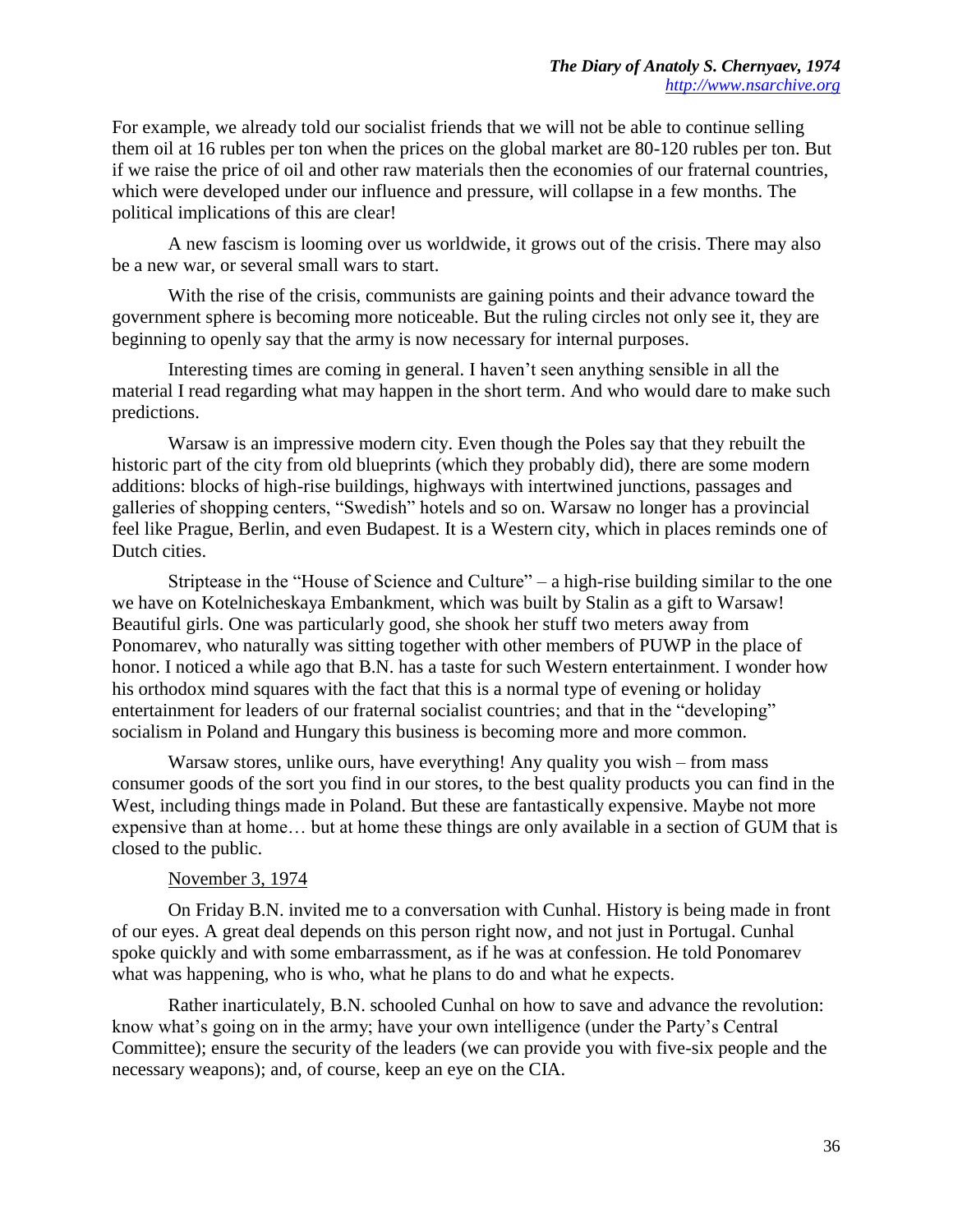I remember how in 1962 the late Tereshkin invited me to a conversation with Cunhal when the latter had just escaped from prison and came to Moscow. Could I imagine then how things would turn out? I probably thought about the hopelessness of his cause and his personal heroism. He made a big impression on me back then, but he was crushed. And now he is leading a revolution.

### November 8, 1974

Boring day. Yesterday I was at the parade. The whole time a mixture of rain and snow was coming down, I got drenched and of course was not wearing a hat. And in general… even compared to our consultants I must look pretty shabby in my old gray coat and cheap shoes. I make up for it by my ability to wear clothes well. But I am always puzzled by how people (even these consultants) whose salary is at least 70 rubles below mine, always manage to dress nicer and look better-off than me. If it wasn't for my trips abroad, I wouldn't have any decent clothes! Where do people get the extra money? Or rather – why don't I ever have any extra money?

The stands were unusually crowded. I don't remember the last time there were so many people, you could barely squeeze through the crowd. For the first time, Grechko's speech didn't have the famous line, "but the forces of imperialism are still a threat, so we will continue on..." This theme was presented more elegantly. Moreover, he went beyond his usual subject and said for the first time at this level that in the conditions of détente, the class struggle is intensifying.

The parade ended and everyone waited for the demonstrators. But time went on, and they were nowhere to be seen. Then street cleaning machines appeared from behind the Museum of History. The demonstration was cancelled, but only after the demonstrators waited outside in the rain since 7 a.m., and had already started moving towards the Red Square. The cancellation was probably presented as "concern for the people."

Then there was a reception at the Palace of Congresses. I usually don't go to these events, but this time Dzhavad talked me into it, saying that I could meet with the Australians (Clancy, the Chairman of the Socialist Party of Australia, is here) and be done with them for the rest of the holidays. I did get a chance to talk to Clancy. Podgorny made a boring speech. All our leadership actually left within half an hour. Noteworthy: Martha Bushman, an Austrian beauty from the FRG; Arbatov with his wife, who shone among the academics. Elections are coming up soon, and Arbatov is one of the chief contenders. Aleksandrov-Agentov, dressed up in his diplomatic uniform with all the medals and the Order of Lenin. Nesmeyanov, the former rector of Moscow State University, former president of the Academy of Sciences. He became ill and was carried out, which, however, made no impression on the others.

In the evening I visited my school friend Felix. Our other school friends were there too. It's amazing – we've gone in such different directions in life, and had so many opportunities to find new interesting friends and environments. And many times we did. Nevertheless, something remains that irresistibly draws us to each other.

#### November 15, 1974

A very busy week. Poles and Hungarians came over to "coordinate" the plan of the Preparatory meeting in Budapest. The work took us two-three hours in Zagladin's office. In the evening, B.N. received them, but it was just protocol.

The meeting is scheduled for December  $16-19^{th}$ .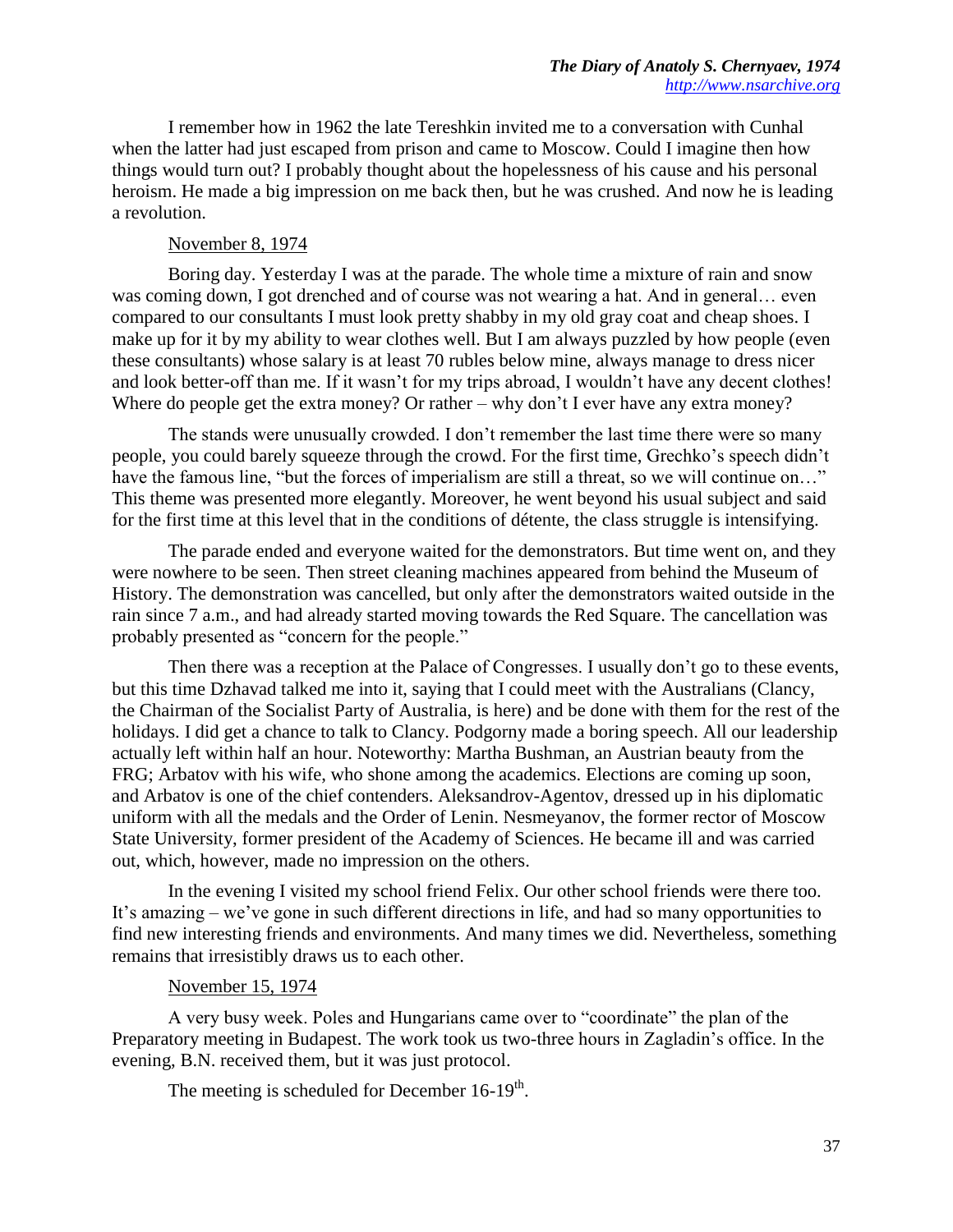On Monday, Suika and Horn are going to Rome, they will coordinate the invitation letter and things will get moving.

Today B.N. agreed to let me go to London for 2-3 days to work with Woddis, whom we promised to include in the Working group to prepare the conference documents. But B.N. edited my telegram to such an extent that haughty Brits will not want to host me.

Pleasant meetings with Poles and Hungarians when we were seeing them off. They are a young and smart bunch, for example Beretz, Head of department of HSWP CC, is 44 years old. The Poles and the Hungarians (unlike the Czechs and Bulgarians) don't have a trace of servility or flattery. And at the same time we have "complete mutual understanding," as they say in the language of "internationalism." They are proud. The Hungarians are sometimes even arrogant in business, and at the same time they are very friendly, although sarcastic in conversation.

B.N. gave me a dressing down for an article I wrote for him before the holidays. The article is on the 30<sup>th</sup> anniversary of the socialist system and was meant to be published in *PSS*. As is usually the case with B.N., he "forgot" what he told me to write and "scolded" me precisely for the things I wrote directly on his orders. Plus, he has his basic rules:

- Always reject the first draft, so we "rework" it and don't think too highly of our abilities;
- Show that all we are capable of producing without his personal involvement is shit.

But because I react to him as a person with whom I've had a generally pretty friendly relationship for years, my blood boiled. Mainly because he is losing all shame and openly yells at people who wrote **his own opinion piece for him**. He does not ask for advice and participation, does not ask for help or say that he is very busy (i.e. indirectly apologizing). No, he demands this as if it were an official paper. In his mind, it is part of our duties to write his articles and reports. He sincerely believes that our zeal in this work is a manifestation of our Party spirit, our service to the Party.

I managed to cool down because he took so much time to say this nonsense. Nevertheless, I was rather rude and very direct in my response.

Later (a day later) he let me know that he went "too far." But we did make a new version for him. Right now in the elevator (we ran into each other on our way out, and he invited me to take his personal elevator) he said: "This one is much better"…

So this week consisted of two major events (the work with Hungarians and Poles, and Ponomarev's article), which is characteristic of my life situation in general: almost simultaneously I feel on the one hand like a political figure who can make decisions relatively freely and independently, who can discuss and promote his views on an international level. On the other hand, I am a scribbler, a petty official who is scolded for a poorly prepared opinion piece (!) for his boss.

Demichev has been removed! Ponomarev informed me with sheer joy and joked, "Throw some candidates my way!" Demichev was appointed Minister of Culture, it was published in *Pravda* today. The way it happened was even "worse" than with Polyansky (in the 1960s and early '70s he was a member of the Politburo and Deputy Chairman of the Council of Ministers). Suslov chaired the Politburo. At the end of the meeting he said, "Comrades, there is one more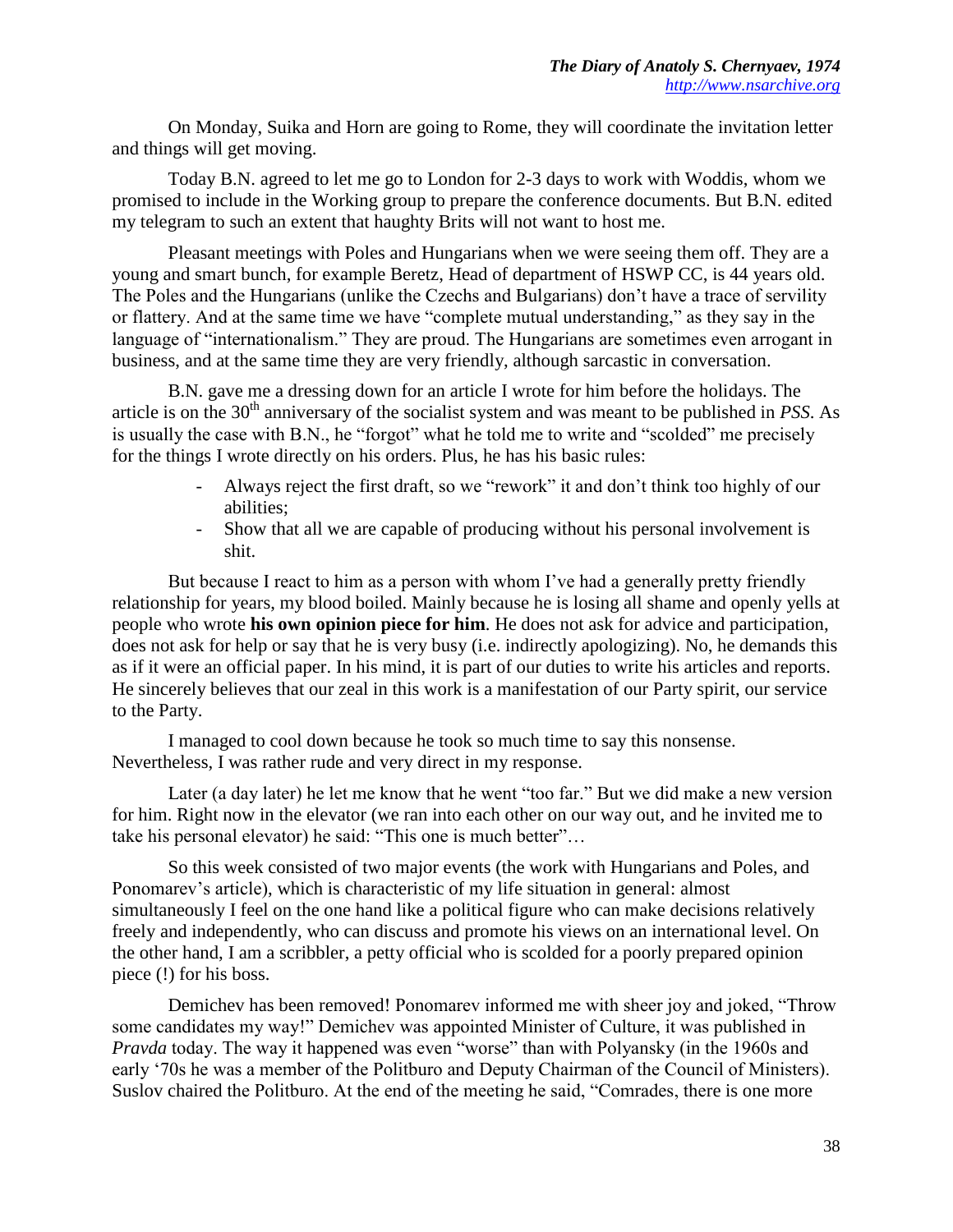question. There is a proposal to approve the decree of the Supreme Soviet Presidium to appoint P.N. Demichev as Minister of Culture." Everyone nods or voices approval. "Very well, it is approved." But Demichev asked to speak, stunned by this surprise. He mumbles something pathetically about how much he did for "our ideology," for some reason mentions the number of students in schools of economic self-education. He says that he has been "doing Party work for a long time," and this appointment is unexpected for him, but that he is a "soldier of the Party," etc. B.N. told me all of this mockingly and with undisguised malicious joy.

I also replied jokingly, "This is good for our politics and certainly for the CC, but I doubt it's very good for our culture."

There are two people in Moscow who would qualify for his position: Zimyanin and Abrasimov. I personally prefer the former and we have a good relationship, but he is hot-headed and not very independent, he would try to adapt himself to everyone and everything.

So, Brezhnev did not move away from the principle of "stability," and he "kept" Demichev until Furtseva died. Now [the demotion] does not look like an act of political discontent with Demichev (he will remain in a leadership role of the ideology sector), but as a removal of an employee who did not meet the technical challenges of the job.

How does it look in the so-called "public opinion"? Some think that it is a continuation of the policy to appoint members and candidate members of the PB as ministers (Polyansky, Gromyko, Grechko). Others are like my son-in-law, who asked me upon hearing these news, "Who is Demichev?"

I am reading Fejtő *Lenin's Legacy* – he is a former Hungarian communist who fled to the U.S.

Marquis de Custine, *Nicholas' Russia*. Written in 1839. Published here in 1930. Endless allusions and associations.

## November 21, 1974

I'm going to England in early December to discuss with Woddis our "joint actions" at the Budapest preparatory meeting.

Today I worked nonstop on "perfecting" the draft Declaration based on materials from the Warsaw Consultative Meeting. The goal is to let many parties (or at least the important ones) recognize themselves in the draft, but the spirit of it has to remain "ours." I have to say, this is much more interesting than writing articles for Ponomarev.

Yet another vulgar bacchanalia of elections to the Academy of Sciences. In the Department of Science, Pilipenko (head of the philosophy sector) openly summoned corresponding members and academicians to his office and told them to vote for certain people, including himself. The corresponding members and academicians then went to Kuzmin (an intellectual whom they trusted) and complained, they were at a loss how to react. Kuzmin called Krasin and eventually this matter reached B.N. He was outraged and said, "Maybe this Kuzmin, or what's his name, he could go to Suslov and explain what is happening?" Krasin replied, "I don't know… You see, he still has to go through the Higher Attestation Commission to defend his Doctorate..."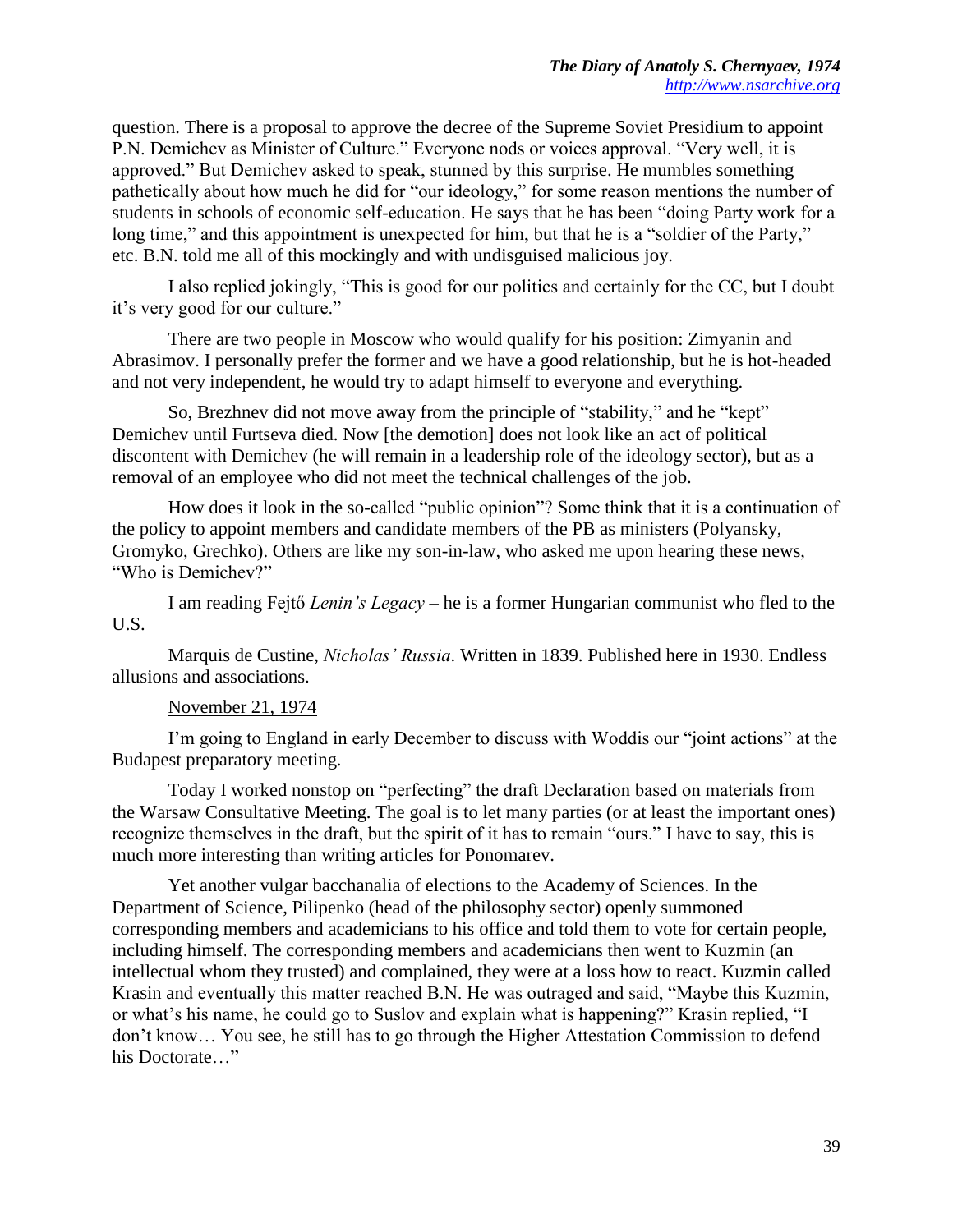Arbatov received a passing grade in the Department of Economics and is almost an academician. He's had a fantastic career: in 1962 Ponomarev offered him the position of junior consultant in our Department… and now he is a deputy of the Supreme Council, member of the Auditing Commission of the CPSU, academician, and in the General Secretary's close circle. It's not that I'm jealous. Considering the general depravity of our ranks, Arbatov is much better than most. The others are hardened scoundrels and brokers with some distant relationship to scholarship, and in their dirty heap there are some "individual, real" scholars who get their 2-3 points in the first round and leave the game…

I had the following conversation with B.N.:

"I wanted to discuss something else," he said, talking about "his" article. "I would like your advice. What should I do? It's likely that Zimyanin will be nominated for Demichev's position. I am for it. But who will go to *Pravda* instead of him? The position may be offered to Zagladin. Of course, I can't object. But let us consider this from the point of view of the Department. Would it be good for us?"

"I have no doubt that Zagladin would do the job well," I said, "And there is no doubt that he will accept the position. But firstly, why do you think that Zimyanin will be proposed for the CC Secretariat. Why not Abrasimov? As you know, he is coming from Paris specifically for this. He has some pretty strong backing."

"What are you talking about! He is a complete ignoramus. Even Zimyanin is not all that competent. But Abrasimov is just too much. Although he is very self-assured, cocky and pretentious. But not everybody wants him. For example, I know three PB members who are strongly opposed to him (and he started counting on his fingers, but not out loud)."

"I would not worry about Zagladin's ability to succeed," I went on, "He has become enough of an authority figure that he would not have to adapt, people would adapt to him. Plus, despite his external determination, he is very cautious on the main issues."

"What about his health?"

"His phenomenal capacity for work and his love to 'get things done,' as well as his ability to do everything quickly and without delay overrides [his poor health]. He is worth a dozen Zimyanins for his knowledge, education, and ability to write. And even if he stumbles, he has someone to lean on: Andrei Mikhailovich (Aleksandrov-Agentov)."

## "Very true!"

"However, this is also his weakness. When you talk with Zagladin, he seems to have decent views. But the moment Aleksandrov gets involved, Zagladin will write 'whatever necessary' without taking the time to think – his pen will fly ahead of his thoughts."

#### "Also true!"

"And for the Department," I went on, "Zagladin's departure would be an irreparable loss. Nobody can replace him. Nobody has his reputation with our fraternal parties, nobody has his connections, or his ability to work with 'our friends,' or his multilingualism and ability to influence interlocutors, or his ability to find the right approach to anyone."

"What about Zhilin?"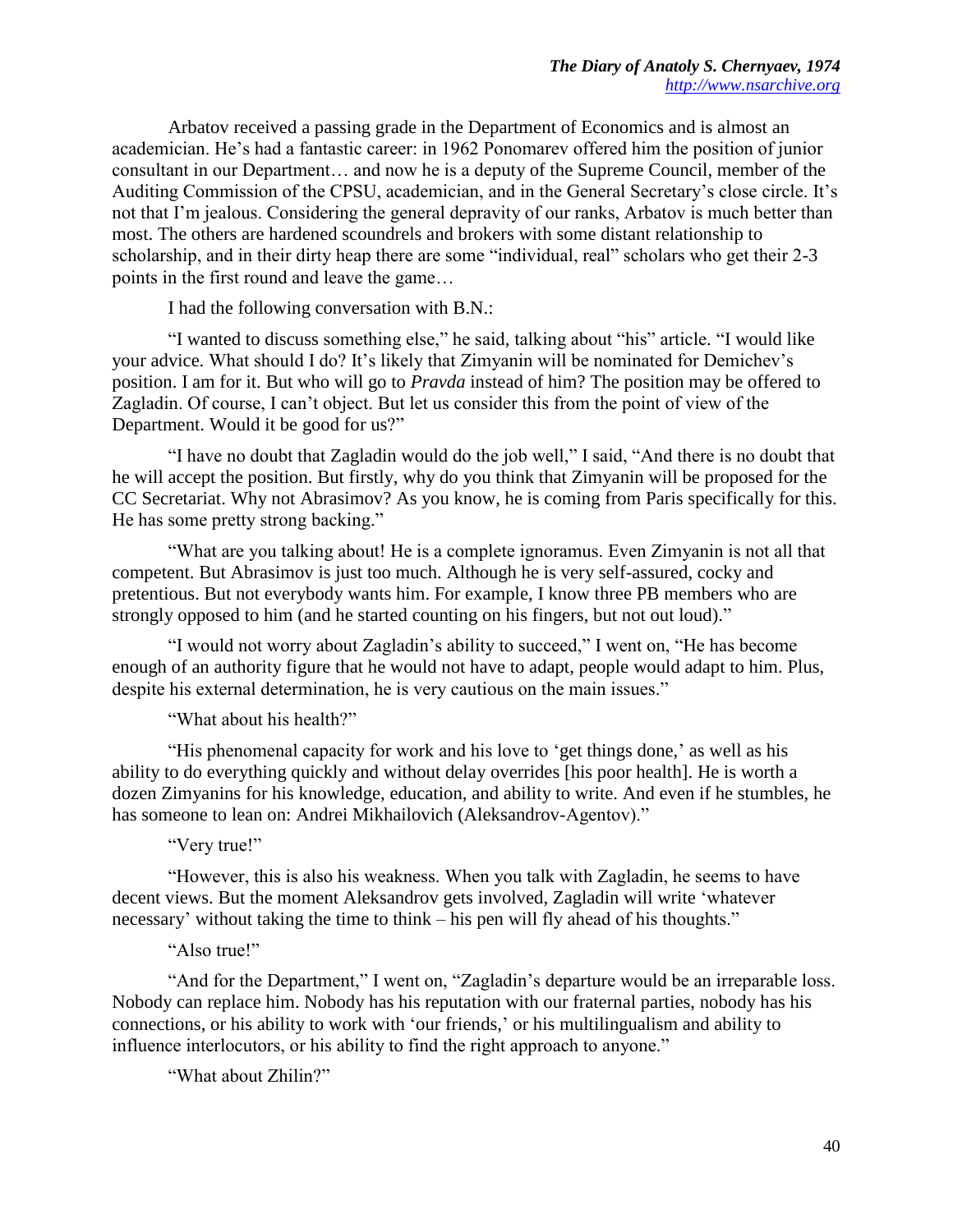At this point I let out everything I thought about Zhilin. I said that I had kept my silence for a long time for fear of being misunderstood. I said how for the last two years he's barely done any work, that he doesn't write anything himself (he made a whole theory out of it) but rants to the consultants, who submit half-finished work or plain raw material to the deputies. Zagladin loves Zhilin so much that he is ready to do the work for him not to let him down. Zhilin has no authority left with the consultants, both because of his drinking and because of his cynical idleness. We used to be friends. But our relationship permanently soured on these grounds. I am even thinking about giving up the consultant group because I physically can't stand Zhilin. He is repulsive to me.

B.N. listened to me silently. Sometimes he would nod his head or make a questioning expression.

The "explanation" was interrupted when Aleksandrov called and B.N. rushed, as I understood, to tell him about Davidson's book on Brezhnev.

I am re-reading Dostoyevsky's *Demons* for the second time. Thirty years later. The first time I read it I was still in school. I was stunned. Now I am intoxicated by the language more than the plot. What language, my god! Every phrase you want to re-read a dozen times and memorize. I think this is the most venomous of Dostoyevsky's works. Every phrase revolves on endless mockery and irony.

## December 5, 1974

From November  $29^{th}$ -December  $3^{rd}$  I was in London. It was as I had thought about and imagined for decades, since the time in my childhood when I found a portrait of Byron in an old, pre-revolutionary copy of the journal *Niva* and could not figure out why his name was spelled with a "y." Even then, at the level of the Roshchinsko-aristocratic governess I "knew" French, but I wouldn't have a clue about English until I entered the university.

Trip to the CP of Great Britain to "coordinate" position for the Budapest meeting. I was given a visa only late in the evening on the  $28<sup>th</sup>$ , and in the morning we flew out of Sheremetyevo.

Below I will give a condensed outline of the trip, because to write out everything in detail would take a week.

Dzhavad convinced the CC Administrative Department to get us first-class seats, thinking that there would be a red carpet rolled out for us at Heathrow. But there was not only no carpet, there wasn't even a meeting party. They were not expecting us (because of the visas), but just in case they sent Misha Sobolev to the airport (he works on inter-party relations at the embassy). He is a very nice guy.

Driving into London – first encounter with the unique design of the streets – blocks of houses spanning the whole street, separated into sections of private two-three story apartments. And no two identical "rows." Astonishing variety in the uniformity.

Hotel on Queen'nay terrace [sic] in Hyde Park, a ten-minute walk from the embassy, which is located on a "private" street.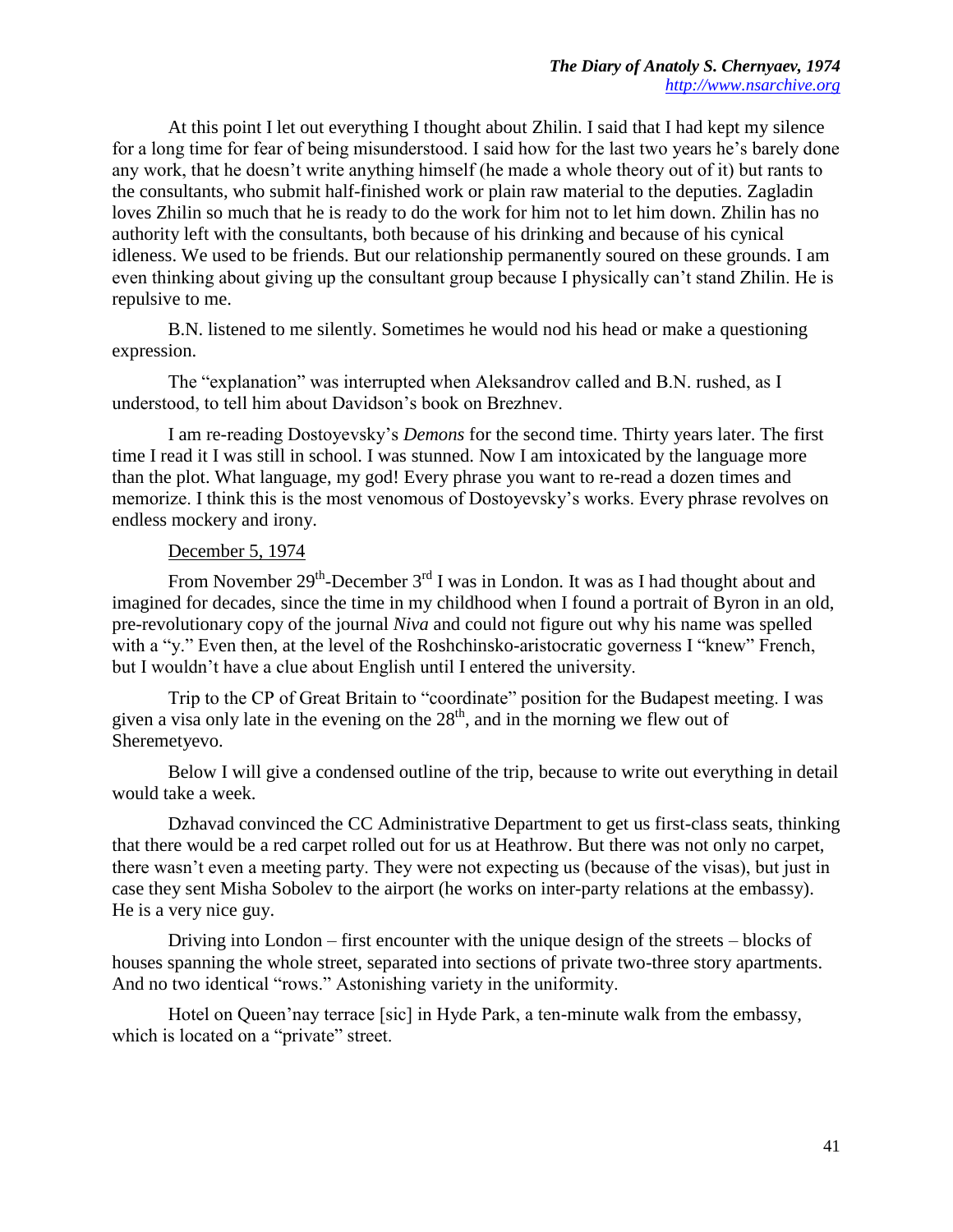We were asked to pay in advance for the hotel. Sixty pounds for the two of us for four days. But we only had money for three days (I underestimated in my note to the CC). We had to borrow from the embassy.

At the embassy: meeting and conversation with Deputy Ambassador V.M. Semenov (the Ambassador was summoned to Moscow that morning). He is a handsome, smart, and (as rarely happens) modest MFA official. He brought us up to date and called Woddis. The latter's reaction, "What's the rush?" But he still invited us to visit him at the CC at 3 p.m.

First drive through the city. First impressions: London is a power in its own right. Its whole appearance – the monuments, palaces, parks, architecture (which carries the mythology of British imperial power and omnipresence) – carries the history of the centuries that I know so well. Even driving on the left, when you are always confused about which way to look when crossing the street. The red double-decker busses and uniquely shaped black cabs.

At 3:00 p.m. we arrived to the building of the Central Committee. It is a regular provincial building, about six floors, on the border of Soho. In the lobby we were met by a careless young man with his feet up on some counter. He was quite indifferent to us. An elderly lady rushed to Dzhavad and led us to Woddis' empty office. The office was cold, had shabby furniture and folders, books, and piles of newspapers lying everywhere. Woddis walked in as if we lived across the street. He seated us across from him, took out a piece of paper and without any introductions gave me a look that said, "I'm listening."

I started throwing out our "considerations," just barely revealing the script we developed with the Poles and Hungarians. Every now and then Woddis would smile spitefully and make some notes. After an hour he asked me to stop and expressed his "agreement with everything." He said that he cannot go himself. Doctors allowed him only two airplane trips per year, and he's already met that quota. I was disappointed at this news, because he knows the internal workings and knows when it is hopeless to resist our initiatives, so he would not strain our nerves needlessly. A new person will be guided by "pure principles" and push for his rights.

Woddis had a very reserved reaction to our proposals on ties between the Labour Party-CPSU. He reminded me of what he told me in Moscow ("Although I could tell by the look in your eye that you did not really believe me: we cannot communicate regularly not because of some political considerations, but because we do not have the people or the time for it."). He added that they are a small Party with the responsibilities of a big Party like the PCI or PCF. Moreover, their executive committee believes that the main goal of his International Department is to develop internationalist campaigns within the country (Chile, Vietnam, Portugal, Greece, Cuba). And even though Woddis is the head of the International Department, the only person he is in charge of is himself.

As if apologizing for the shabbiness of the surroundings, he joked: this building is the headquarters [of the organization that aims] to overthrow British imperialism.

Five minutes into our conversation, John Gollan walked into the room as if by chance. Feigned surprise and even more feigned happiness to see us. He said hello, made some joke, stayed under a minute and left. It was an orchestrated scene – to show us that they have more important things to do than dance to our tune at European meetings. The same thing happened five minutes later when Falber (Deputy General Secretary of the Party) walked in. He led the delegation in Warsaw.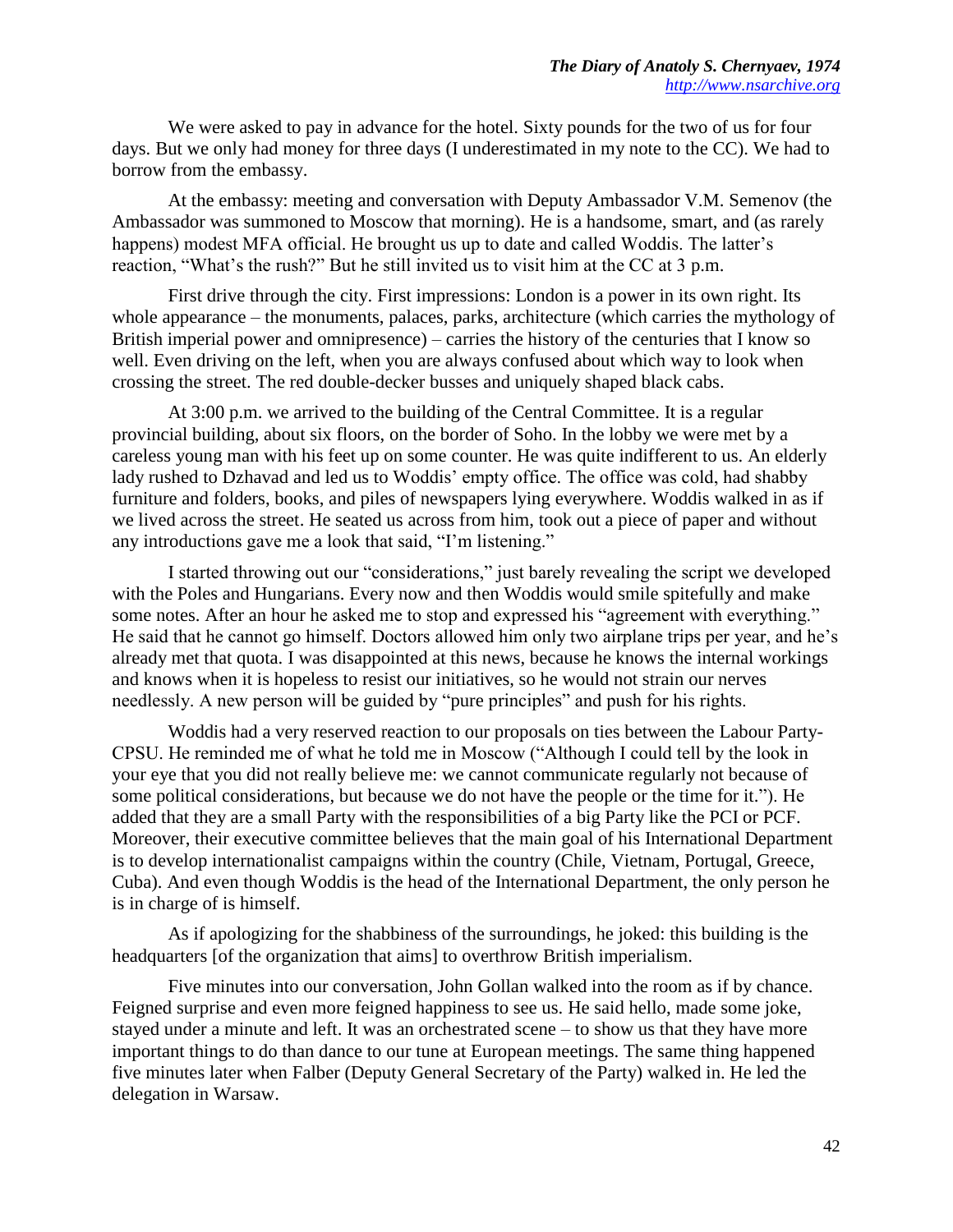Woddis walked us to the door, where the young man continued to sit with his feet propped up. In the four hours we were there, he did not offer us tea, did not invite us to tour the building (a common ritual), and even though he knew we would be in London for almost three more days, he did not suggest to meet again.

Towards the end of our meeting I told him that Hayward (General Secretary of the Labour Party) knows that we are here. Of course I did not say that we were instructed to meet with him. Woddis once again spoke well of Hayward, saying that right now their relations with the Labour Party are better than ever. He reminded us that Hayward is probably very busy right now with the Labour conference and expressed "some doubt" whether he would be able to meet with us. (If he only knew how enthusiastic Hayward was about the possibility of our visit; how he called the embassy every day to ask when we could meet; how he boasted that he was the one who made Callaghan get visas for us and forced the Foreign Office in London and the consul in Moscow stay at work for four extra hours to make sure we would get our visas; that he invited us to the closing session of the conference, which is unprecedented! And that we had a meeting already scheduled for Saturday night!)

After leaving the Central Committee of the Communist Party of Great Britain, for a long time I could not shake the feeling that there was something Dickensian and miserably hopeless in all of this "activity" of theirs, that their communist aspirations were doomed.

We got back to the embassy. Kubeykin (Cultural Attaché, but actually the resident) told us what was going on at the Labour conference after turning on the "jammer": the embassy is "shot through" by listening antennas on all sides. We agreed that in the morning he would "confirm with Hayward." We would stay in the city, so as not to lose time, and periodically would call the embassy [to check on the details].

Dinner at an "Austrian" restaurant. We brought vodka with us, got the waiter and the musician tipsy, talked, and then went to see a movie in Soho.

On the morning of the  $30<sup>th</sup>$ , after breakfast at the hotel, Misha and I went to see the city, Oxford Street. The splendor of the city center, mansions, clubs. Trafalgar square. Nelson. We stopped by a bunch of shops to note down some "objects" to buy, so we don't spend too much time when we go to spend our meager pounds. The shops have a staggering abundance, variety, and class of products. At the same time, people say that London is the "cheapest" capital of Europe. The French, Belgians, Dutch, and even Swedes and Norwegians come here for a weekend to find a bargain. Though it costs six pounds to have a modest meal for three at one of the pubs, and books run from 2.5-5 pounds and more. The Press Attaché's wife told us that their family spends 100 pounds per month on food, while the salary is 300 pounds. The apartment costs 60-70 pounds.

From this it follows (given free medical care, including prescription drugs, and even eyeglasses and dental; free textbooks and school breakfasts; free museums and other public places) that their standard of living is much higher than ours. And most importantly you don't have the humiliating worry about where you are going to find decent clothes to buy, what hoops you'll need to jump through to dress nicely, etc. [In Great Britain,] shopping is fun, entertaining, and relaxing as opposed to our irritating crowded lines that usually end in disappointment.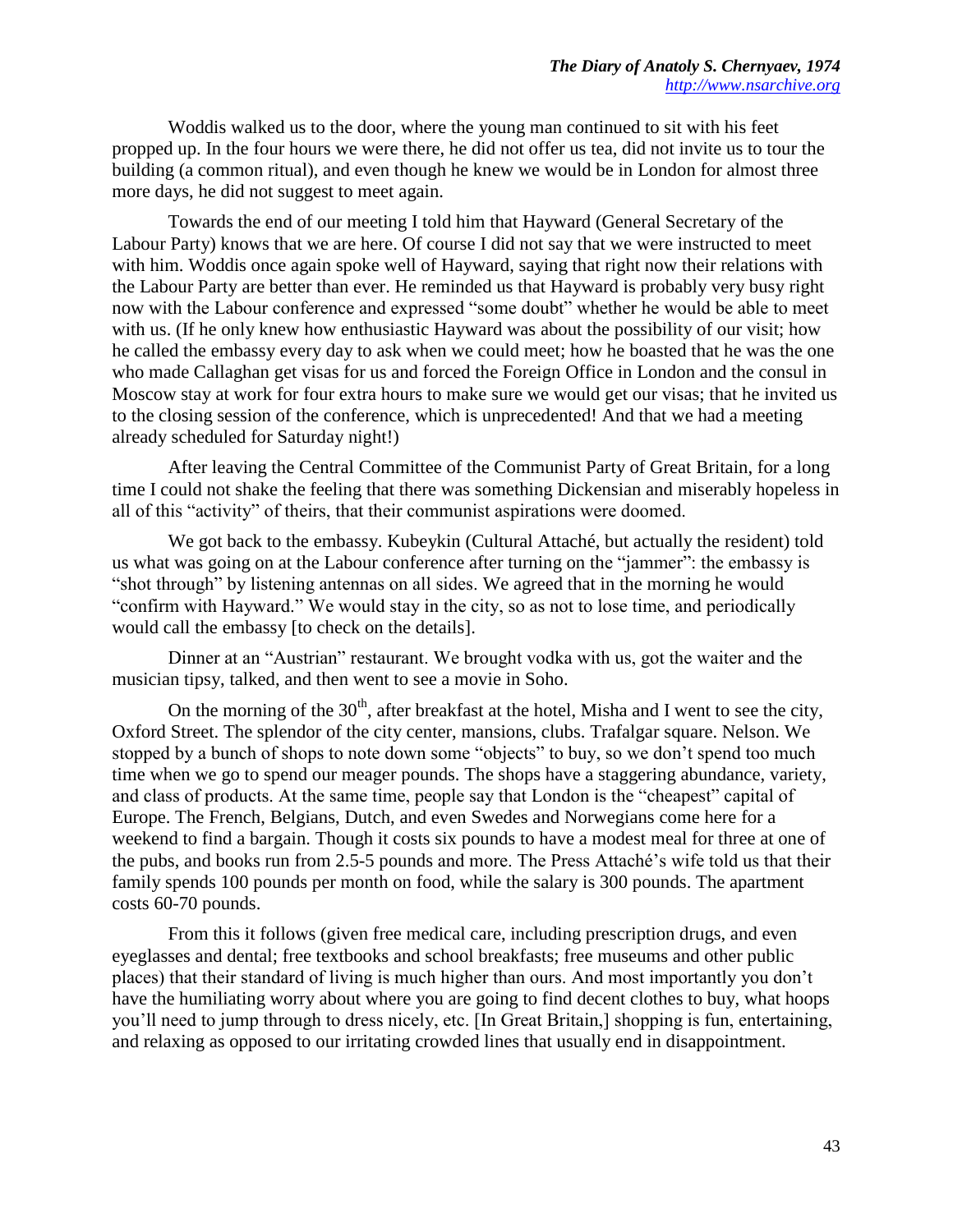Around 11 a.m. Misha called the embassy. It turned out that Kubeykin was already waiting for us by the entrance to the Labour conference. Ten minutes later we were by the former church that is now a conference hall, next to Westminster Abbey and the Parliament.

There were police by the entrance and a couple dozen young people with banners: they were waiting for the arrival of Schmidt, the German Chancellor. There were some very rude banners. (The newspapers were full of expectation of a scandal: Schmidt was coming to persuade the British to stay in the Common Market.) We passed through the gates and I asked to see Kubeykin. He rushed over. I told him about my doubts: the day before he gave us two invitations that he got "under the table." I wanted to get invitations from Hayward. Otherwise we could run into a big scandal: Moscow communists from the CC CPSU at a Labour Conference! Unheard of!

Kubeykin ran off, found Hayward's secretary, she found the man himself (he was sitting in the middle of the presidium table) and he said, "But of course!" And told her to give us the invitations right away.

At the entrance we were thoroughly checked (for explosives). Not long before this, a bomb went off in Birmingham, it was probably an Irish attack. Seventeen people were killed and one hundred injured. In addition, several mailboxes exploded in London itself. Later we saw the police examine people's handbags and briefcases at the entrance to the National Gallery and British Museum.

Wilson (Prime Minister) was standing downstairs in the lobby, he was also waiting for Schmidt's arrival. On the stairs we ran into Short (Deputy leader of the Party, Chairman of the Parliamentary faction, he was in Moscow in 1973 as part of the Labour delegation). He stared, but a moment later pretended he didn't see us. This is very British. He probably immediately figured out that this is Hayward's "doings." To say hello would have meant to "respond," either now or later.

A circular room, amphitheater on all sides. Resolutions were under discussion (when we got there they were discussing number 42 out of 62). The atmosphere is like nothing we have at home. "For" and "against" a project: a noisy, active reaction in the room if the chairman (Callaghan) tried to impose a vote by show of hands (the left knows that they will be in the minority and rush to the presidium table to demand a vote "by mandate)." In three cases they were able to force Callaghan.

Sincere and great enthusiasm when discussing the resolution on Chile.

A rousing cheer when unexpectedly (for us) Golda Meir appeared in the room. I later brought it up in the conversation with Hayward. He quickly came up with an explanation – it's not that the Labour Party loves Israel so much, or especially its policies. They just like this old woman, who keeps pushing her line so persistently. The British are impressed by this.

When we entered, Schmidt was already seated at the presidium between Hayward and Wilson. He got a very warm welcome. Then he spoke – he was the only one of the foreign guests to speak. It was probably the first time that I saw the art of political oratory in person; until then I'd only read about it in books. Firstly, he spoke pure "Oxford" English with English stylistics. He would make sharp jokes then turn serious; he subtly suggested compelling arguments in aphorismic format; he would speak ironically about the common truths of politics and how it's done. And so on. He spoke for 40 minutes. The audience was on their toes the entire time and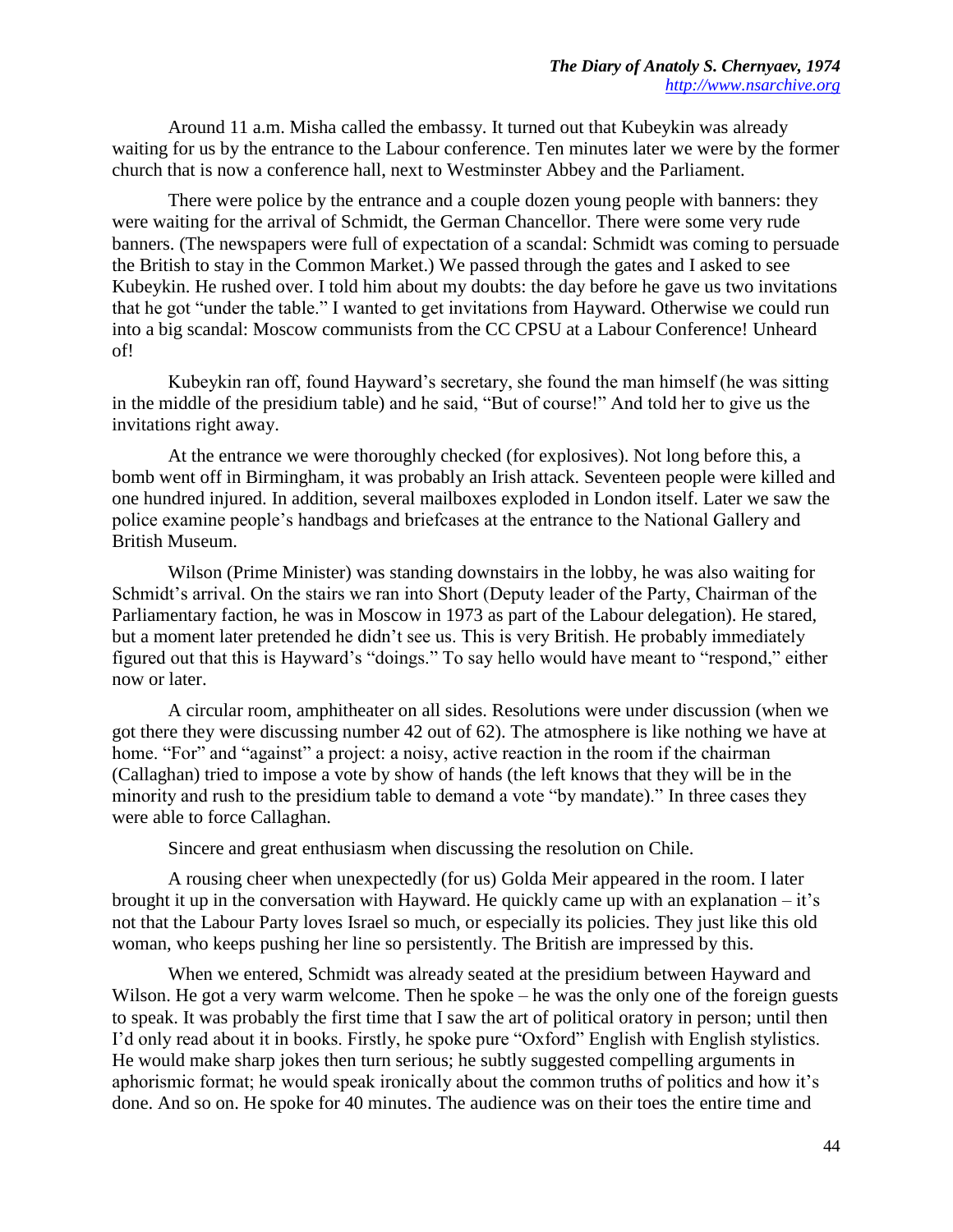had the "right" reactions to all his "moves." He got an ovation, even though he was calling a "fraternal party" and "fraternal government" to solidarity within the framework of the Common Market in these difficult times for Europe and the entire industrialized world.

He is elegant and handsome, and he conducts himself freely and confidently.

When I later went over everything in my mind, I understood that England will never leave the Common Market, and the "fraternal alliance" of the two major social democratic parties is an enormous political force in Europe, and this force is democratic. If we truly wish prosperity and peace for Europe, if we want "social progress" on the continent, we have to take both of these factors into account in our policies (and, alas, in our ideological struggle).

In the evening we were at the embassy waiting for Hayward. Kubeykin brought him over. Right away he started talking about the conference and their success in pressuring the right and the government. Once again, same as in Moscow, he repeated his credo: as he sees it, the goal of his time as General Secretary is to finally give Great Britain "a real socialist government." To do this, it is necessary to break the tradition of the Labour government and Parliamentary faction allowing themselves to ignore the decisions of the Labour conference and not recognizing the authority of the Executive Committee. He has already done a great deal to raise the role and authority of the Executive Committee by using the surge on the left in the Labour party, which this time was unusually long-lasting. On these grounds, his conflict with Wilson is growing, though they have been friends since their youth. (During the first session Wilson left the room as soon as Hayward started speaking, and came back as soon as he was finished.)

He made a stake to develop relations with the CPSU for the same reason. I don't think he has any ideological affinity for us. But he is unprejudiced and operates from positions of "common sense." The Soviet Union is not only a real and lasting factor in world politics, it is a superpower and a clear guarantor of peace. He does not see any threat to England from the Soviet Union, just as he does not see a communist threat in his country in general. In the meantime, good relations with such a country (i.e. if the Soviet Union views him, Hayward, as a major political figure) can provide big dividends in terms of popularity and domestic perspectives. Plus, he is a plebeian by nature and sincerely hates the British aristocratic style and capitalism. And even though he knows the worth of our "plebeians," it seems he likes us as a people. With us one can be "candid" and behave naturally. Although maybe he is deliberately playing this card, taking us at our word so to speak: since we declare ourselves to be such big democrats, then we should behave with each other accordingly, since he is also a democrat.

We talked at length about a reciprocal delegation from the CPSU. He wants to have it at the "highest level," I think ideally he would love to have Suslov lead it. But they sent the invitation through Inozemtsev's Institute, i.e. the same way as they were invited in 1973, and they insisted on this. The right wing of the Labour Party doesn't want direct contacts with the CPSU for now, even though they visited at a very high level and promised a reciprocal reception at the highest level – openly and publicly. There is an element of pride, prestige, and most importantly a real reluctance among many to get too close to us.

Hayward assured us that the "masses" would welcome the delegation. In general, he said, do not judge our relationship with you by what's written in our press. The people are no longer anti-Soviet.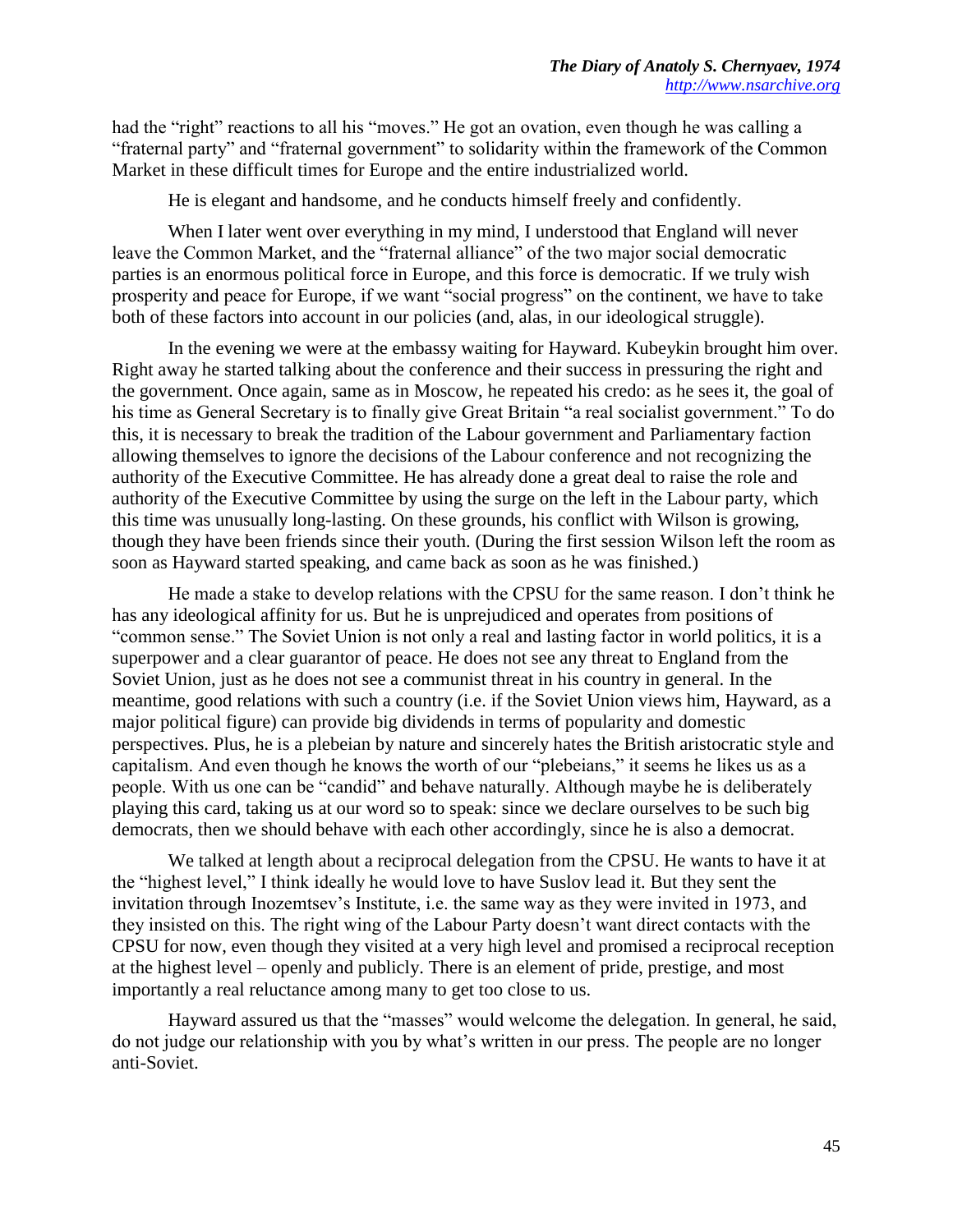But he "cannot be a loser in this" (his words), because it would mean total defeat for him. If he made every effort but the Soviets did not want any serious relations with him, this would be used to crush him.

He said he has to act with caution. He has a 1-2 voice majority in the Executive Committee right now, and if one of these people is sick or absent, any question could be turned against him. Although he is preparing a young generation and putting them in key places, he helps them to get noticed (quite a Leninist personnel policy). However, they have a long way to go until they reach key positions, it takes time.

We talked like this for over three hours, interspersing "business" with digressions. I nonchalantly paid him several big compliments. For example, when he began to prove what a socialist he is, I interrupted him and said something like: "You don't need to prove it to us. In Moscow we saw that your actions are not a matter of tactics or favorable conditions, they are a matter of conviction. We believe in your devotion to your ideas and the labor cause." He even blushed, though it would seem what does he care about my praise. Then again, I was speaking with the "voice of Moscow."

We reminisced about the war. He was a pilot. I said to him, "It is my first time in England. When we were flying up to London yesterday morning, I was struck by its immense size. It is literally full of life. Millions of homes and tens of millions of people. And I thought, what courage, dedication, and devotion it must have taken to defend this city from the Nazis. You did it. And the world will always be grateful for that. We held out against the enemy in 1941. You held out in 1940. This is our common contribution to the salvation of civilization."

### My Hayward nearly wept.

We talked about their relationship with the communists [Communist Party of Great Britain]. He got a little agitated: "I am the first person in the history of the Labour Party who does not hesitate to speak on the same platform with the Communists. There are some activists among them whom I consider to be the best fighters for socialism and the interests of the working class. I would gladly welcome them to the Labour Party." He named McGehee (member of CPGB Politburo, Vice President of the Union of Mineworkers). "Twice I even spoke at meetings with John Gollan. And at the meeting dedicated to the  $50<sup>th</sup>$  anniversary of Anglo-Soviet diplomatic relations I gave a better speech than he did!" He pointed to Kubeykin and Misha and added, "Isn't that true?! But in politics and elections they are our opponents." Then he criticized them for their behavior at the last elections: they put their candidates in the places where every vote mattered for the Labour Party, and as a result Tories and Liberals won some of the seats.

I did not argue with him. And how can one argue? The CPGB has around 30 thousand members (though as they say, who counted them!), while Hayward represents 10 million people. To argue with him that the communists are better and bigger fighters for socialism would be pointless and… insulting. He sincerely believes that he is better than them in this sense; he is more needed, more reliable, and stronger. The CP of Great Britain does not help him in any way. Right now he is preparing to go to Cuba at the invitation of Dorticos; he got Mikardo (leftist Labourist) to go as an observer to the Congress of the Romanian Communist Party. He met with Berlinguer when the latter visited Gollan. In other words, he wants to deal with real political players. He has no time for anything less.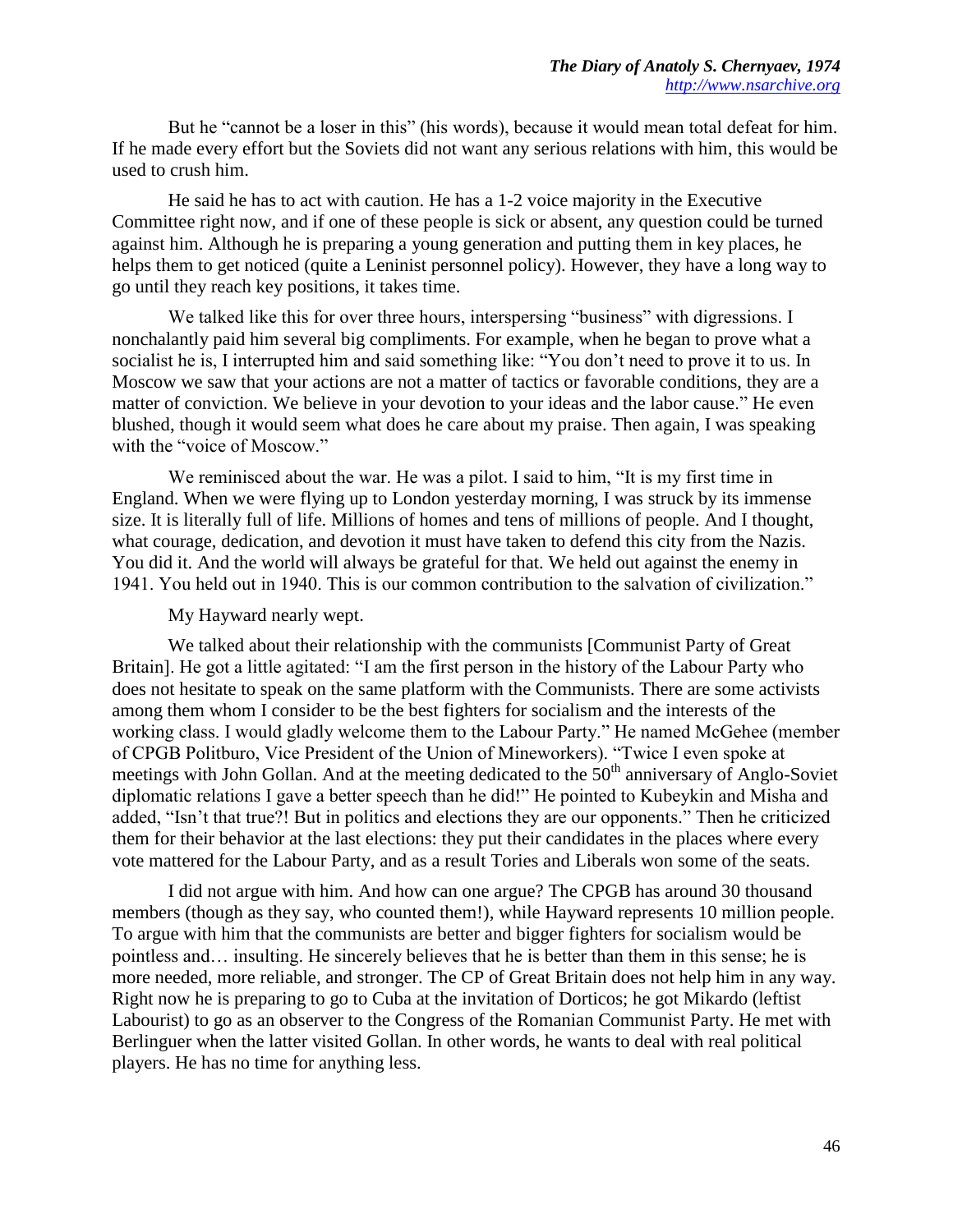He said that his parents left him a farm in Kent, he made it into a dacha. He invited us to come visit him next time we are in England.

He told us about his visit to Chile (when it was still under Allende), and cursed at the British embassy in Santiago and the British diplomatic service in general, which he promised to purge completely when he comes to power.

He is fierce and a little reckless, but the cunning Englishman in his personality does not let go for a second. He looks for an advantage in everything, otherwise it's "not serious." He never allows familiarity (we Soviets are inclined to it as soon as the atmosphere takes a friendly tone). But he is natural and doesn't have any automatic prejudices. He has a fast and practical intellect… with his parted red hair and his untraditional English face.

The relationship we have with him is something quite unusual and seemingly unthinkable between Communists and Social Democrats. How far we've come in the recent years from Stalinist taboos... But alas! Even though this is real politics, it is behind the scenes. For millions of our Party activists and "scholars" (like Trapeznikov) nothing has changed. Look at any "solid" book on social democracy published in 1974.

Sunday, December  $1<sup>st</sup>$ , was a full day off. Misha and I started early: City, Fleet Street, dragon boundary marks on the boundary of London City where the Queen still pays a one-penny tariff when she passes through; the cathedral of St. Paul by Sir Christopher Wren, we went inside to listen to the service; outskirts of London; the old train station; on a deserted little square the Karl Marx library where Lenin worked, next to it a stone trough for horses from the XVI century. Sunday fair.

Greenwich – entrance to that village, a huge green lawn with one branchy tree in the middle and rows of colorful peaked houses surrounding it. Like a postcard. Park leading up to the observatory. The old building of the observatory. And most importantly – the meridian! And a clock with 24 divisions, the clock that is the reference for the entire world, Greenwich Mean Time! This is England!

The observatory stands on a hill. There is a wide lawn going down to the Thames. On top of the hill there is a monument to General Wolfe, the conqueror of Canada: "From the grateful nation of Canada." This is also England.

At the bottom of the hill stands the Old Royal Naval College – palace.

We went down. To the left of the College, *Cutty Sark* is permanently dry-docked. *Cutty Sark* is the last sailing clipper, the fastest sailing vessel in history with a distinguished military history, dozens of victories and other service "For God and the Empire." This creature (it feels like a living organism) is extraordinarily beautiful in the harmony and expediency of its forms, and the agility and energy of its whole look, with the keel the size of its own mast. A magnificent work of art.

This is England too.

We returned to the city by the Tower Bridge, past the Tower itself, past the last World War II cruiser that is permanently docked, past the monument to the "rescue" from the 1666 Great Fire that burned down most of London.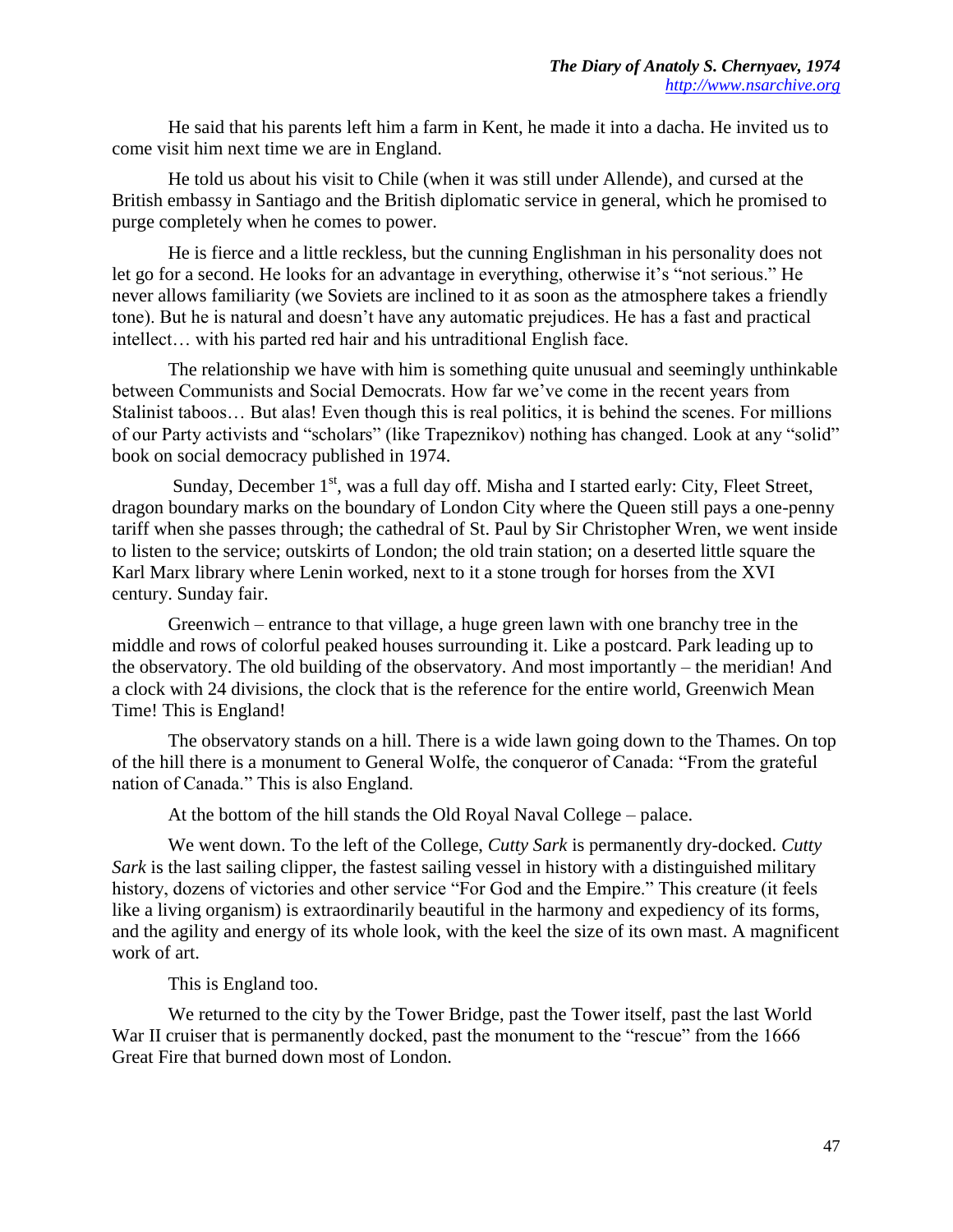We rushed to the National Gallery. It is not as rich as the Louvre, the Roman or Florentine ones, but more varied than the last two. It is more like the Hermitage. It has many of the most famous paintings. Many Italians, French, Flemish, Dutch. And only two small rooms of British artists. They are "clever," they keep their best [British works of art] in their country estates and private collections. Reynolds, Lawrence, Gainsborough, Hogarth… stunning portraits. Especially Gainsborough's "Mrs. Siddons" – a beautiful thoroughbred Englishwoman, long-nosed and buxom, a refined noblewoman.

The British Museum. We had an hour before closing, but even if you run through it, it is still tremendous compared to our pitiful pottery shards and spears. Yes, they really robbed the whole world. But it resulted in an incomparable gain for the civilization. And note: beginning from the XVII-XVIII centuries, their conquerors were followed by scholars to every corner of the world. Scholars who collected, extracted, brought home, studied, systematized and preserved. If it wasn't for the British Museum with its looting, over half of the things there would have disappeared without a trace over the last two centuries. They would have been lost to world culture and to the self-knowledge of humanity, and, by the way, to the nations that have now become (or are becoming) civilized.

In the evening we saw "Emmanuelle" – a film by the same author and in the same style as "Last Tango in Paris." I fell asleep!

Monday, December  $2<sup>nd</sup>$ . First stop at the embassy. I composed a ciphered telegram. It was going to the "top level," so I wrote six pages of pretty candid conclusions and observations.

The next morning they saw us off. To make up for our botched arrival, Semenov made the departing delegation extra nice. On the day of our return to Moscow, I was back to writing reports and articles for Ponomarev. Once again nothing was ready, I came back to find things exactly as I had left them.

## December 14, 1974

On the 9<sup>th</sup> we went to Budapest for "the Six": myself, Shishlin, Veber, Ivanov. Zagladin joined us the next day, he just got back from Paris (he was on Brezhnev's team with Giscard d'Estaing).

We were housed on "Lenin Hills" in Rákosi's mansions on the hill, on the outskirts of the city. It was a luxurious place with a royal "level of service."

Meeting with Beretz (Head of the International Department) in the CC HSWP.

Then there were two days of meetings with the Bulgarians (Ivan Ganev), Czechs (Vladimir Iancu), Poles (Bogush Suyka), Germans (Bruno Mahlow). A "secret Communist meeting" to go over the internal workings of the future meeting and a number of other matters.

- Scenario of the Preparatory meeting. Distribution of roles amongst us and other "faithful" ones. Draft documents, order of initiatives.
- Problems of modern social democracy: exchange of information on contacts, exchange of other materials on social democracy, coordination of policies of "the Six" towards social democrats.
- Ideological questions tied to the  $200<sup>th</sup>$  anniversary of the United States. Coordination.
- The problems of repatriation of Greeks from our countries.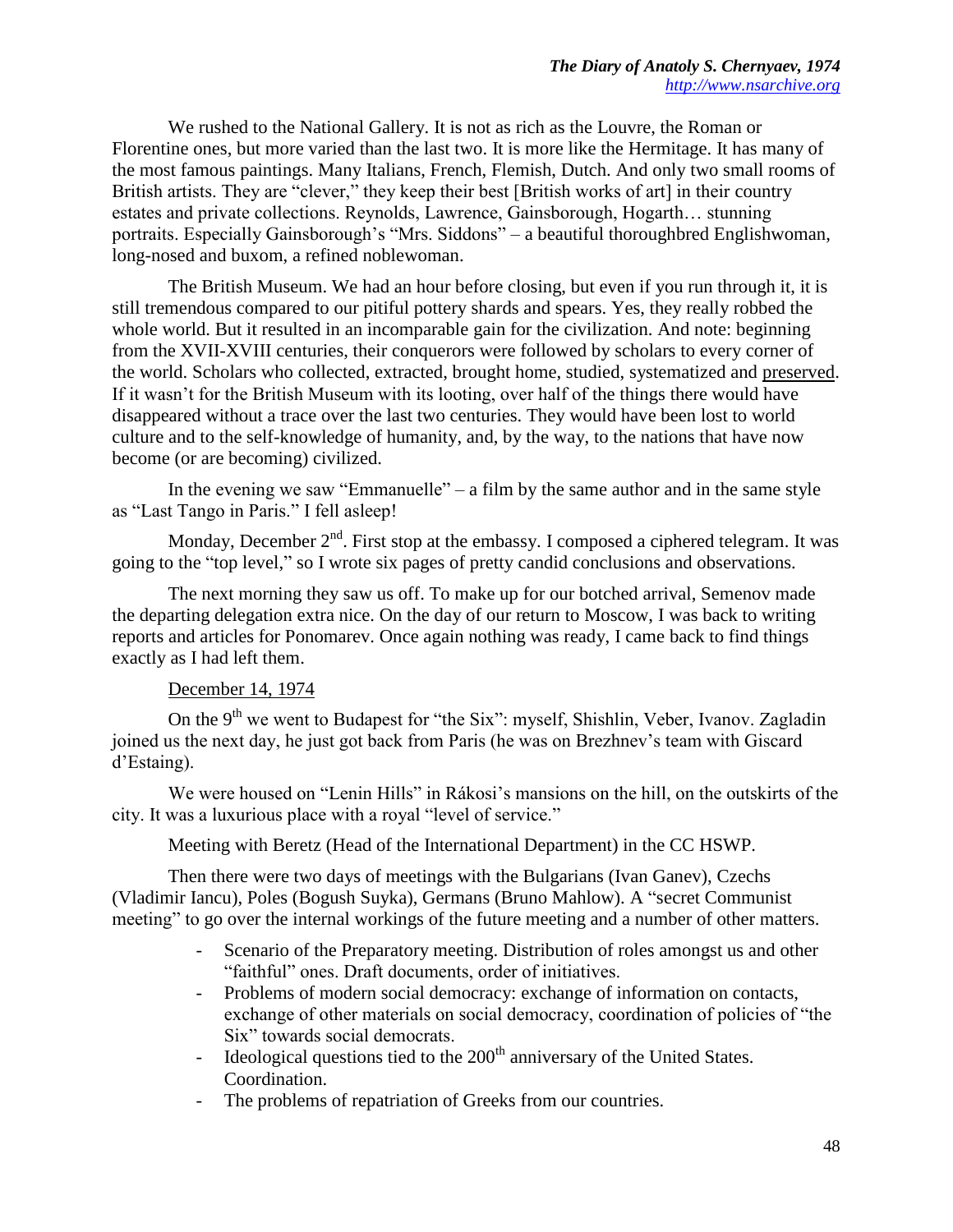- Financing the Peace Council, the World Federation of Trade Unions and others, because every year they have a deficit that almost exceeds the original budget. They burn it on their mistresses, various "events," trips and a lavish lifestyle – these professional fighters for peace.
- Discussion of the participation in the congress of the ruling party "New Iran."

The discussion of all these issues was frank, sharp, sometimes even smart. This is how it must have been in the early stages of the Comintern's existence.

Zagladin and I acted as the authorized representatives of our Central Committee, and that is how we were perceived, too. Even though we had directives (not from the CC, only from B.N.) only on the first question.

Dinner on the first day. Toasts. My toast to internationalism and our many individual differences , to the pioneers of the modern revolutionary movement, whose style and tradition we are reviving at this meeting.

High political culture and good business-like manner of the Hungarians.

The city is magnificent. It must be in the top five great European centers.

Zagladin was only present at the discussion of the first two questions; he had to return to Moscow because he and Aleksandrov were assigned to write Brezhnev's speech for the upcoming  $16<sup>th</sup> CC$  Plenum (on the visits – Ford, Schmidt, Giscard).

On the  $12<sup>th</sup>$  we returned to Moscow and faced the task of bringing Ponomarev up to date on the materials from Budapest.

Yesterday I heard that Brezhnev was angry because soon he will have to "travel" again – Egypt, Syria, Iraq. "Why am I going there? What's the point? Gromyko imposed these visits on me back then… And I was not thinking. Now the more I think about it, the more convinced I am that is not necessary."

Indeed, they are unnecessary and harmful. The International Department with B.N. in the lead always thought so. Unfortunately, we did not dare to speak up about this in time. Now the whole world knows about these visits, which will of course be "historic."

But I think the real motives for his discontent are not related to foreign policy. More likely he sensed that the people and the Party are sick of his constant trips and tongue-tied appearances on TV. Plus the Plenum on the economy and the Five Year Plan is coming up, and the situation there is quite woeful. He is probably hearing reports (if not from his advisers then from Andropov) that, for example, in Perm (a big city with defense industry) meat is only available through vouchers once a week on Fridays. It's no longer being distributed through stores but through the workplace. It would seem the people in Perm are not at all interested in watching endless TV broadcasts of theatrical appearances on the international stage, led by the man who ought to think about more pressing matters. World peace is really in our pocket already, if we don't blow it.

## December 16, 1974

The CC Plenum was held (Gosplan for 1975, the "completing year"). It took just one day, 5-6 hours. Overall we did not have many Plenums this year. Both of them were pre-sessional to the Supreme Council. And why have them?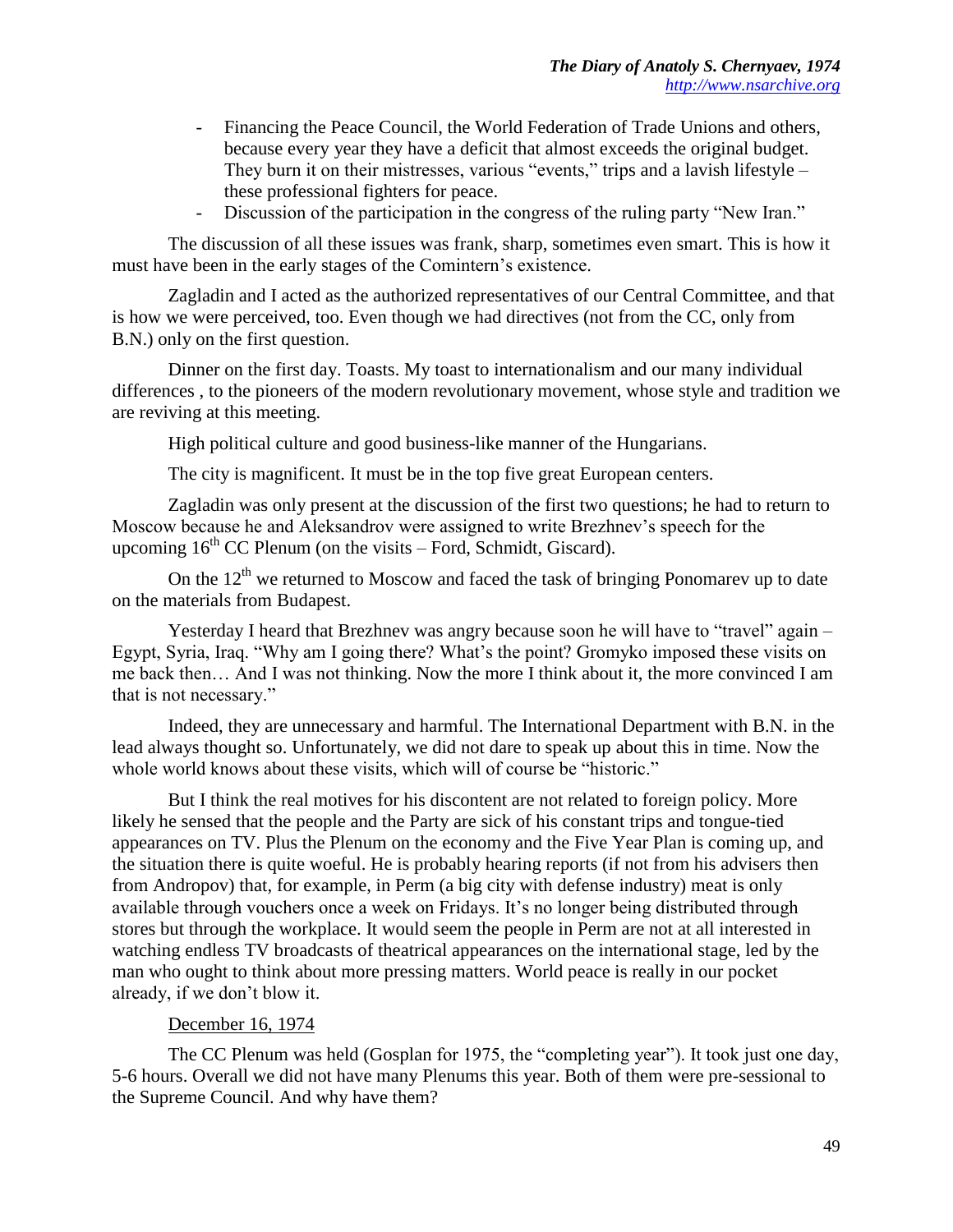This one was terribly boring. The same shortcomings, inconsistencies, and bottlenecks. Same problems. A languid and unemotional Baibakov presented the situation perfunctorily and monotonously. The subtext, and even the text itself: "Things haven't moved an inch." In other words, all of this was already discussed at the December 1973 Plenum.

The only burst of energy came from the Georgian Shevardnadze, who reported on his struggle against bribery, toadying, dishonesty, self-seeking, etc. Of course it's a sexy topic [*malinka*], but at the same time it stirred something pure in the hardened hearts and minds of these high-ranking bureaucrats – to see a fighter who is taking risks like they once did and who carries the moral charge that they left long ago in their past.

However, following Shevardnadze's passionate and honest speech, Lomakin (Primorski Krai Secretary) openly engaged in toadying, to the applause of the audience. He dedicated his speech to the Vladivostok meeting between Brezhnev and Ford, and accompanied it with unbelievable praise, citing the Americans themselves.

Brezhnev gave a multipage report. Bovin told me the following story: Arbatov, Inozemtsev, Tsukanov, Sukharevsky, Bovin, and somebody else, spent two months at Volynskoe-2 preparing Brezhnev's CC Plenum report. They wrote 42 pages of a "beautiful" text by studying a pile of various classified materials. But the writers themselves came to the conclusion that they did not come up with anything new as compared to the last years' December Plenum. Bovin suggested to give an exemplary punishment to two ministers and announce their immediate removal. This idea did not go through. The whole 42-page text did not go through. They were ordered to condense it to 5-8 pages. I think the gist of it could be boiled down to the facts presented by Ryabov (Sverdlovsk Secretary): in 1968 construction started on a pipe plant in Sverdlovsk, in 1970 the construction was suspended; that same year construction started on a similar plant in Chelyabinsk, in 1972 it was suspended. In 1974 it became clear that despite the import of pipes, there is a shortage. But instead of re-opening the existing construction sites (though they were already rusty), a new plant was started in another city.

The audience was listless during Brezhnev's report. Everyone is already used to beautiful speeches. They know that nothing will happen and even at a closed Plenum nobody will dare to offer a radical action that may look scandalous and blacken the "new grand successes."

The Plenum resolution was to continue "to be guided by Brezhnev's remarks on this issue"

Bovin said there was a moment when it seemed like Brezhnev would not attend the Plenum – he said he was not well, he was exhausted after Ford, Tsedenbal, Giscard, and in general. Bovin winked and said you could feel that "something was happening" behind all of this.

The procedure with Demichev was consistent with this atmosphere of fatigue and lush inactivity. He remained a candidate member of the Politburo, but was stripped of the position of Secretary of the CC. Indeed, why disturb the public and raise all kinds of talk? Things will take care of themselves by the time of the Congress.

It seems my version of the draft Plenum resolution that Ponomarev fussed so much about went into the trash bin, as could be expected. I don't know how and to whom B.N. presented it, but I did not see a trace of my work in the final resolution.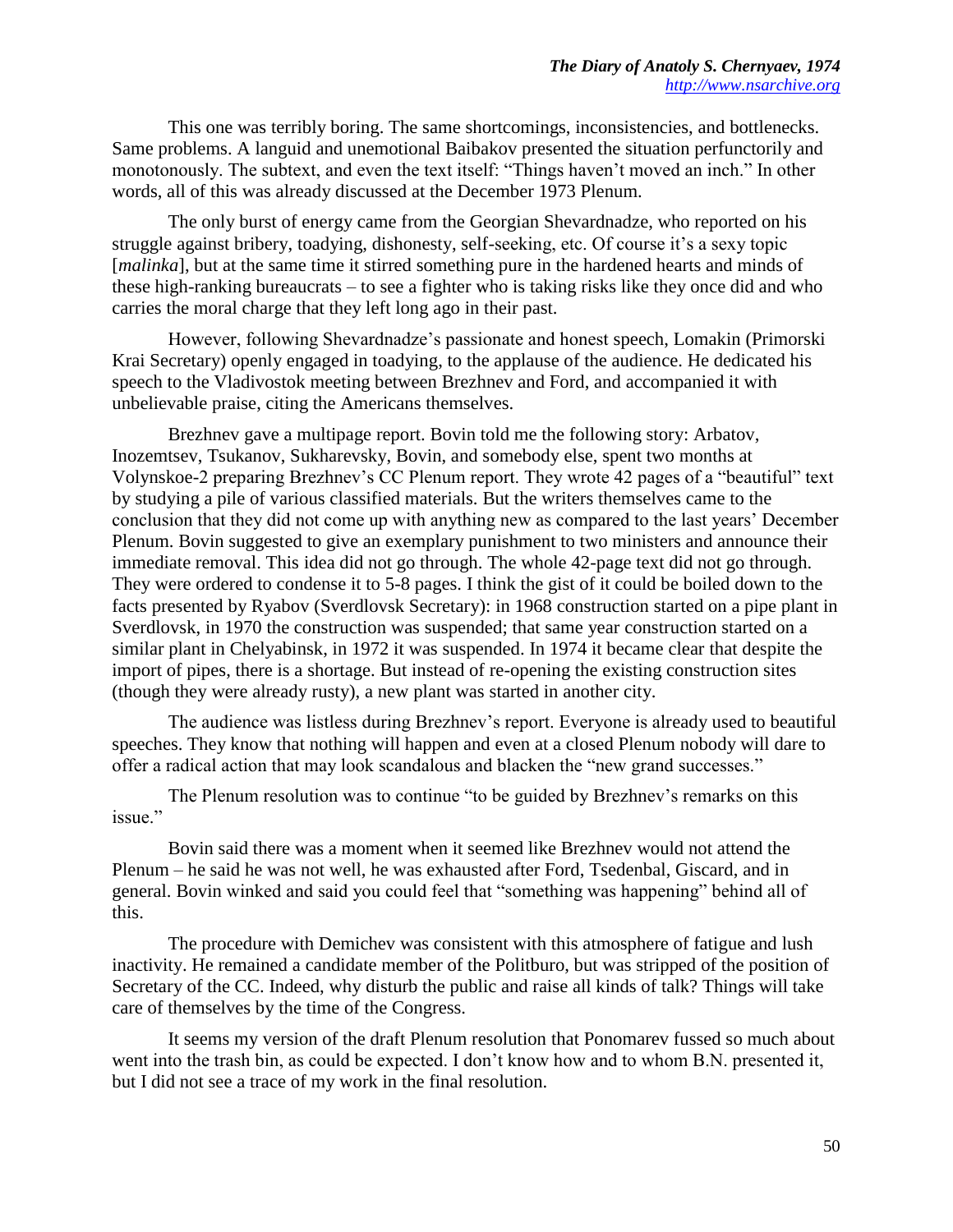December 29, 1974

I asked for eight days off to spend my vacation in Pushkino.

Naturally, I wrote a lot about various things.

Here is one of my thoughts. We seem to live in an atmosphere of "public order and peace," unlike other countries. Other countries have inflation, unemployment, strikes, social hatred, attacks and kidnappings, bombings in shops and cafes, or even outright military actions like gunfire and bombs in Vietnam and the Middle East. Or the trials and executions in Ethiopia. Is it too peaceful here? Have we become numb in our apparent well-being, which must really be widespread? Two weeks ago it was rumored that on January  $1<sup>st</sup>$  the price of coffee and linen fabrics would go up. The stores were literally cleared out. People were snapping up everything – duvet covers, sheets, pillowcases and other linens, hundreds of rubles' worth per person! As for coffee, people bought even the kind that's been on the shelves for years and was probably completely stale.

On December 19-21 $^{\text{st}}$  the Preparatory meeting for the European Conference of Communist Parties took place in Budapest. Before the meeting there were some rumors of serious complications with Honecker, that he is seriously deceiving us – making obsequious speeches to us while integrating with the FRG. As the result of the meeting we got what we wanted – the right working group. Now, the behind the scenes preparation begins based on the texts we composed at the Gorky dacha. After that, we will distribute it to those who fully support us.

Then again, fraternal parties outside the working group see everything quite well. The Englishman Falber told me frankly, "Everyone I talked to has the feeling that everything is happening behind their back. But nobody wants to take on the part of *enfant terrible*, though there were some timid attempts from the Yugoslavs, the Romanians, the Spaniards and Italians." Nobody wants to be left out, to step off this old ship that is called the International Communist Movement. Since this is the case, they have to put up with the rejection of this immense democratic procedure: after all, it is impossible to write one or two documents with twenty-eight hands.

The Romanian made a speech with a subtext that was directed at us. He said roughly the following: "There is no real and genuine détente and never will be until the blocs are dissolved, the troops are withdrawn from other countries, nuclear weapons are destroyed, and the arms race is stopped… It's time to move from words to action, from declarations to real measures." Etc. I included this in the ciphered telegram to Moscow, for the Politburo. Ponomarev supported me. But Katushev, who supervises our socialist fraternal parties, was enraged: "It is always the Romanians and the Yugoslavs who are bad," he said, "while your Spaniards and Italians are always great, even though they say the same things." Katushev crossed out my paragraph. But then B.N. got mad and wrote in something similar. Katushev crossed it out again and declared that he will not sign the ciphered telegram otherwise.

When I returned to Moscow I found out from Rakhmanin (Katushev's first deputy) that Katushev spoke about me indignantly when he was informing his Department about the meetings in Budapest.

Why does all of this happen? Because even within the Politburo things are not done in the open. People are reticent and "unwilling to trouble" their superiors. It's fine if you don't want to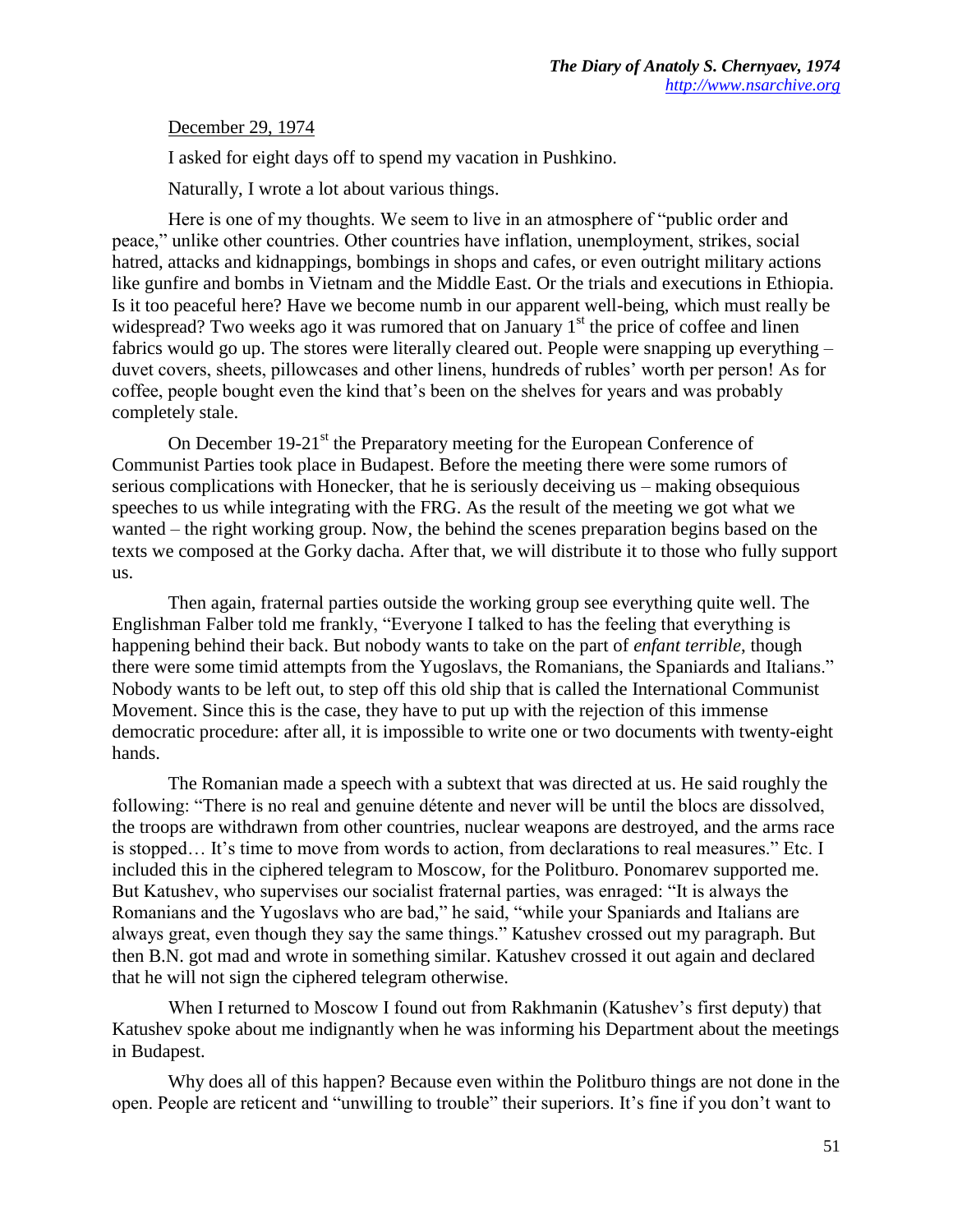strain relations with Romania, maybe this is wise. But then you should work to make this a common policy instead of trying to push your line from under the table, deceiving your friends and pulling wool over the Politburo's eyes. It's not just about the moral aspect of it. It is also because cowardice is always punished… in big-time politics, of course.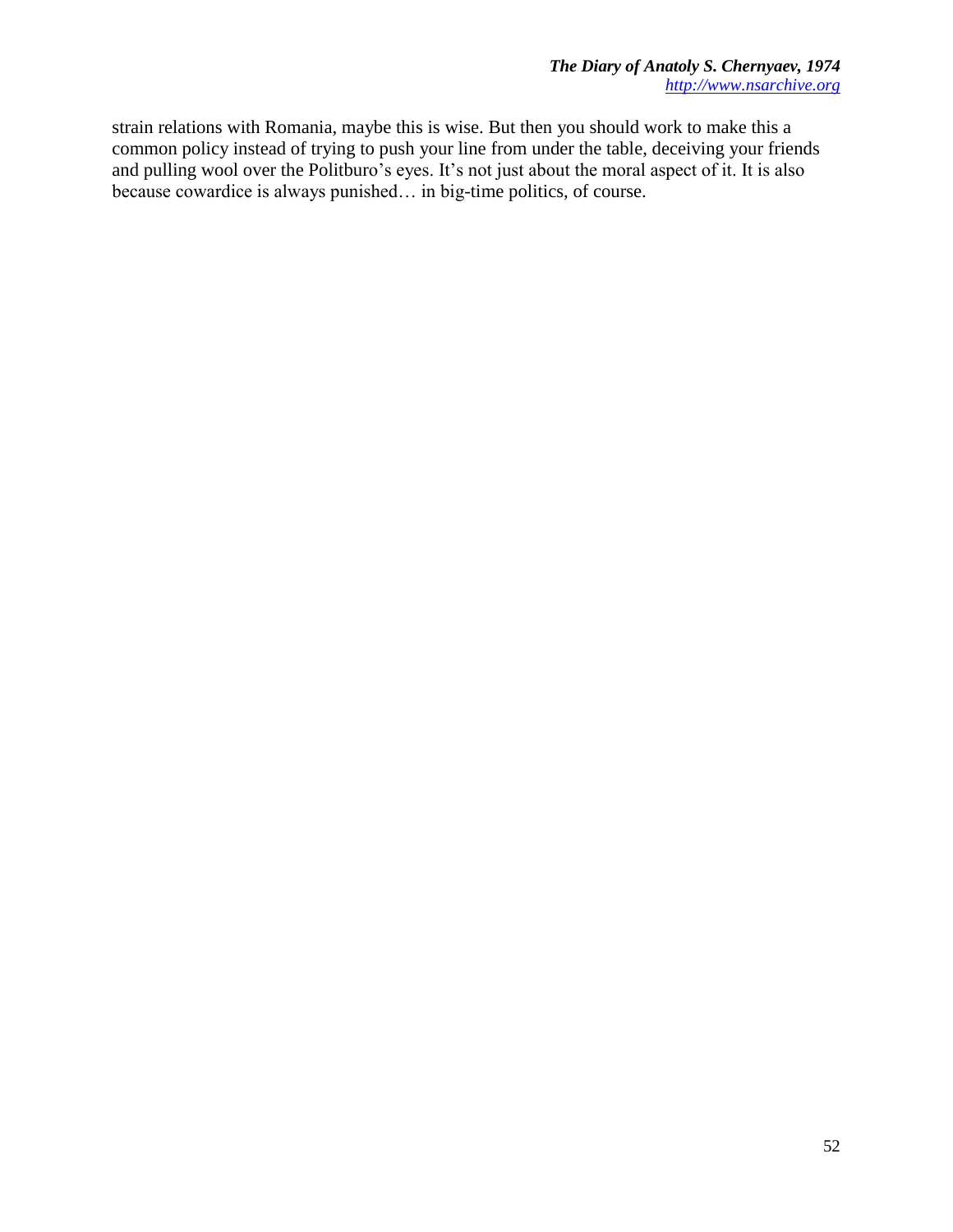## **Postscript to 1974**

This year's entries are a "Chronicle of Current Events." From the present-day vantage point, we see a trend. The mixed observations, reflections, and information (usually not publicly available) paint a picture with dismally hopeless colors and subject matter.

The peaceful Chilean Revolution collapsed, the Portuguese Revolution was victorious. In their experience we wanted to see an opening for movement along the path created in 1917 in Russia.

Contacts with Social Democrats and the Labour Party also encouraged us to think there was a second wind for the anti-capitalist process.

However, it was depressing to see that our allied, "fraternal" parties and the Left in general were growing disappointed in Soviet socialism. Against this background, our attempts to revive the "ideological" unity of the International Communist Movement looked increasingly hopeless and even ridiculous.

The rapid erosion of the socialist image of the Soviet Union, its loss of the "ideological superpower" role was evidenced and aggravated by the persecution of dissidents, the suppression of artistic freedom, the vulgar mini-cult of Brezhnev, forced lies in our propaganda, and the cynical falsification of the past and present in our social "sciences." Many people found disgusting the flagrant "divergence" between the Marxist-Leninist creed and reality, which had already plunged into a deep crisis.

The defeat of the Soviet Union's policy in the Arab world, where we masked our superpower ambitions behind support for the "national liberation movements," was yet another affirmation of the fact that the Soviet Union lost its revolutionary momentum and potential. This loss happened a long time ago, but was not yet completely apparent to our opponents in the "Cold War." This was the reason the USSR initiated détente in international relations; with the additional hidden agenda to deceive its partners in the "Helsinki process" and buy time.

Intellectual party apparatchiks who had access to classified information were beginning to understand that the world around them was rapidly changing, and that our policies were inadequate, deadlocked, and dangerous. The General Secretary himself, who was not a "quick wit" but was knowledgeable, would inadvertently admit that "imperialism is not what it once was" while we keep "harping on" about it like we did 20-30 years ago.

However, whatever reasonable statements were made, whatever beautiful and peaceloving speeches the increasingly tongue-tied CC CPSU General Secretary made (and sometimes even took steps in line with common sense), the system and its mechanisms ruled out the possibility of changing the strategic course that was defined by outdated ideology.

This "volume" has a great deal on the CPSU's practice of paternalistic interaction with foreign communist parties; on the attempts by some CC officials to somehow smooth out the imbalances in the communist movement – by their demeanor, by "smart" speeches, by their ability to listen and hold a discussion. The parties themselves tried to break out of the vicious circle into which they were forced by the Great Russian Revolution and the logic of the Soviet Union's development, especially after the XX Congress of the CPSU. They were torn between the "attraction and rejection" to one of the superpowers, the bastion of their original meaning and the very material possibility (!) of their existence.